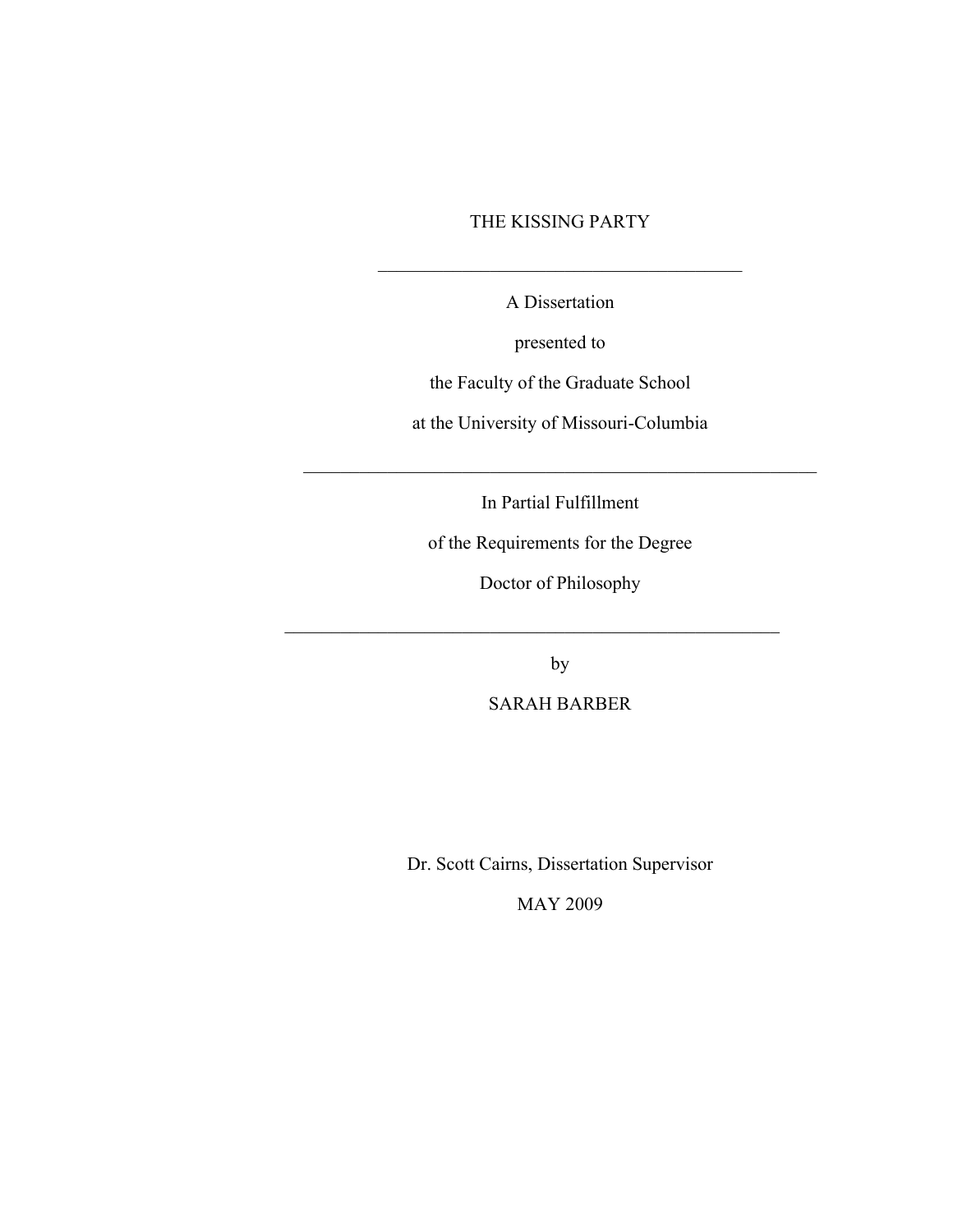The undersigned, appointed by the dean of the Graduate School, have examined the dissertation entitled

## THE KISSING PARTY

presented by Sarah Barber,

a candidate for the degree of doctor of philosophy,

and hereby certify that, in their opinion, it is worthy of acceptance.

 $\mathcal{L}_\text{max}$  and the contract of the contract of the contract of the contract of the contract of the contract of the contract of the contract of the contract of the contract of the contract of the contract of the contrac

 $\mathcal{L}_\text{max}$  , and the contract of the contract of the contract of the contract of the contract of the contract of the contract of the contract of the contract of the contract of the contract of the contract of the contr

 $\mathcal{L}_\text{max}$  , and the contract of the contract of the contract of the contract of the contract of the contract of the contract of the contract of the contract of the contract of the contract of the contract of the contr

 $\mathcal{L}_\text{max}$  , and the contract of the contract of the contract of the contract of the contract of the contract of

 $\mathcal{L}_\text{max}$  , and the contract of the contract of the contract of the contract of the contract of the contract of

Professor Scott Cairns

Professor George Justice

Professor Howard Hinkel

Professor Anne Myers

Professor Carsten Strathausen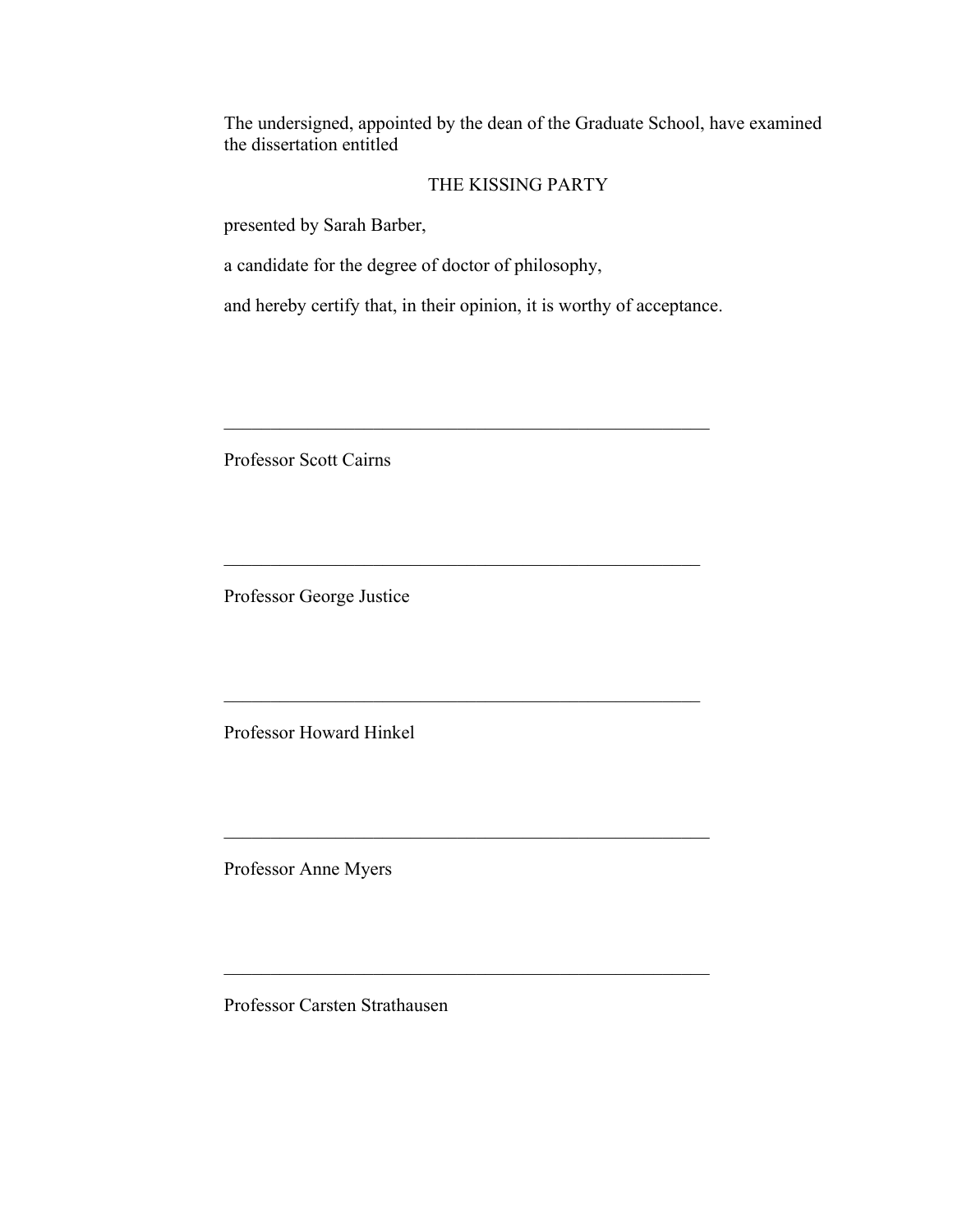### ACKNOWLEDGEMENTS

Grateful acknowledgment is made to the editors of the following journals in which several poems in this collection have previously appeared:

*Georgetown Review*: "Cupid Leaving the Bed of Psyche"

*The Journal*: "A Grotesque" and "Self-Portrait with Poultry Shears"

*Juked.com*: "A Classical Education Can't Save You from the Radio"

*Malahat*: "Aubade"

*Mid-America Poetry Review*: "The Plate of Grapes"

*The National Poetry Review*: "Still from a Porno"

*Poetry*: "The Lawn Mower" and "To a Ring I Lost Planting Bulbs"

*Western Humanities Review*: "Erotic Novel from the Abruzzi"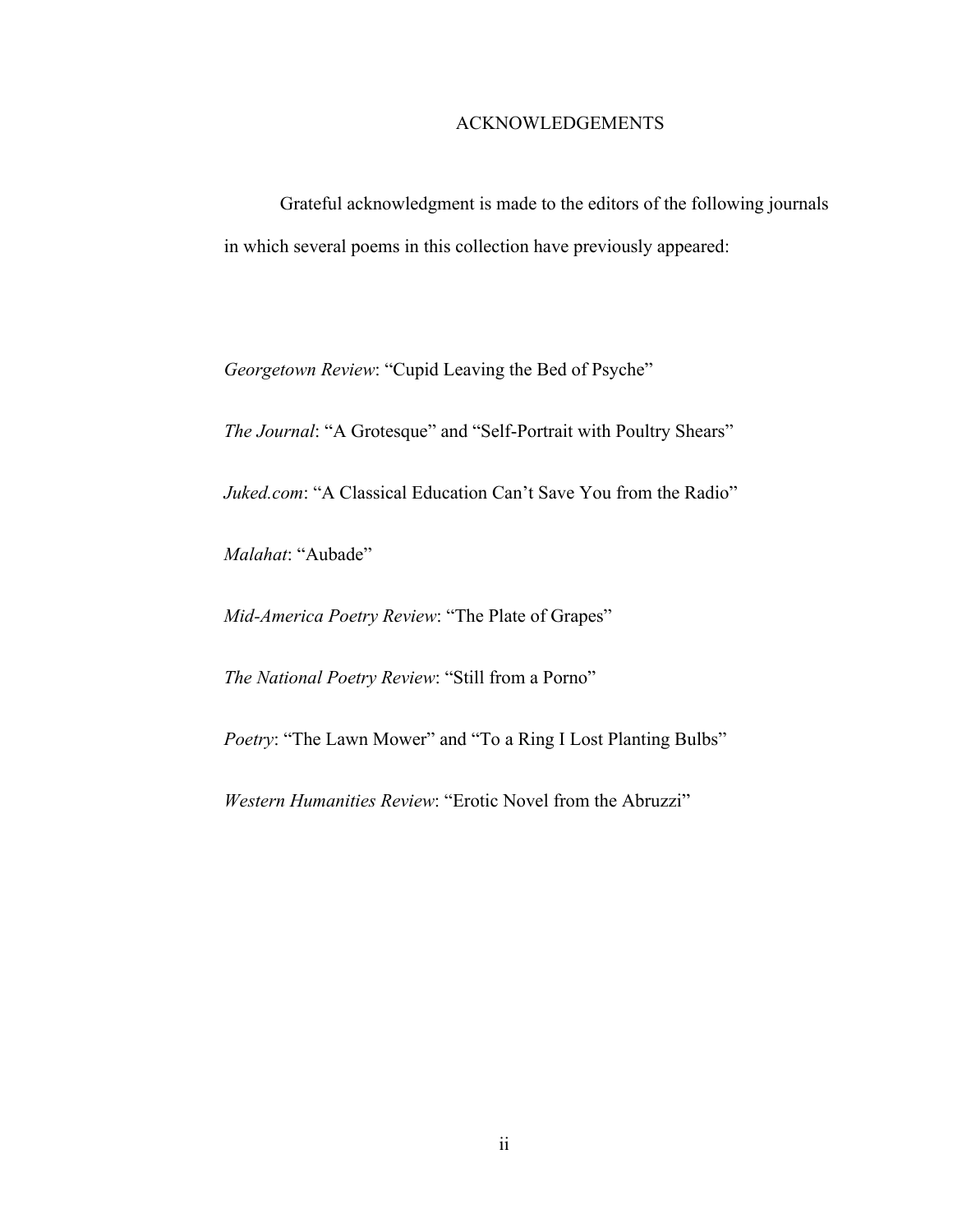# TABLE OF CONTENTS

| FATHERS, MOTHERS, AND DAUGHTER-TEXTS: REAPPRAISING MARY |  |
|---------------------------------------------------------|--|
| COWDEN CLARKE'S THE GIRLHOOD OF SHAKESPEARE'S HEROINES1 |  |
|                                                         |  |
|                                                         |  |
|                                                         |  |
|                                                         |  |
|                                                         |  |
|                                                         |  |
|                                                         |  |
|                                                         |  |
|                                                         |  |
|                                                         |  |
|                                                         |  |
|                                                         |  |
|                                                         |  |
|                                                         |  |
|                                                         |  |
|                                                         |  |
|                                                         |  |
|                                                         |  |
|                                                         |  |
|                                                         |  |
| How the Schoolchildren Killed Themselves in Spring51    |  |
|                                                         |  |
|                                                         |  |
|                                                         |  |
|                                                         |  |
|                                                         |  |
|                                                         |  |
|                                                         |  |
|                                                         |  |
|                                                         |  |
|                                                         |  |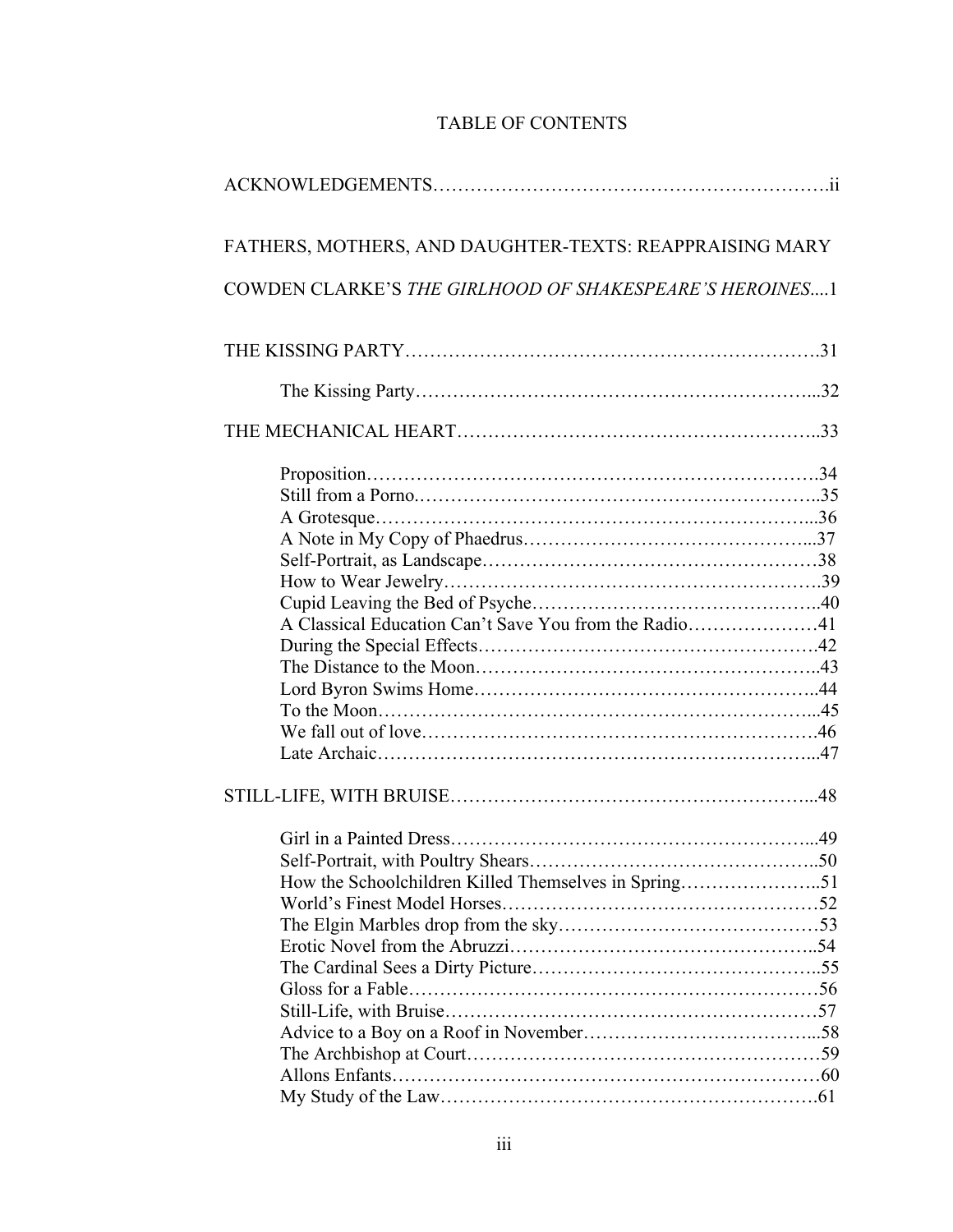| Not Singing. |    |
|--------------|----|
|              |    |
|              |    |
|              |    |
|              |    |
|              |    |
|              | 80 |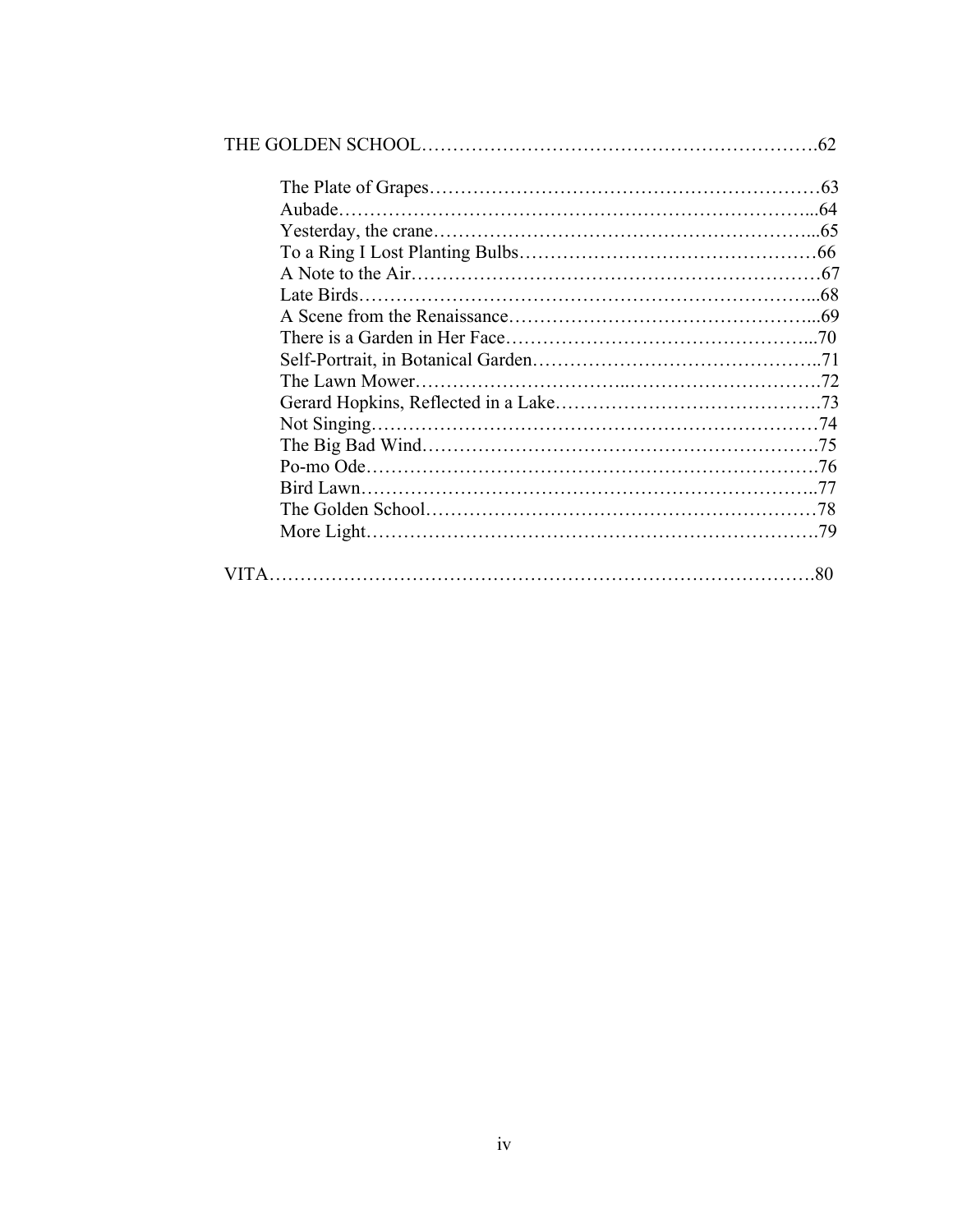# FATHERS, MOTHERS, AND DAUGHTER-TEXTS: REAPPRAISING MARY COWDEN CLARKE'S GIRLHOOD OF SHAKESPEARE'S HEROINES

In 1852, a group of American Shakespeare devotees—among them William Cullen Bryant, Samuel Eliot, Washington Irving, Henry Wadsworth Longfellow, George Ticknor, and Daniel Webster—issued *A Testimonial* to accompany a remarkable gift to "an English lady too little known in America" (7), Mary Cowden Clarke. They presented her with what Richard Altick, Clarke's only biographer, describes as a "sumptuous" easy chair,

upholstered in rich satin brocade. Surmounting the back was a head of Shakespeare, "exquisitely carved in ivory and inlaid, surrounded with a wreath of oak leaves and laurel." On either side of the head, with wings extended to form a canopy over it, was a swan carved in alto relievo.

Below the seat were masks of tragedy and comedy. (174-75) This chair was the most tangible token of the gratitude widely expressed in both America and England for Clarke's work in compiling the first *Complete Concordance to Shakespeare* (1844). Begun after a chance remark over a breakfast table that a concordance to Shakespeare would be a handy thing to have, the work, Clarke remembers in her autobiography, took nearly sixteen years to complete (*My Long Life*, 92). Though Clarke had been barely twenty and possessed no credentials other than her own diligent work ethic when she began it, her completed *Concordance* was widely reviewed and, in general, rapturously received.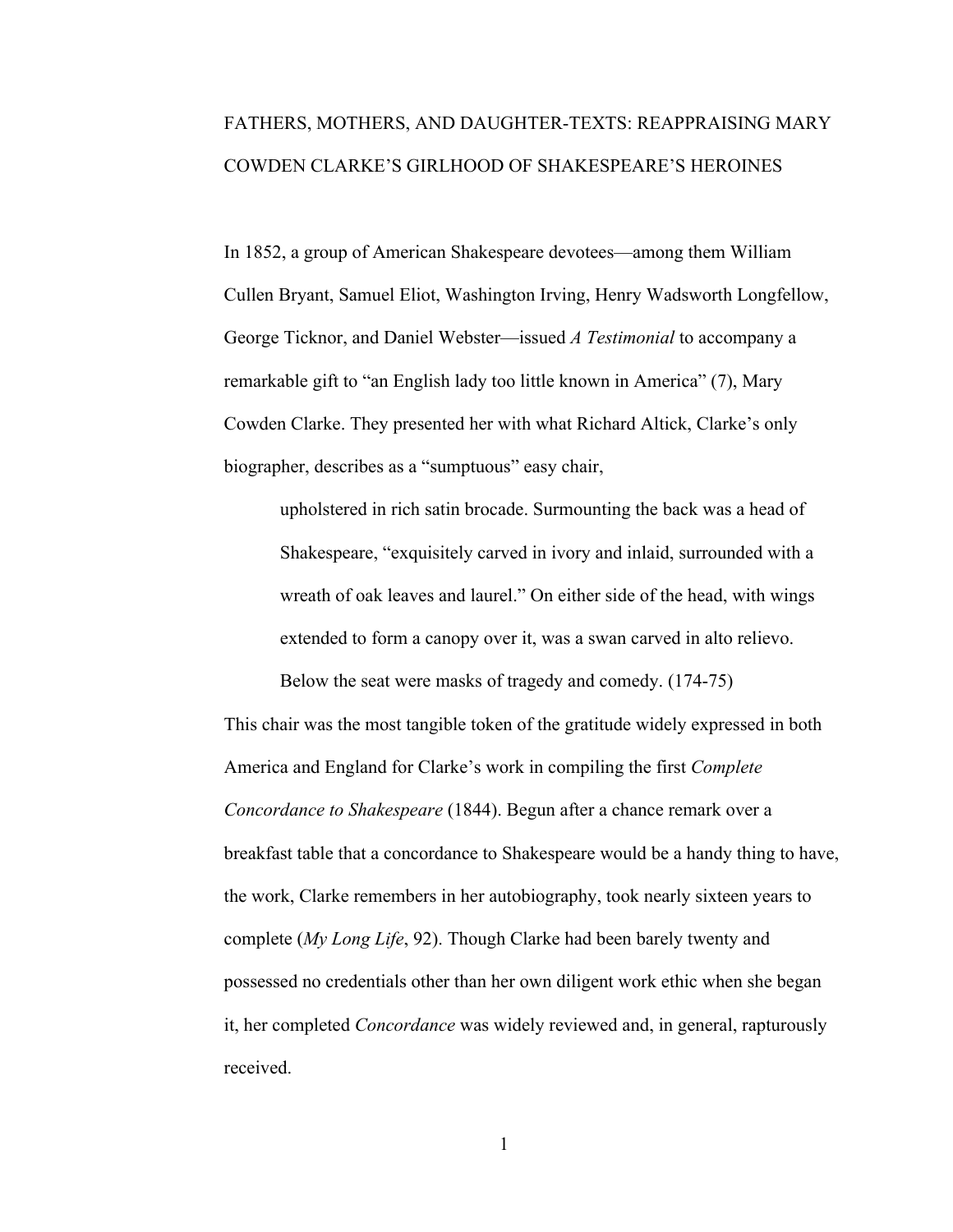Today, Clarke's *Concordance* is forgotten, although it remained the primary reference work for Shakespearean scholars until about 1894 (when Bartlett's *New and Complete Concordance* appeared). Instead, when she is remembered at all, it is for one of her many fictional works, *The Girlhood of Shakespeare's Heroines* (1850-52); in that series of fifteen novella-length tales, she imagined the childhood and adolescent years of Shakespeare's heroines in an effort to account for their behavior in the plays.<sup>1</sup> As Ann Thompson and Sasha Roberts have pointed out, *The Girlhood of Shakespeare's Heroines* has long been labeled an oddity, "usually by people who have not read it" (170). This may be because the stories Clarke tells about her heroines (Portia, Lady Macbeth, Helena, Desdemona, Meg and Alice, Isabella, Katharina and Bianca, Ophelia, Rosalind and Celia, Juliet, Beatrice and Hero, Olivia, Hermione, Viola, and Imogen) raise issues associated with conventional notions of sexual morality. These themes make it all too easy to misrepresent the text as "an example of a naïve Victorian novelistic approach to the plays" (Thompson and Roberts, 170)—mere misguided nineteenth-century character criticism disguised as fiction.

However, I would argue that we should read Clarke's project as we might any other adaptive work: with an eye to what these texts *add* to Shakespeare (rather than simply to what they *change*) and what might motivate such additions. Clarke's major addition lies in developing backstories for these characters, but

 $<sup>1</sup>$  Clarke's major non-Shakespearean works include the collection of children's stories,</sup> *Kit Bam's Adventures, or The Yarns of an Old Mariner* (1848); the novel, *The Iron Cousin; or, Mutual Influence* (1854); the biographical essays in *World-Noted Women; or Types of Womanly Attributes of All Lands and Ages* (1858); and *Memorial Sonnets* (1888), a sequence addressed to her husband, Charles Cowden Clarke. She is also the author of "The Song of Drop O'Wather" (1856), a wicked parody of Henry Wadsworth Longfellow's "Song of Hiawatha" (1855).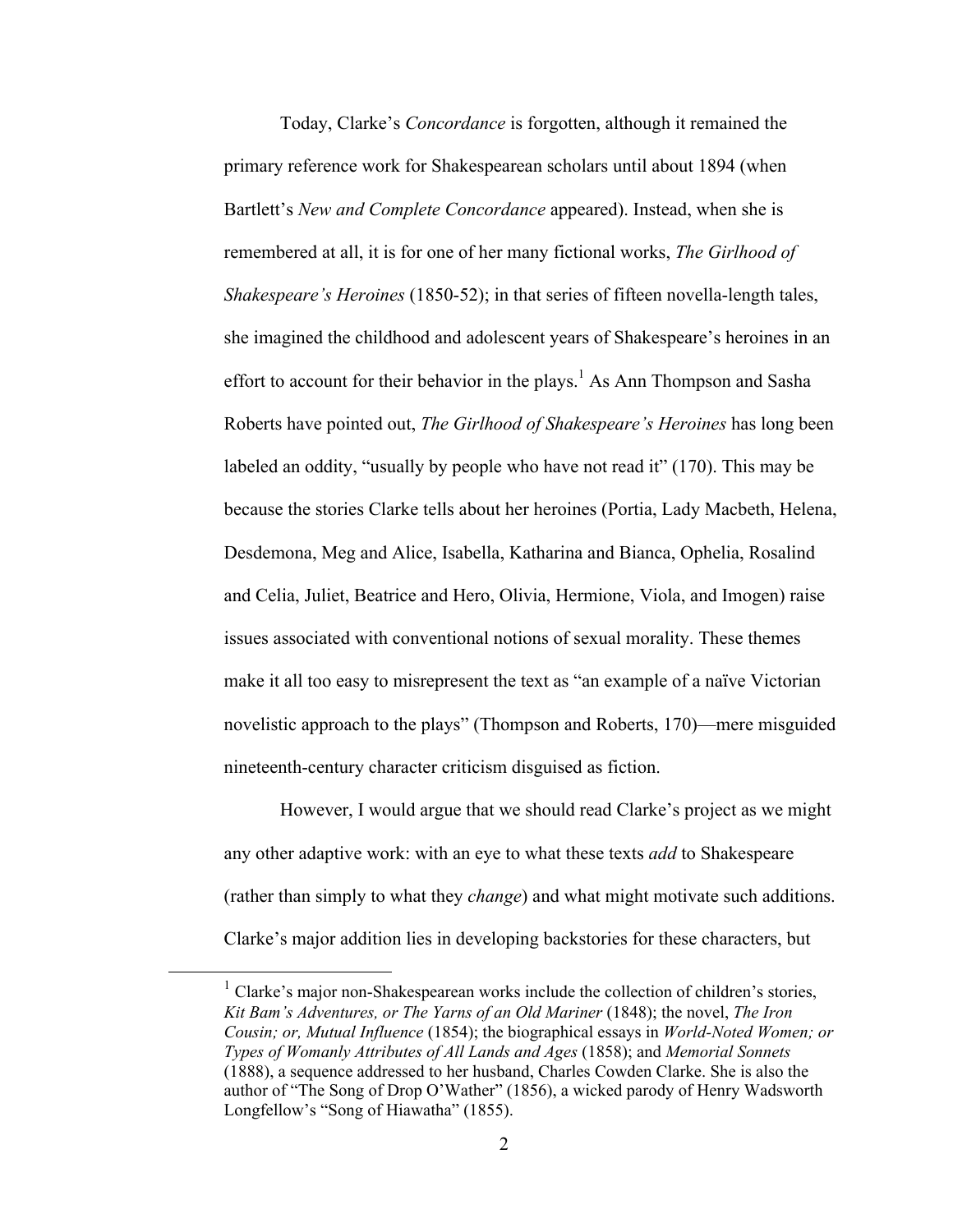what is most significant about these backstories is that they frequently contain extra-Shakespearean characters: mothers and fathers who do not figure in the plays. What Clarke adds to the plays is an interest in the impact of parental advice on the heroines. Her attention to this issue serves to re-center plays around the filial response to parental authority. It also helps her to repurpose both Shakespeare's text as suitable reading material and Shakespeare himself as a father-figure for young women readers.

While the stories she tells about the heroines do comment on the action in the plays, what they offer in terms of plot is very different from what the plays offer. Though each of Clarke's tales always concludes with the heroine's first lines in the play, there is little other overlap. Instead, Clarke's *Girlhood* tells a series of new stories about Shakespeare's heroines. While scholars like Juliet Fleming and Nina Auerbach do acknowledge that Clarke is engaged in a project of addition, neither has offered a coherent picture of just what it is that Clarke's *Girlhood* adds to Shakespeare. Unfortunately, the scholarly emphasis on the issues of sexual morality that arise in the course of Clarke's intervention into Shakespeare has obscured other questions we might equally profitably ask about her text.

Because Clarke's young women suffer or triumph based on their responses to the men around them, who are variously portrayed as seducers, child-molesters, cads, or the frequenters of prostitutes and courtesans, it has been tempting for scholars to read the *Girlhood* as if it were primarily engaged with issues specific to women in the Victorian period. Thus, the few who have paid Clarke's tales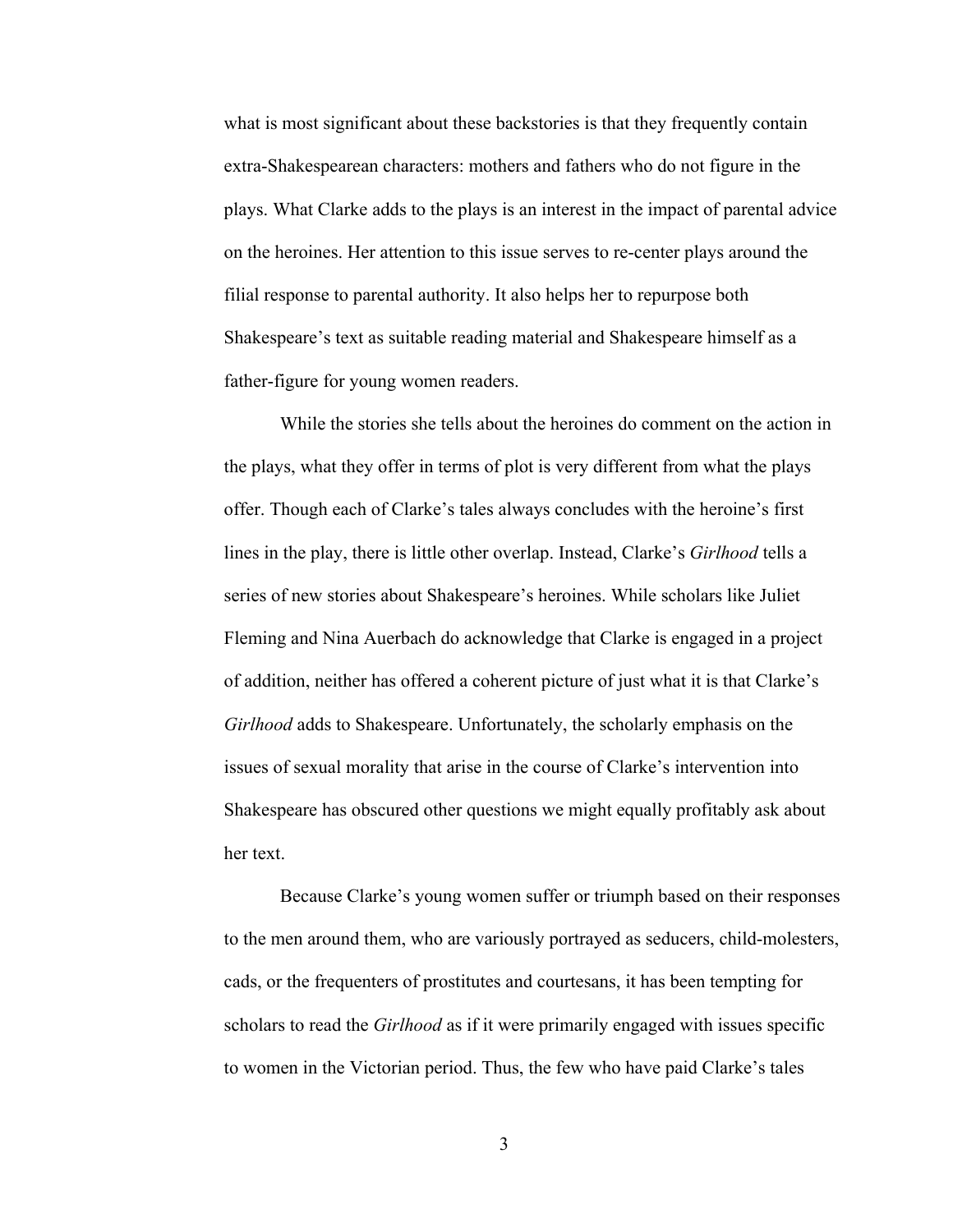serious attention have focused their efforts on trying to untangle the distinctions between what is (for its time) a radically honest approach to the sexual and moral education of women—an effort we might reasonably label as feminist—and the construction of a fairly conservative notion of femininity, one which depends on patriarchal assumptions about a woman's duties as a wife and mother. Following the example of George C. Gross, who in 1972 produced what is to my knowledge the first critical study of the *Girlhood*, some have argued that it represents a repurposing of Shakespeare's plays for the education and training of young Victorian women.<sup>2</sup> Others have argued that Clarke's work participates in the nineteenth-century tradition of Shakespearean character criticism.<sup>3</sup> This latter group of scholars frequently invokes Clarke's relationship to other early female writers on Shakespeare; they argue that the tales approach the heroines from a feminist perspective akin to that of Anna Jameson's in *Characteristics of Women,*  Moral, Poetical, and Historical (1832, later titled *Shakespeare's Heroines*).<sup>4</sup> In such readings, Shakespeare serves merely as a soapbox upon which Clarke stands,

 <sup>2</sup> See Gross, "Mary Cowden Clarke, 'The Girlhood of Shakespeare's Heroines'" and Sarah Annes Brown, "The Prequel as Palinode: Mary Cowden Clarke's *Girlhood of Shakespeare's Heroines*" (*Shakespeare Survey* 58 (2005): 95-106).

<sup>&</sup>lt;sup>3</sup> See Ann Thompson, "Pre-Feminism or Proto-Feminism?"; Fleming, "The Ladies Shakespeare"; Michael Bristol, "Vernacular Criticism and the Scenes Shakespeare Never Wrote," *Shakespeare Survey* 53 (2000): 89-102; and Adrian Poole, *Shakespeare and the Victorians* (London, 2004).

<sup>&</sup>lt;sup>4</sup> A third group of critics has recently begun to approach Clarke from a materialist historicist perspective, citing the *Girlhood* as an influence on the popularity of anthologies of Shakespearean extracts and the many late-Victorian gift-books devoted to the heroines. Their innovative work may do the most to bring Clarke to popular recognition as a significant force in the shaping of Victorian attitudes to Shakespeare. See Kathryn Prince, *Shakespeare in the Victorian Periodicals* and Georgianna Ziegler's monograph for the Folger's 1997 exhibition of Victorian portraits of the heroines, *Shakespeare's Unruly Women* (Seattle, 1997). For later writers continuing Clarke's work with the heroines, see Henrietta Lee Palmer, *The Stratford Gallery; or the Shakespeare Sisterhood: Comprising Forty-Five Ideal Portraits* (New York, 1858) and M. Leigh-Noel, *Shakspeare's Garden of Girls* (London, 1885).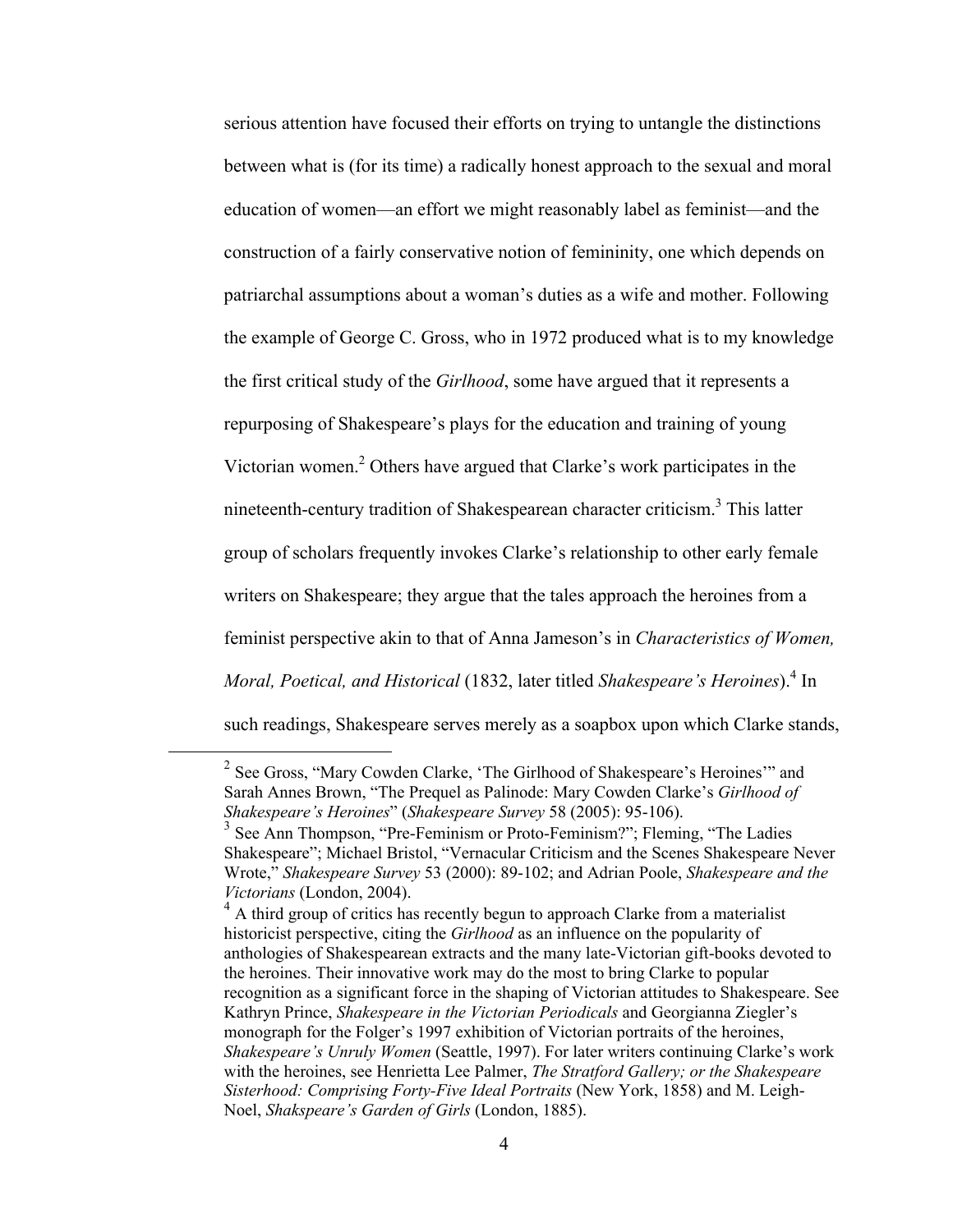uttering either the reactionary sentiments of a conventional Victorian "prude" or a proto-feminist's forward-looking criticisms of patriarchal society. Both approaches facilitate a response to Clarke that leave us little to say about its relationship to adaptation.

Despite the current flood of work studying film and stage adaptations of Shakespeare, there has still been far too little attention paid to fictional adaptations of Shakespeare, and especially to work like Clarke's, which resists categorization as adaptation and yet rewards the comparative approach scholars of adaptation often employ. The fact that we lack an appropriate critical terminology for categorizing works like *The Girlhood of Shakespeare's Heroines* may be one thing that has impeded our awareness of the revisionary nature of Clarke's project. If we could develop a new way to classify Clarke's text, we might begin to compensate for some of the lack of attention to fictional adaptations of Shakespeare. Perhaps more significantly, we might begin to develop a way to approach adaptive texts that identify themselves as "faithful" reworkings of their source-texts—as Clarke's *Girlhood* does. I propose that we consider Clarke's work as a group of daughter-texts. The thematic emphasis of Clarke's *Girlhood*  on the filial relationships of the heroines makes the term especially apposite. Furthermore, the term emphasizes the way Clarke's work depends from and advertises its dependence on the Shakespearean text. Much like Gérard Genette's "hypertext," which develops from a historical predecessor through either transformation or imitation (7), Clarke's *Girlhood* could not exist without the prior text of the plays.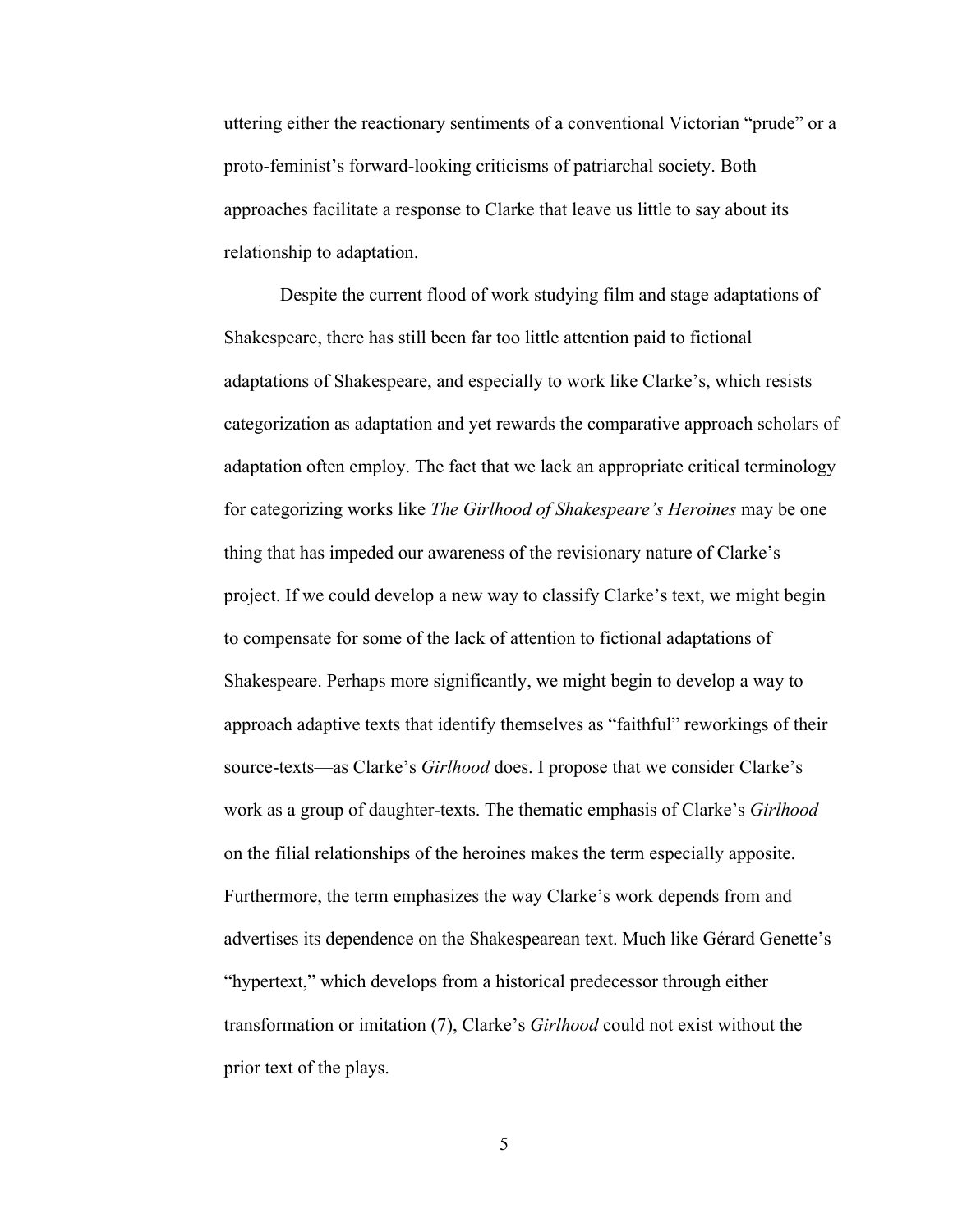While other possibilities for categorizing Clarke's work are both numerous and promising, none wholly captures the dynamic between promised fidelity and actual intervention that characterizes her work. For example, the *Girlhood* fits into Ruby Cohn's rubric of "transformation" that categorizes texts in which "Shakespearean characters are often simplified or trundled through new events, with the Shakespearean ending scrapped" (4). Yet the suggestion of metamorphosis and deviation contained in it make the term problematic for texts like Clarke's which insists on a "Shakespearean ending." Marianne Novy's ideas of "engagement" and "response" are attractive, as is Diana E. Henderson's "collaboration."<sup>5</sup> However, both terms suggest that something of the appropriator's desire motivates the engaged, responsive or collaborative author and Clarke offers no such desire desires. Instead, she freighted her text with assertions of its subservience to Shakespeare, none of these suits it.

Clarke herself merely called the *Girlhood* a series of "Tales". As she explains it, after the favorable public reception of her *Concordance*, "these stories of pure imagination and sentiment presented themselves to their author's thought as an attempt to further her desire of still promoting the study and enjoyment of our great Poet-Teacher" (Preface to the 1850 edition, v). Simply put, she intended, by pleasing the reader with "imagination and sentiment," to direct that reader's attention to Shakespeare. However, the implicit assumption behind Clarke's stated desire to encourage the enjoyment of Shakespeare is that his plays need her "promotion." Her project assumes that readers, however familiar with

 <sup>5</sup> See Marianne Novy, *Engaging with Shakespeare: Responses of George Eliot and Other Women Novelists* (Athens, GA, 1994) and Diana E. Henderson, *Collaborations with the Past: Reshaping Shakespeare Across Time and Media* (Ithaca and London, 2006).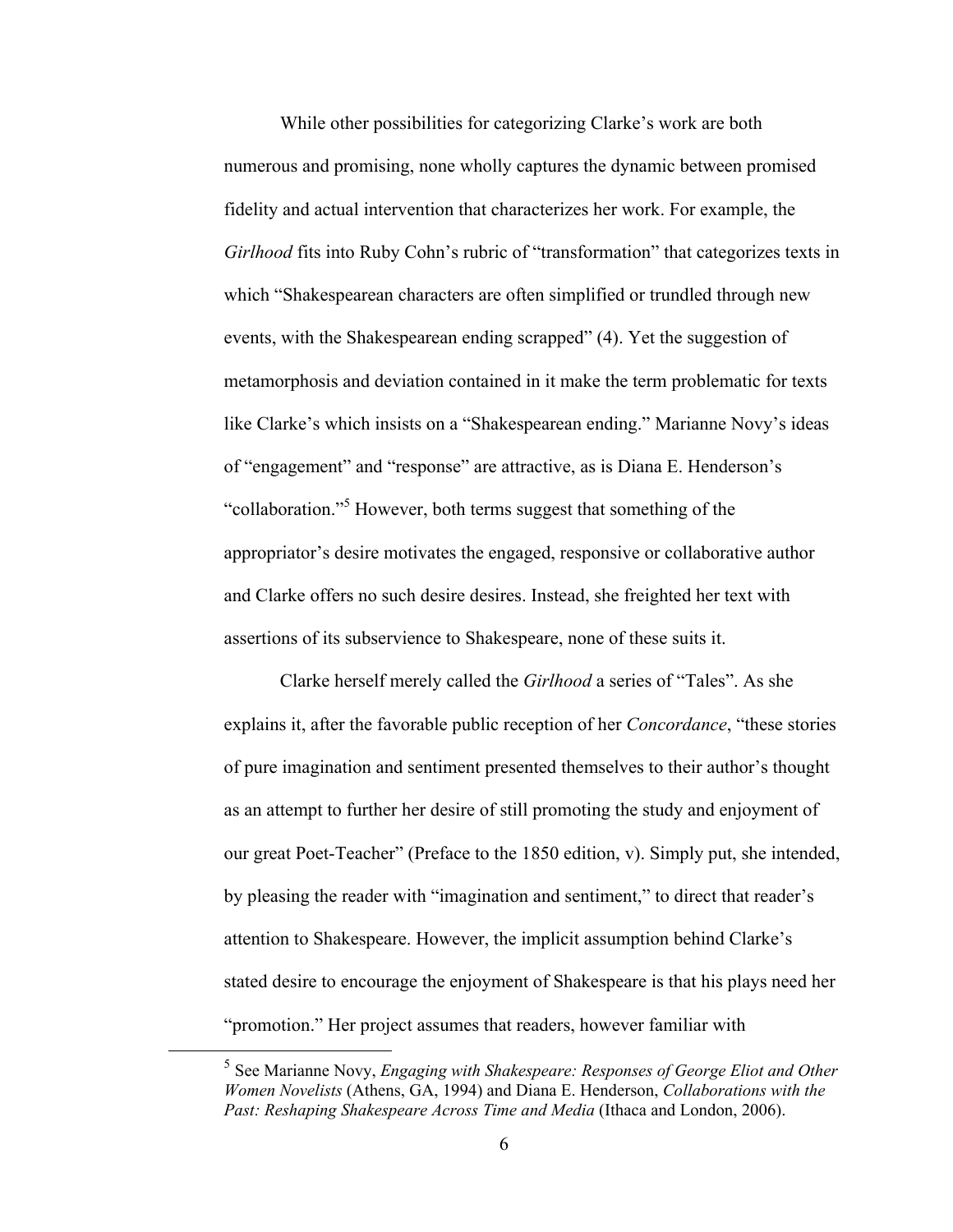Shakespeare they may be, require the further inducement of her tales to properly appreciate his plays; it thus places itself between the reader and the Shakespearean text, as if, upon completing the *Girlhood*, readers might return to the plays. In this way, the *Girlhood* represents an intervention into the relationship between reader and play.

Clarke must have been aware of the dangers of presuming herself capable of making such an intervention. The Preface to the first edition of the *Girlhood* begins by declaring that hers is a work "especially needful" of prefacing with "an explanatory word [...] an exculpatory word" (iii). For her, that word is love. Insisting that "Shakespeare himself is my voucher," Clarke writes, "I beseech my readers to believe that love, not presumption, prompted the subject of this series of stories" (iv). For her readers, Clarke's love of Shakespeare would have been well-documented; nearly every reviewer referred to it as the motivation for her *Concordance*. In their *Testimonial*, the grateful American subscribers to the fund for her chair commended her for "the unwearied industry [and] the indomitable perseverance, with which she had, through a long series of years, pursued her labor of love" (3). In 1847, Douglas Jerrold called it a product of "the patient adoration of a woman" (221) and pictured Clarke's adoration earning her Shakespeare's own admiration. Jerrold envisions the playwright in attendance at a perfomance of his plays; after receiving the newest editions of his work, he then turns to Clarke, asking,

 "But where is *your* book, Mistress Mary Clarke? Where is your Concordance?" And again, pressing her hands, with a smile of sun-lighted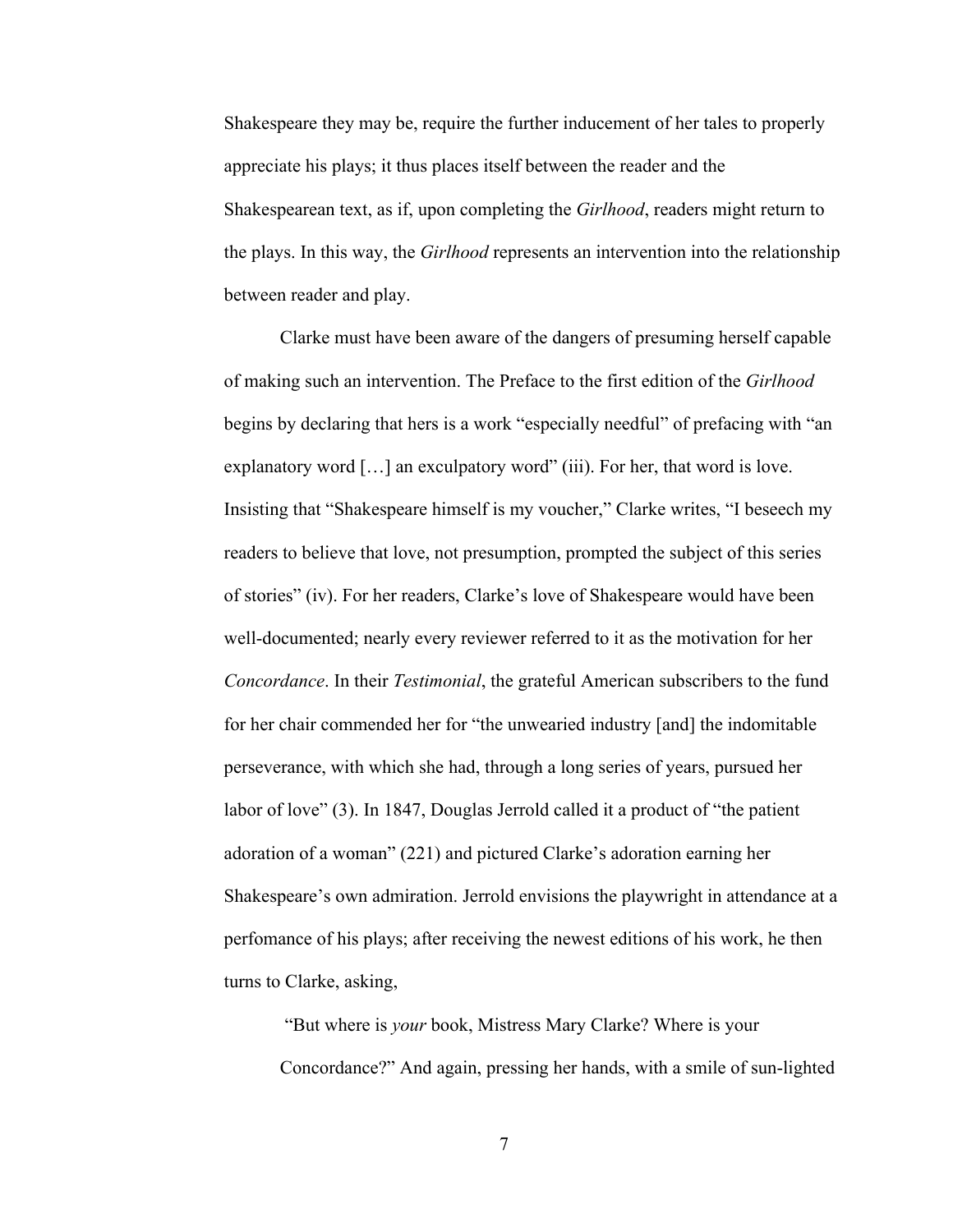Apollo, said, "I pray you let me take it home with me." And Mrs. Clarke, having no words, dropped the profoundest "Yes," with knocking knees. (221)

If even the mere transcription work of a *Concordance* required a Shakespearean imprimatur such as reviewers like Jerrold envisioned, then a work like the *Girlhood* which proposed "to place the heroines in such situations as should naturally lead up to, and account for, the known conclusion" (Preface to the 1850 edition, iv) needed extra support.

In the front matter, then, Clarke and her publishers relentlessly advertised her devotion to Shakespeare. As part of the book's title, his name took a much larger font than did Clarke's own. Furthermore, she and her publishers chose to append, after her own name, two signifiers of her relationship to Shakespeare. In the first, she is identified as "Author of the Concordance to Shakespeare"—an attribution that would have recalled for a contemporary reader the glowing reviews of that work. In the second, a quotation suggests that her work is "as petty to his ends, / As is the morn-dew on the myrtle leaf / To his grand sea" (*Antony and Cleopatra*, 3.12.7-9). The care evidenced here calls to mind nothing so much as the effort, in contemporary film adaptations, to use Shakespeare's name to sell the adapted work.

While approaching it from a comparative perspective like that an adaptation scholar might employ is helpful, I would not suggest that Clarke's *Girlhood* is a genuine adaptation of Shakespeare. She and he do not tell the same stories; quite simply, the tales in the *Girlhood* neither perform nor re-write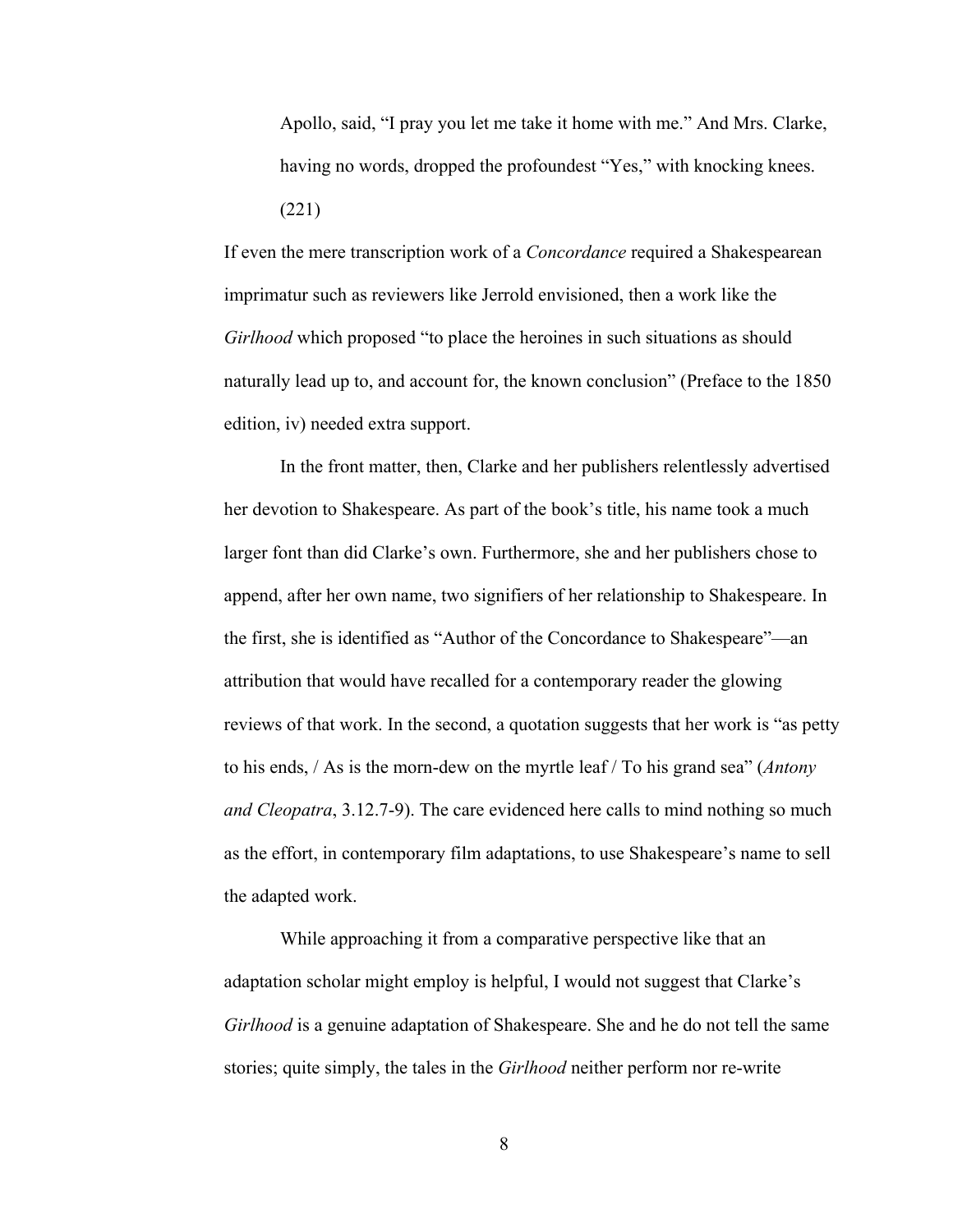Shakespeare though they do repurpose him in interesting ways. Though clearly a lineal descendent, dependent on the plays, the *Girlhood* is self-contained in a way that adaptations are not: its characters reside in extra-Shakespearean worlds and have extra-Shakespearean adventures. Given that they provide versions of the childhood years of characters we meet in the original text as young adults, we would need to qualify the *Girlhood*'s tales as "prequels" rather than adaptations. Yet I would resist such a term because the prequel has traditionally been dismissed as not demonstrating an extended or serious engagement with a prior text. Even for an adaptation theorist like Linda Hutcheon, "sequels and prequels are not really adaptations, nor is fan fiction. There is a difference between never wanting a story to end […] and wanting to retell the same story over and over in different ways" (9). To link Clarke's work to "fan fiction" would, given the traditional approach to that genre, reaffirm the notion that it does not reward scholarly attention and perpetuate the neglect that recent scholarship has endeavored to correct. Although her work is best understood as a daughter-text rather than an adaptation, approaching it from the comparative perspective of adaptation studies is productive.

Clarke's work can amply reward close scrutiny. The comparative approach shifts our attention as scholars so that, while still acknowledging its historical and social context, we can see what the *Girlhood* does with Shakespeare. To see her works as daughters of their Shakespearean texts frees us from the thorny and finally unanswerable question of whether Clarke anticipates feminist criticisms of Shakespeare. It also highlights the filial relationships that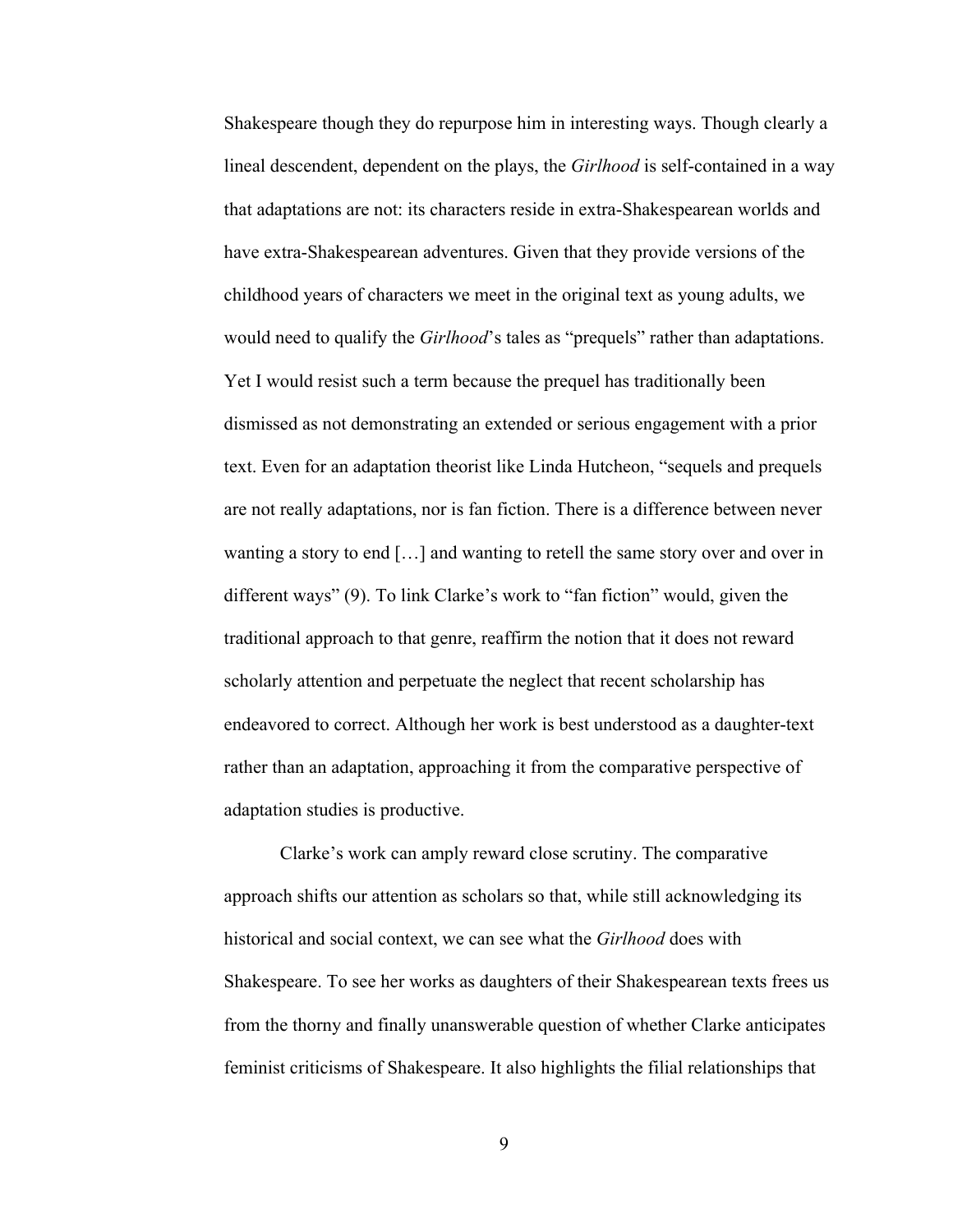constitute Clarke's most significant additions to the plays. Looked at closely, these relationships can tell us a good deal about Clarke's project to present Shakespeare as a father to his readers; given her significant status in the Victorian period, her readings would have carried some influence and her vision of Shakespeare-as-father may have impacted the way others responded to Shakespeare.

As she described it for Robert Balmanno, her American correspondent and co-devotee, Mary Cowden Clarke's home was a kind of shrine to Shakespeare. Most notable was the portrait of Shakespeare or "Angel William" that hung at the foot of her bed, alongside a portrait of her mother (*Letters to an Enthusiast*, 147). The juxtaposition of the two is striking. That on her bedroom walls Shakespeare became literally the companion of her mother—a surrogate father of sorts—is fitting, for Clarke pictured Shakespeare as a father to readers.

In 1887, writing for the *Girl's Own Paper*, Clarke describes Shakespeare as "The Girl's Friend." As she puts it,

for moral introspection and self-culture [he] is a grand aid…peculiarly so, as regards women; since he the most manly thinker and most virile writer that ever put pen to paper had likewise something essentially feminine in his nature, which enabled him to discern and sympathize with the innermost core of woman's heart. (562)

Because Shakespeare has access to the "essentially feminine," his work can be repurposed for women as fundamentally instructive; a kind of hornbook of idealized female qualities, the plays can teach young women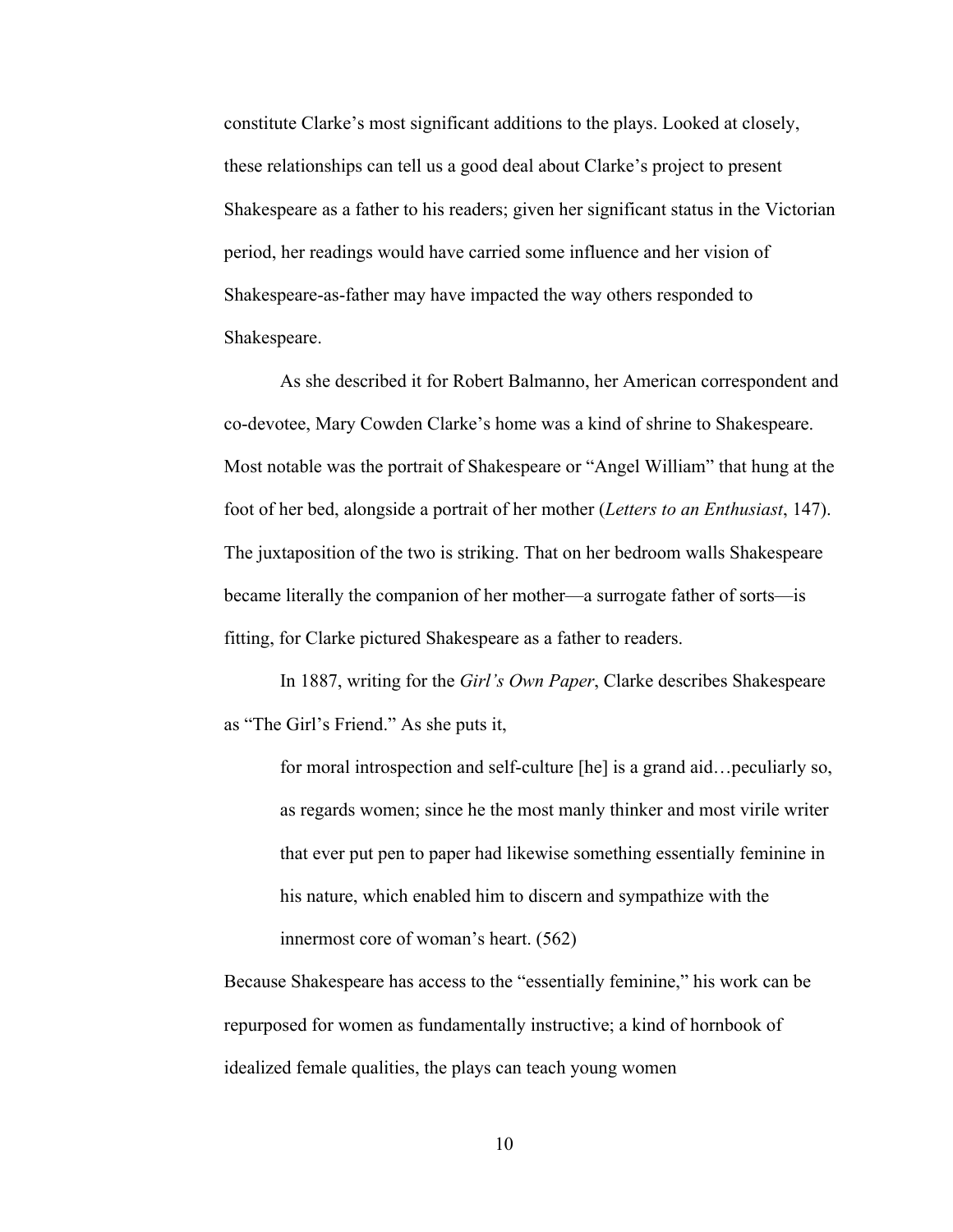lessons in artlessness, guilelessness, modesty, sweetness, ingenuousness, and the most winning candor; from his wives and matrons she can derive instruction in moral courage, meekness, magnanimity, firmness, devoted tenderness, high principle, noble conduct, loftiest speech and sentiment. (562)

The length of Clarke's list here suggests how innumerable are the virtues young women readers will find in Shakespeare.

Yet it also suggests that Shakespeare possesses a dual nature peculiarly suited to the training of young women. Like a wife or matron, he can summon "loftiest speech and sentiment" to inculcate such notions as "modesty, sweetness, ingenuousness" in his young women readers. However, in Clarke's formulation, these abilities depend as much upon masculinity as femininity: his knowledge of what women should be develops only because he is "the most manly thinker and most virile writer." What we are offered, then, is a Shakespeare who combines the knowledge presumed essential to a woman with the capacity for paternal instruction.<sup>6</sup> Cast as instructor and "the girl's friend," Shakespeare fills the roles of both mother and father to his readers.

*The Girlhood of Shakespeare's Heroines* shifts this dynamic of instruction so that her invented mothers and fathers take on the role Clarke elsewhere casts Shakespeare in. The mothers Clarke gives her heroines are often entirely her own creations, for, as a number of critics have observed, there are no mothers in

 <sup>6</sup> Clarke's essay for *The Girl's Own Paper* shows that Shakespeare offers not motherly advice but intellectual "friendship"; this is surely a significant difference for a writer like Clarke, whose own education was influenced by her family's close relationships with major male literary figures of the day like Charles Lamb, and who would have first known her much older husband, Charles Cowden Clarke, as a family friend.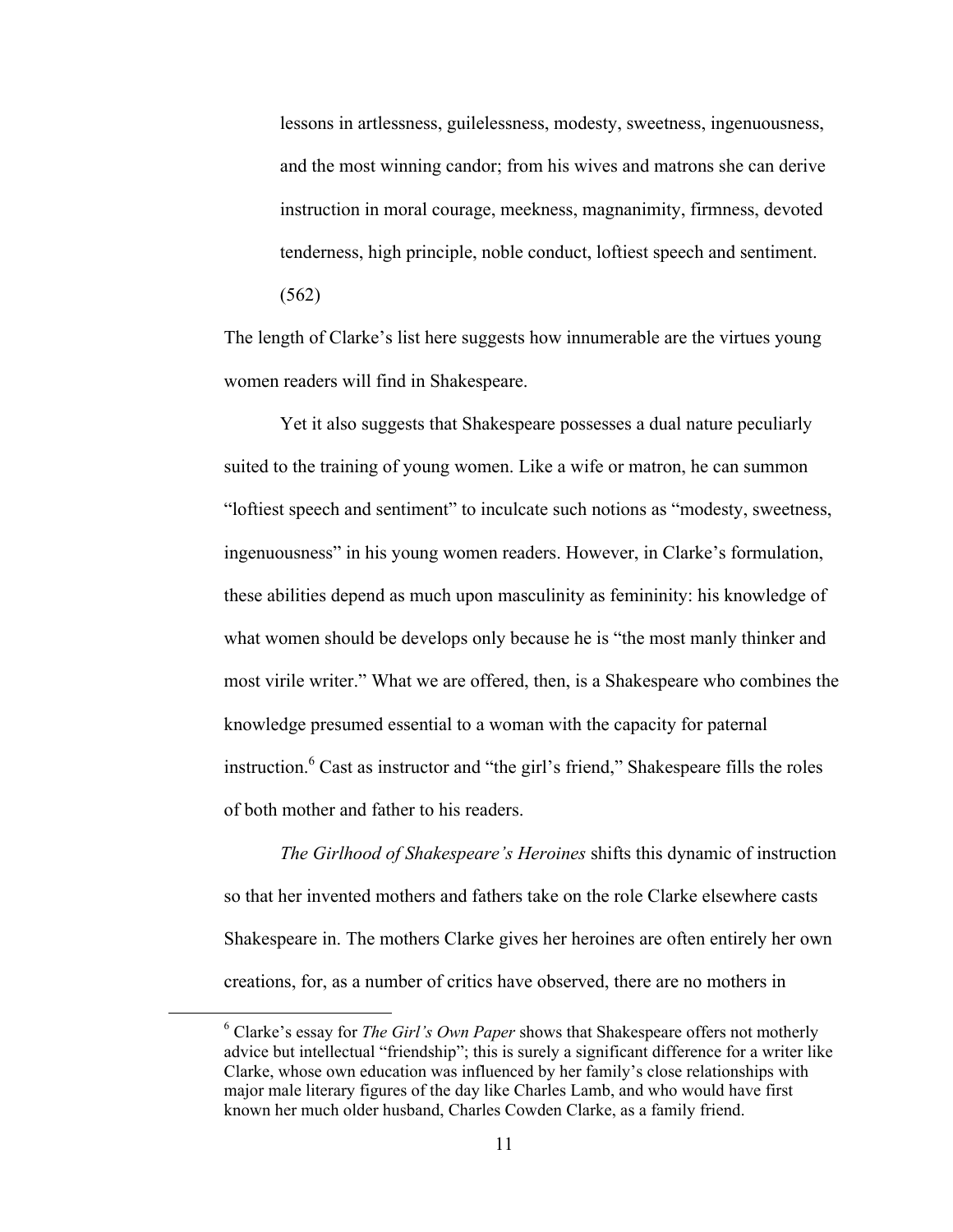Shakespeare, or no mothers who "count" (Quiller-Couch, 10). The mothers of Clarke's heroines take three forms: a supportive, instructive mother (Lady Aoudra for Ophelia), a guiding mother-figure (Sister Aloysia for Isabella from *Measure for Measure*), or a mother-as-monster ("the dark lady" for Lady Macbeth, or Claudia for Katharina and Bianca).

Clarke's good mothers are much as one would expect. Lady Aoudra, though saddled with Polonius for a husband, is a wise woman whose few words are to the purpose. She takes special care to enlighten her daughter regarding the dangers she faces from men:

Gradually, then, and very heedfully, did this tender mother lift the veil from her young daughter's mind. She told her how the selfishness of man, frequently, under the pretence of love for his victim, sacrifices her innocence, blasts her good name, betrays her to shame and misery, and then leaves her to ruin—to utter perdition. (vol. 2, 246)

Ophelia is thus warned against a romance with Hamlet, and their relationship proceeds, at least until Clarke must silence herself and the words of the play take over, to flower properly. Like Ophelia, Isabella is also warned by a good motherfigure about the dangers posed by men. When we are first introduced to the girl, she has fallen into the company of two bad "mothers" (one, a young prostitute, Nanni; the other, a woman with "good intentions" but little action, whom her father pays to care for her while he is at war). From these influences, she is rescued by her acquaintance with a nun, Sister Aloysia. As is the case with Lady Aoudra, Sister Aloysia's main purpose is to explain the dynamics of sexual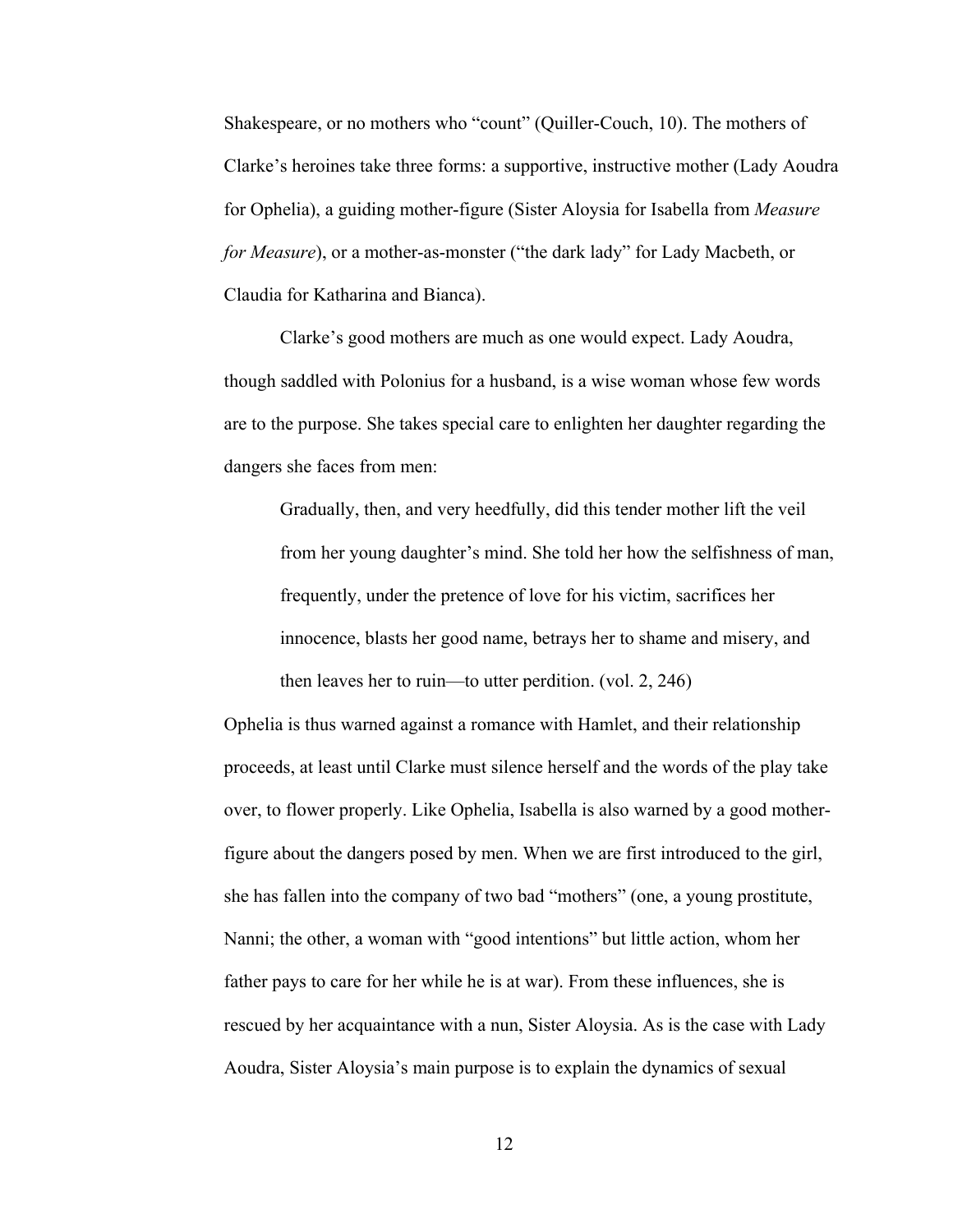relationships to her young charge after she has already been exposed to them. Isabella cannot understand Nanni's situation until Sister Aloysia has "unveiled to her, —as a tender mother might do, —how the especial virtue, esteemed the crown of women, was fair chastity" (vol. 2, 58).

While the activities of Lady Aoudra and Sister Aloysia may seem limited to this singular conservative brand of "tender" "unveiling," Clarke's creation of these two characters is radical. In her Shakespearean life, neither Ophelia nor Isabella has a mother-figure to warn her against the dangers she will face. In Clarke, however, Sister Aloysia and Lady Aoudra supply moral admonition and guidance. Thus, they represent a major intervention, on Clarke's part, into the action of the plays. So, too, do the bad mothers she creates. Clarke gives bad mothers to the heroines who are the most morally problematic so that each of her mothers can be seen to have infected her daughter with the particular poisonous quality she will exemplify in the play. In so doing, Clarke makes the bad mothers a means of giving alternative characters or personalities to the heroines; these have the effect of excusing the heroine for her behavior in the play.

For example, Claudia, the mother in "Katharina and Bianca; the Shrew, and the Demure," assumes sole responsibility for the personality of Katharina. When we meet Katharina in the *Girlhood*, she is hardly the confirmed shrew we find in Shakespeare. Instead, she is no more than a bright and inquisitive child, whose development into a good woman is hampered by a negligent mother. As Clarke puts it, what the girl needs is a "judicious mother, to train the insolence into sprightliness, to subdue the malapertness into harmless mirth, and to soften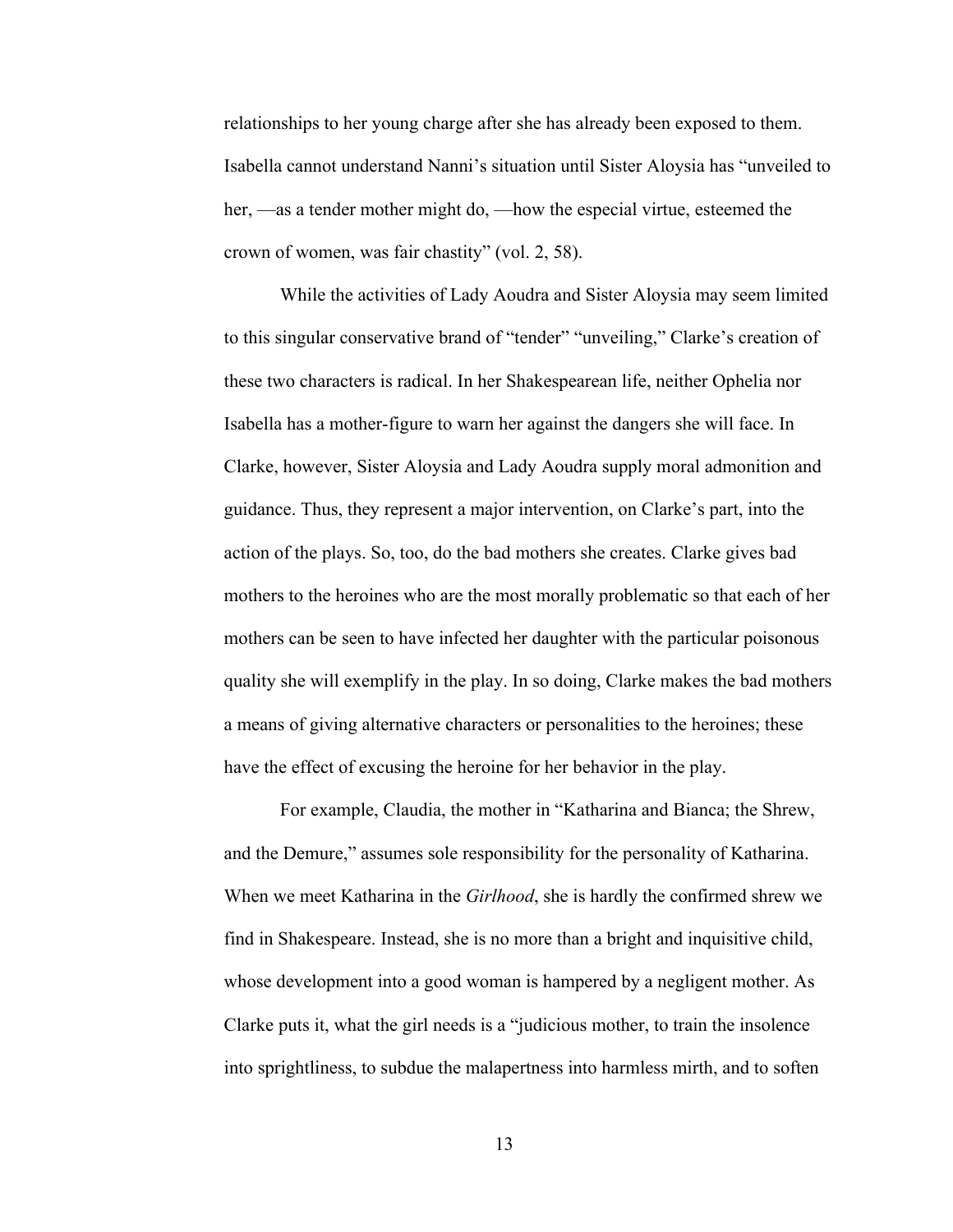the character" (vol. 2, 103). A sensible girl who prefers knitting to knick-knack making and whose plain speech would be a virtue, Clarke's Katharina would have been fine had she had a mother to teach her tact. Clarke's claim that she is merely a misguided child facilitates a reading of the play such that Katharina *needs* Petruchio in order to continue her interrupted personal development. Here, Clarke's backstory works to provide a sort of narrative closure when it is read in concert with the play; setting up the characters as it does, it allows for a reading of the play as a genuine comedy that resolves Katharina's mother-imposed personality disorder by presenting her with a husband who treats her as her mother should have.

In essence, by giving the heroines mothers, Clarke gives them extra-Shakespearan lives; though these lives can serve as commentary on the Shakespearean text, they seem also frankly to intend to alter the reader's response to the play. If, as Clarke suggests she intended, her readers return to Shakespeare's text upon completing hers, that reader carries into Shakespeare an understanding of each heroine that could not be wholly justified by reading the Shakespearean text alone. The backstory Clarke offers for Lady Macbeth is a good example. In Clarke's *Girlhood*, Lady Macbeth (or Gruoch) is an innocent child, born to a mother who does not want her. After the early death of the son into whom she had hoped to instill enough pride and ambition that he might reclaim his decrepit father's patrimony, Gruoch's mother cannot accept a daughter as her second child. "As well unborn, as born a girl" (vol. 1, 102), she tells the horrified nurse. Born to such a mother, the infant Grouch cannot help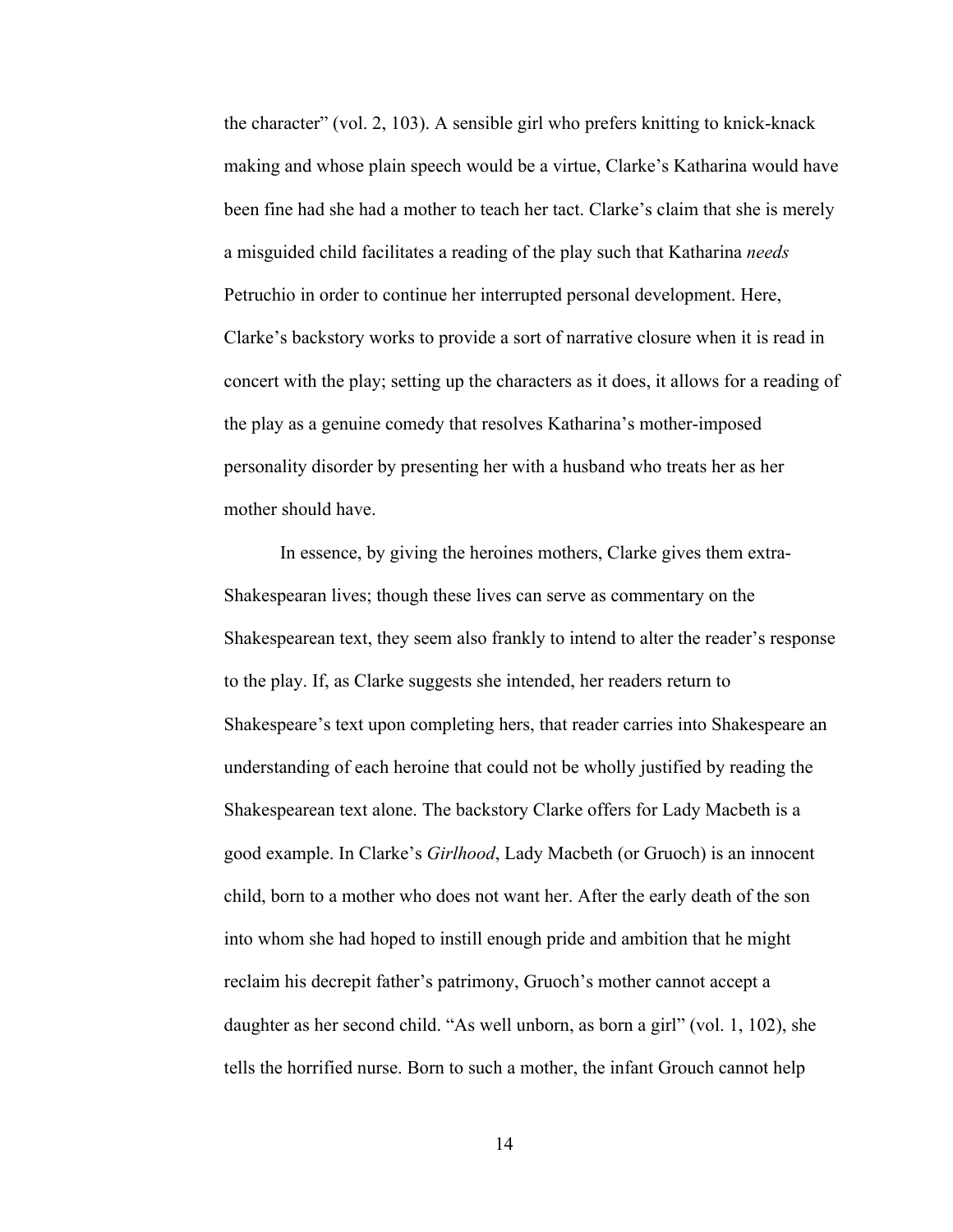sucking the poison of that mother's unsatisfied desire for glory and pride of place from her breast. Clarke explains,

Mother's regards were well-nigh scowls; mother's smiles were all but disdain, not pitiful tenderness; mother's breast heaved repiningly, in lieu of yielding its balmy treasures lavishly and lovingly; and thus the babe gazed wondering up into those dark unfathomable eyes with naught of maternity in their irresponsive depths; and thus the babe sucked bitterness, perverted feeling, unholy regret, and vain aspiration, with every milky draught imbibed. (104)

What Clarke gives us is a radical revision of *Macbeth*'s equivocal connection between "the milk of human kindness" (1.5.16) and the nursing babe whose brains Lady Macbeth swears she'd have dashed out on the ground had she so promised (1.7.54-59). Nurture, according to Clarke, makes nature: a perverse mother's milk will raise, in turn and after time, a perverse mother. Clarke's solution to the problem of Lady Macbeth—a woman for whom the only praise at the time seems to have been Anna Jameson's rather feeble argument that Lady Macbeth was after all only a bit too zealous in trying to further her husband's career (328)—is to turn Lady Macbeth's mother into a Lady Macbeth. In effect, she issues, through her mother's breast milk, a kind of post-dated check that will come due in Lady Macbeth's plea, in the play, to be filled "from the crown to the toe, top-full / Of direst cruelty!" (1.5.41-42).

Yet even the dark lady herself is excused, in Clarke's rendering, by still more bad maternal blood. Both women are descended from a certain "Fenella of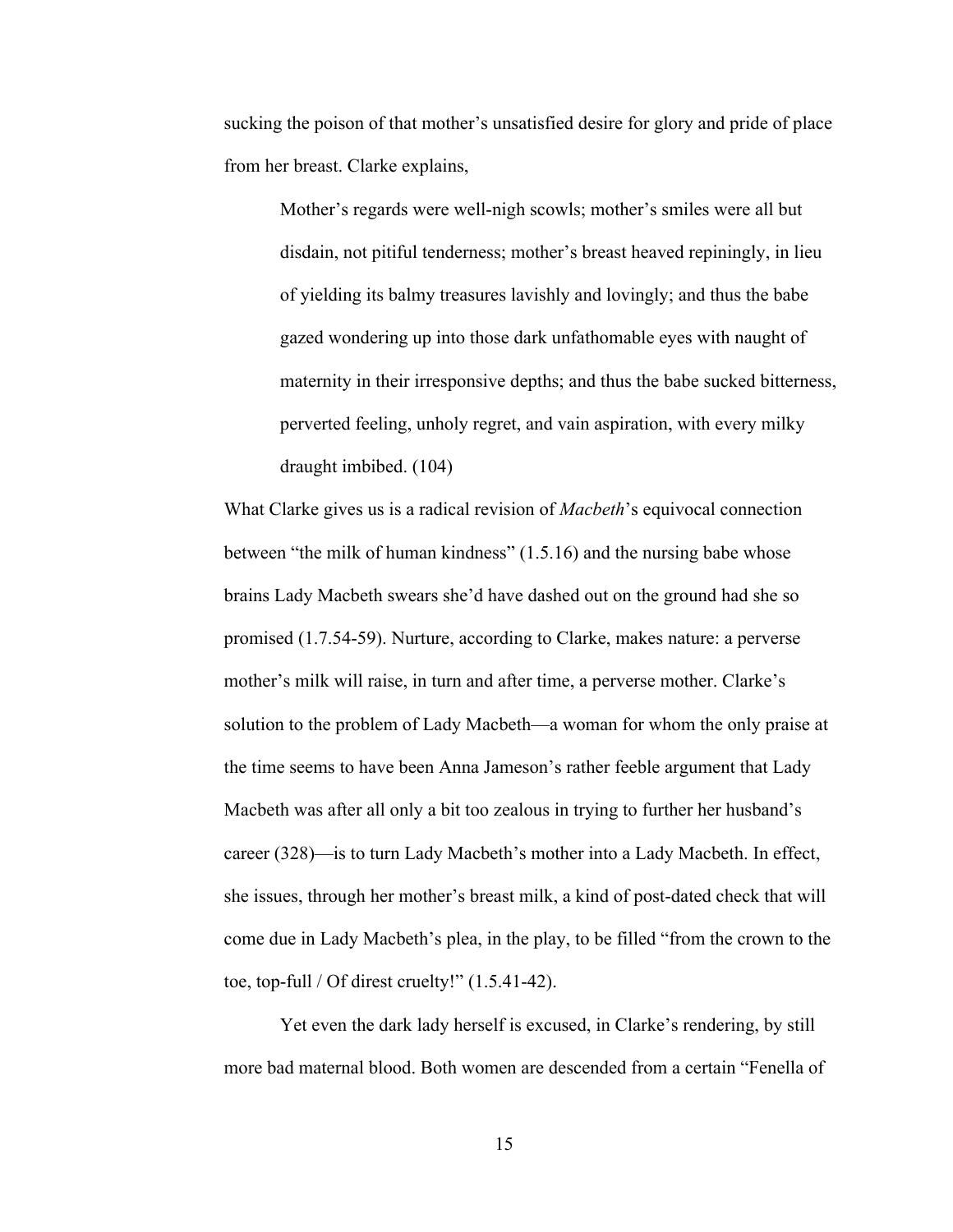Fettercairn," who murders her king for killing her son (vol. 1, 113). The parallels between Fenella's inhospitable invitation to her king and the cruel treatment Duncan receives from his hostess in *Macbeth* are obvious, and in them we can see Clarke fulfilling the promise she has made to readers of the *Girlhood* "to place the heroines in such situations as should naturally lead up to, and account for, the known conclusion of their subsequent character and after-fate" (Preface to the 1850 edition, iv). Yet even in this instance Clarke does more than anticipate the action of the plays; again, she intervenes in that action. Although the fluid connections she makes between Fenella, the dark lady, and Gruoch or Lady Macbeth can seem to suggest that Gruoch is destined to live out both her mother's dream of reclaiming position and her ancestor's story—destined, in other words, to become Lady Macbeth—Clarke also implies that such a fate was not inevitable. After all, her father Kenneth, Thane of Moray, might have intervened.

Kenneth is a failure as a father. As Clarke is careful to tell us, he ought to have warned his daughter of her maternal inheritance. She even creates an opportunity for him to do so. One night, he notices his daughter's grim look and realizes she bears a striking resemblance to her female ancestor; he begins to tell her the story, then—"with the fatal weakness which was a part of his exceeding gentleness […] instead of seizing the occasion to administer wholesome instruction, —to inculcate salutary admonition and precept" (vol. 1, 121)—he stops. Thus, as Clarke would have us understand matters, it is not Lady Macbeth nor even her mother who is to blame for her crimes in the play; it is her father.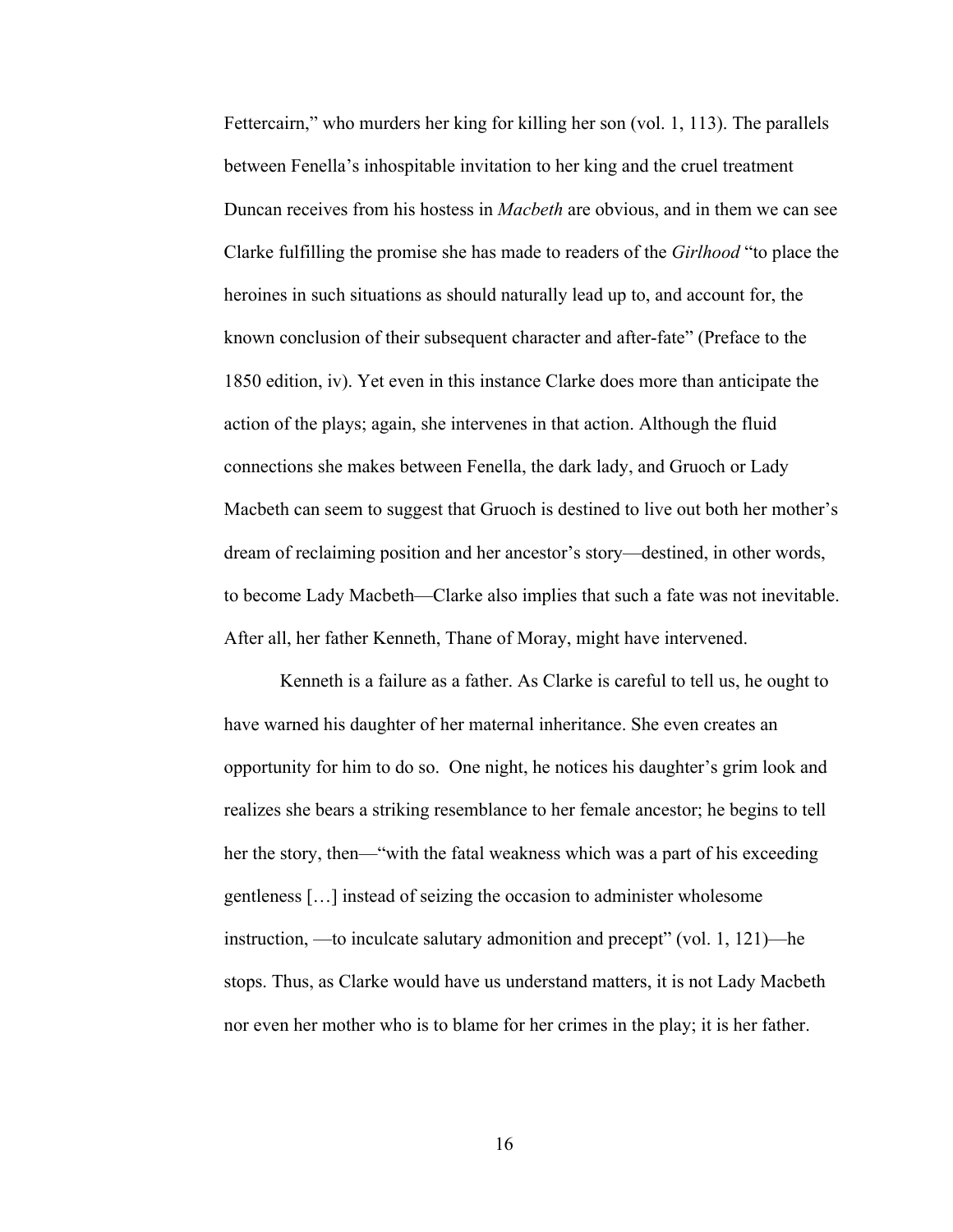The fathers in *The Girlhood of Shakespeare's Heroines* are nearly all like Kenneth: absent, neglectful, or inadequate. Portia's father abandons her immediately after her birth, returning only in time to have the brainstorm of the three caskets before he dies. Ophelia's father deprives her of her mother during a crucial developmental phase, leaving her open to the attempted molestation of her foster family's developmentally-challenged son and to witness the seduction, childbirth, and death of their daughter. Later, his only interest in lies in using her as a pawn for his political advancement. Isabella's father delivers her over to the care of a well-intentioned but neglectful gentlewoman who lets her run about with prostitutes. Katharina's raises her on dry bread only to turn her over to a convent that provides her with a frivolous education. Olivia's father marries his fosterdaughter off to a cad and spendthrift. Viola's leaves her with an unkind peasant during his years-long search for wealth.<sup>7</sup>

And, of course, there is Gruoch, future lady Macbeth, whose father Kenneth's ineffectuality trumps all these others listed. Kenneth is the second father to appear in the *Girlhood* (the first is Portia's), and our first glimpse of him shows "an impoverished old man, with little beside his patrimonial castle and title, to prevent him from being nominally, as well as actually, a beggar" (vol. 1, 95). Gruoch's response to Kenneth suggests the depth of his impotence. Though she often sits at his feet, gazing into his face, she feels none of the "respect and

 <sup>7</sup>  $\frac{7}{1}$ . The roles of these young women's fathers are so significant that the daughter's patrimony often provides Clarke with the title for her tale: Gruoch is "The Thane's Daughter," just as Desdemona is "The Magnifico's Child," Portia "The Heiress of Belmont," Helena "The Physician's Orphan," and Hermione "The Russian Princess."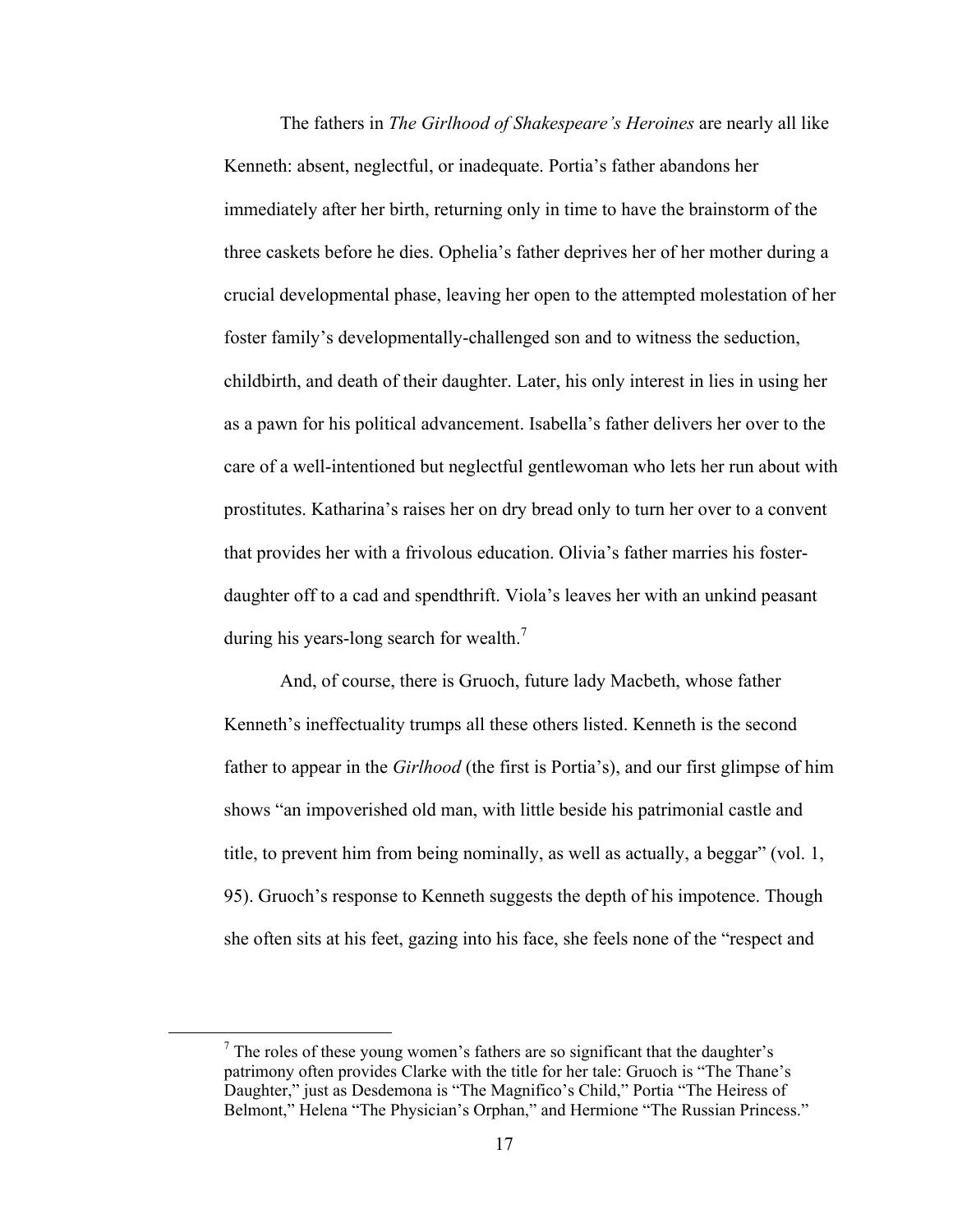reverence" that are, according to Clarke, "the true guiding lights that should direct a child's gaze to its parent" (vol.1, 119). Instead, she thinks only of

how ardently she longed to pour some of her own spirit into that placid nature; how she would willingly infuse some of her own youth and vitality into his veins, where the blood flowed so tamely and sluggishly; how eagerly she would part with some of her own vigour and strength, to impart energy and impulse to those aged limbs, those supine and flaccid muscles. (vol. 1, 120)

As I've suggested earlier, Kenneth's own defects—"so much meekness and softness" (vol. 1, 119) and "so little of martial ardour, of aspiring […] so total an absence of ambition, of thirst for preferment or advancement of any kind" (vol. 1, 120)—are presented by Clarke as the cause of his daughter's dissatisfaction, not her own. Furthermore, it is because he neglects to properly educate her that she grows imperious and aggressive, willing even to kill another young maiden she perceives as a threat to a young soldier's (Macbeth's) attentions to her. Given his pattern of failures, Clarke's Kenneth may as well be as absent from her story as he is from Shakespeare's play.

Clarke certainly could have made him a good father if she wished. Not only does she have the luxury of imagining, for her heroines, relationships that pre-date those available to them in the Shakespearean canon, she also has ample license from the play in this case. She could easily have made Kenneth a good man, the sort whose memory could justifiably induce Lady Macbeth's later guilt at having killed a man so like "my father as he slept" (2.2.13). That she does not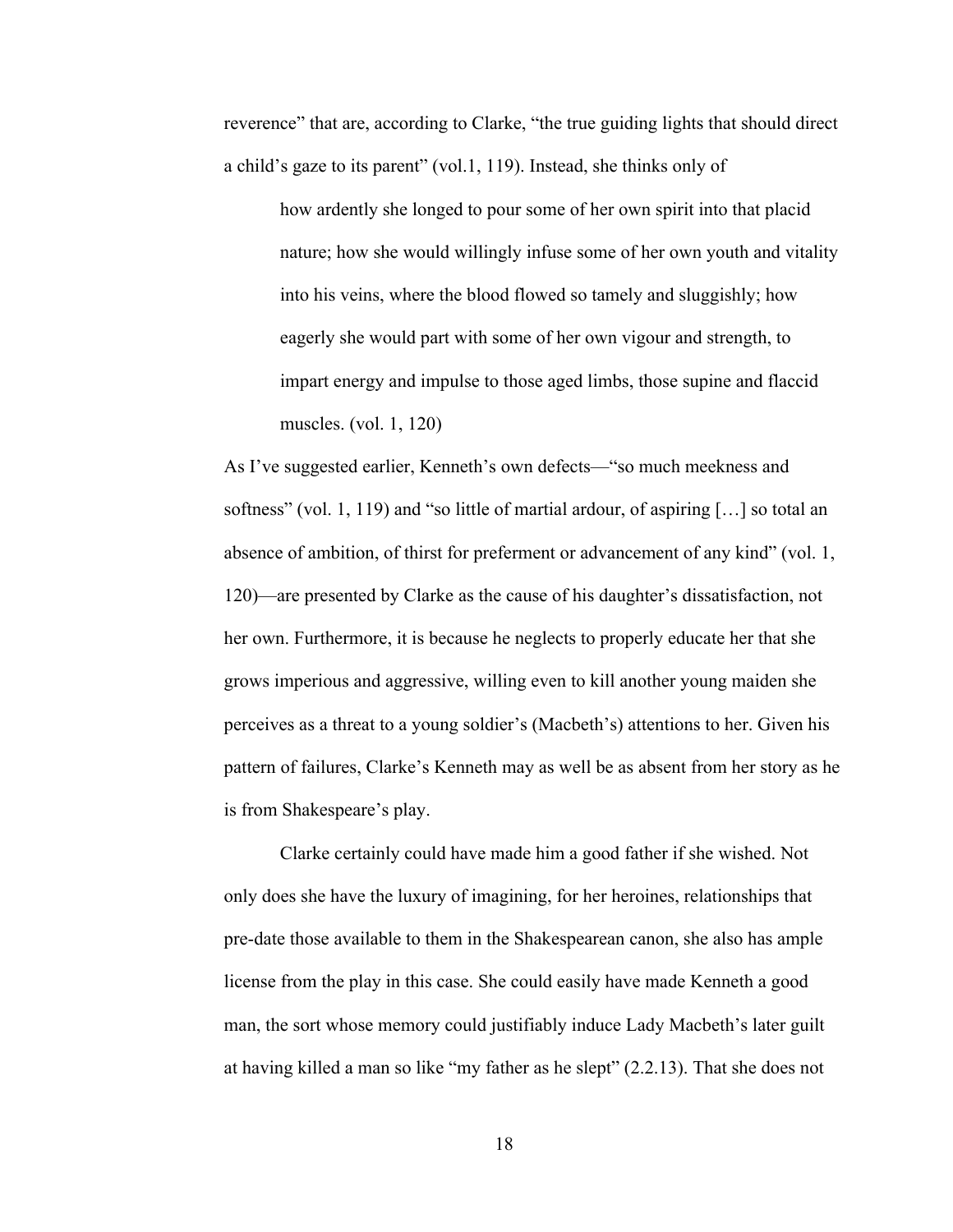signals that she is less interested, in the end, in Kenneth as a character than in his effect on his daughter. Though she claims only to imagine what might have happened prior to the plays in order to make what does happen seem more realistic, she is instead creating a parallel text to the plays, one in which Shakespeare's heroines take center stage.

Clarke's motivations in calling attention to the heroines are not what many critics have argued. She is not interested in Shakespeare's women—or her own variations on these women—simply in order to make a political argument about women's rights. Instead, her daughter-text is created in service to Shakespeare. The *Girlhood*'s primary responsibility, as she envisions it in her Preface, is to promote the reading of Shakespeare. In suggesting that there are moral lessons to be found in the plays, she implies that Shakespeare himself intended such readings. Clarke thus presents herself only gently "unveiling", as her heroines' imagined mothers do, the messages Shakespeare has veiled. Her creation of bad father figures in the *Girlhood* points at an ideal father elsewhere; that ideal is the Shakespeare-father, carefully creating for his women readers what Clarke would later describe as "the most exalted ideal of womanhood" for which "every woman [should be] bound in gratitude to him eternally" ("Shakespeare's Self," 155). Clarke's claim here echoes the sentiments expressed by the only positive examples of fatherhood offered in the *Girlhood*, the Russian Emperor whom she imagines as the father of Hermione from *The Winter's Tale*.

Clarke opens her story with Hermione's father lost in the woods and in danger of dying in a snowstorm. He is rescued by the child Paulina, traveling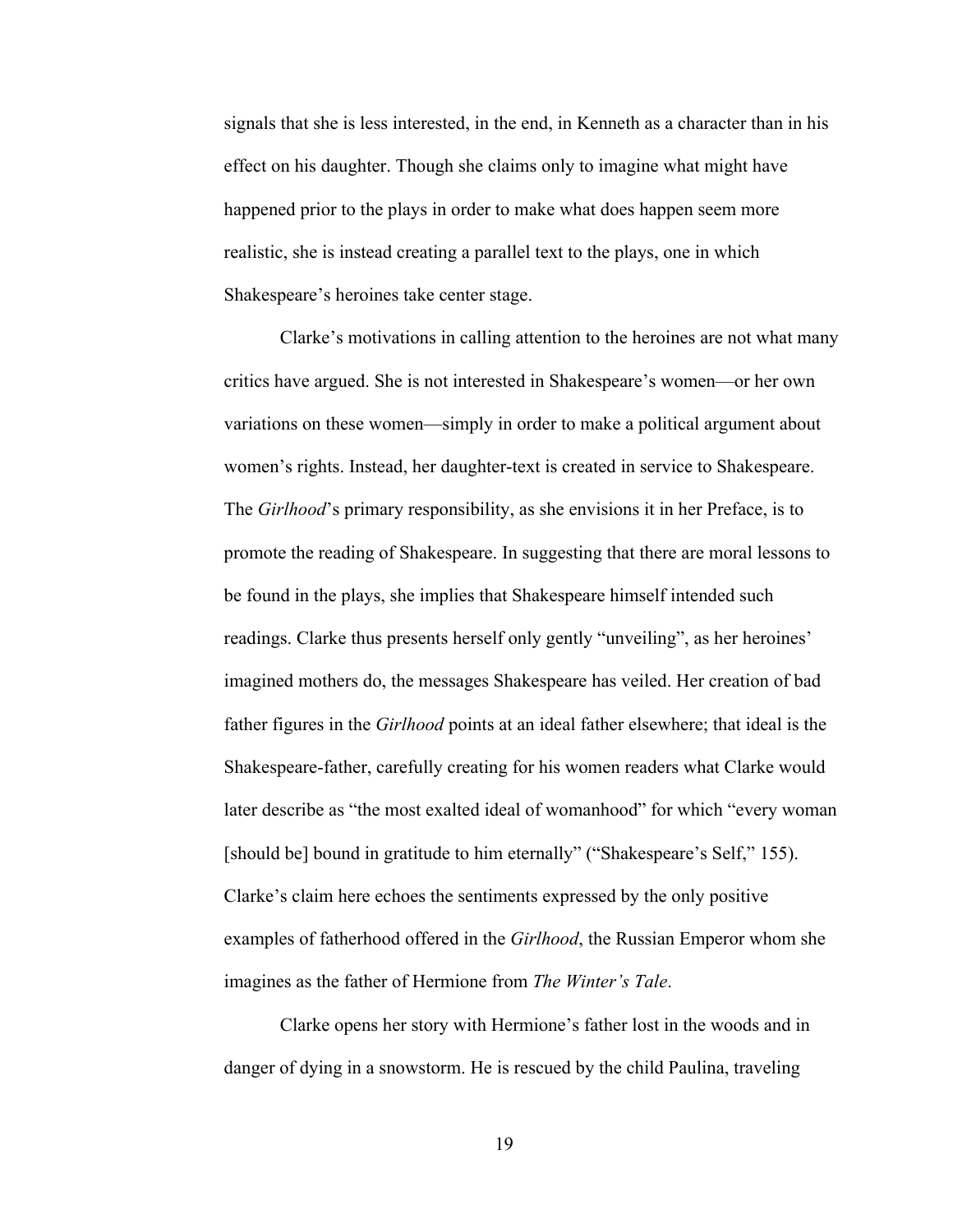through the same snowstorm to find her banished father. As Clarke's Emperor gratefully embraces the child who has saved him, his reflections make clear that Paulina is the epitome of the good daughter. Not only has she saved her homeland's patriarchal head, she has done so in "the sweet, confiding, ingenuous manner of a child brought up to meet with nothing but gentleness from others, and to mean nothing but gentleness herself" (vol. 3, 206). The Emperor's reflections here emphasize the significance of the father's task of childrearing. Unlike, for example, Katharina or Gruoch, Paulina has been "brought up" well and her growth into a good woman is assured. It's important to note here that Paulina's developmental progress is attributed not to maternal instruction but to paternal instruction.

Clarke puts into the girl's mouth much florid praise of her father. One example is Paulina's explanation that she has learned charity and good sense from the father who

used to tell me, —I often find myself thinking over what he used to say, since he has been taken from me, —that very few people have the opportunity of rendering a service in equal kind, to the individual who has rendered it; but that we can all requite a kindness received, by doing one to the next person who needs it from us. (vol. 3, 209)

The Emperor's response to this innocuous moral sentiment, as to the others Paulina demonstrates in their journey to safety (such as positive thinking, physical fitness, an awareness of duty, and honesty), is to conclude that her father "must be worthy himself, to teach his daughter so worthily" (vol. 3, 216). In fact, the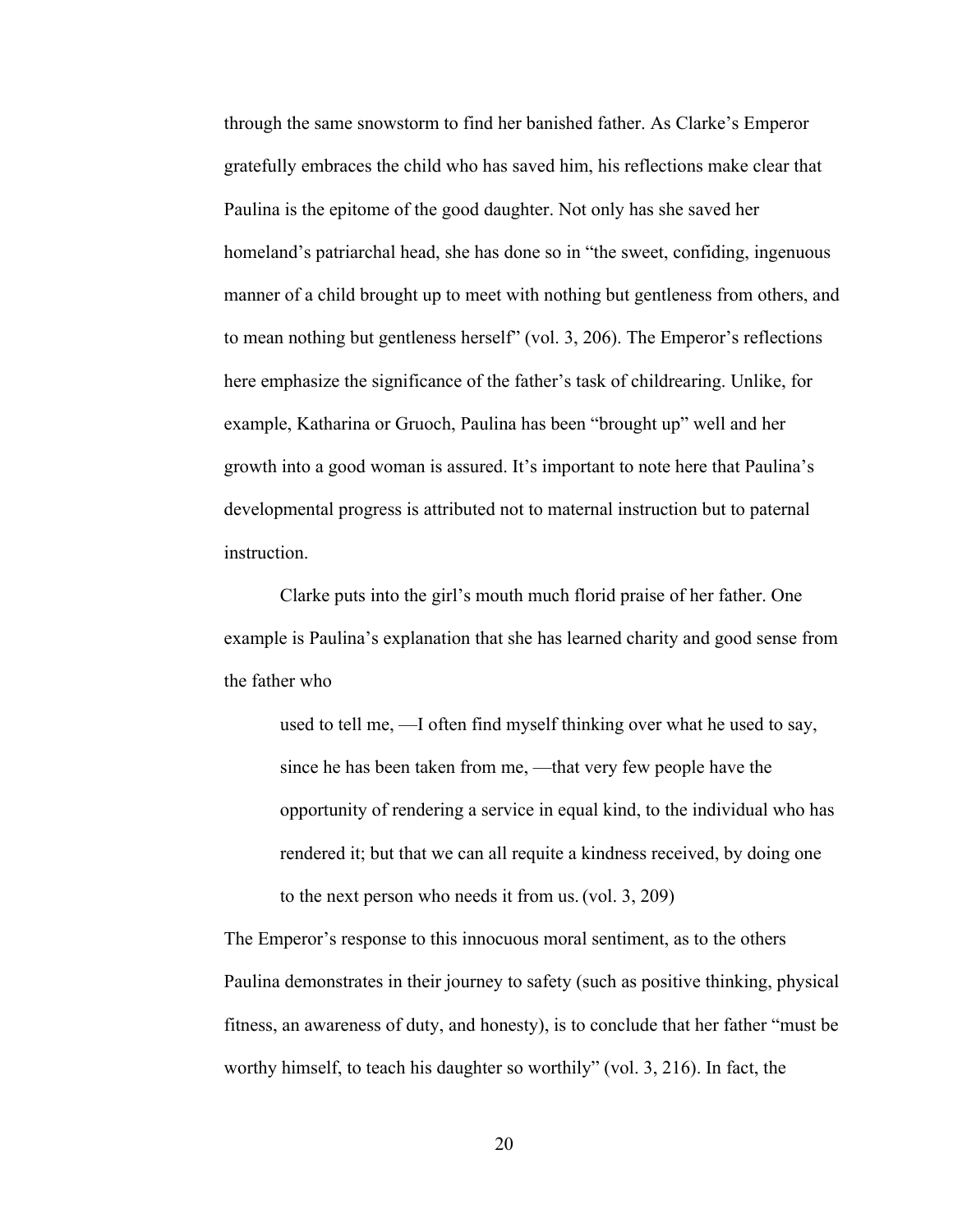daughter's behavior carries such weight with the Emperor that he reinstates her banished father. A good father, Clarke tells us, teaches his children worthily. However, for her the equation cuts both ways so that the actions of good children also guarantee the goodness of their fathers.

Clarke depends on such dubious propositions because, even in this simple exchange, she is up to something more complicated than the inculcation of virtue in her readers: while offering moral lessons herself, she is also positioning Shakespeare behind the absent figure of Paulina's father. He is the good father who teaches his children "worthily". However, he is simultaneously the father whose status can only be evaluated based on his children's behavior. That is, the lessons readers learn from Shakespeare can be understood to guarantee his status as acceptable reading material. In effect, the character of Paulina exemplifies good readership. She herself tells us how important careful thinking and repeated attention—the same activities demanded by Shakespeare study—have been in her education. The solitary "thinking over what he used to say" that Paulina describes is exactly what Clarke and others prescribe for young readers.

Though Clarke explicitly notes in her 1891 Preface that she intended the book for "maturer" minds (iv), copies of the *Girlhood* seemed to find their way into the hands of adolescent women (the inscription on my own 1897 edition, wishing "Marie Duck" a "bright and happy future," suggests as much). Her book's moral agenda also suggests that it participates in the nineteenth century effort to renegotiate the morality of Shakespeare's texts to render them acceptable for a wider readership. An extreme example of this impulse is the editorial work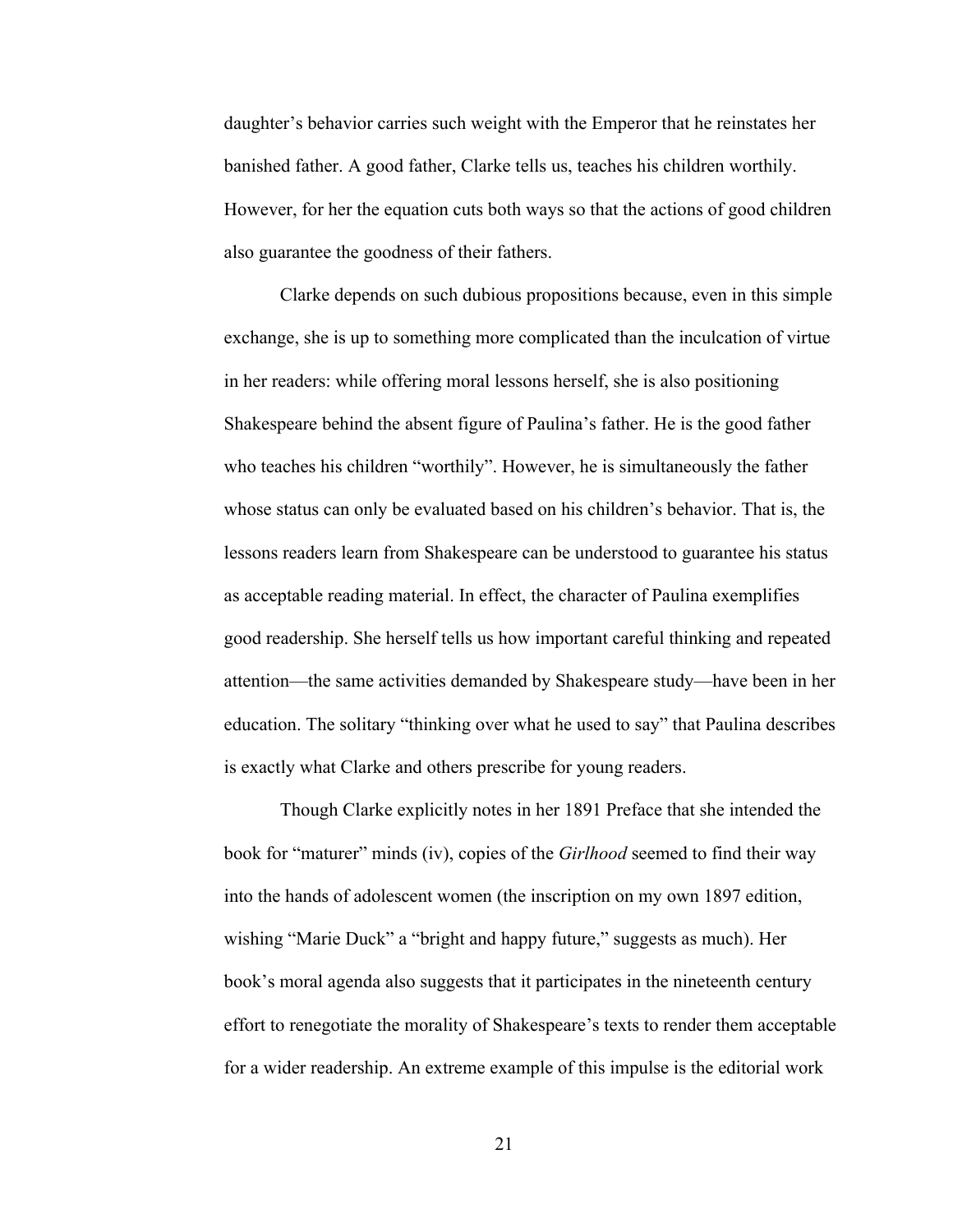of Henrietta Bowdler, whose *The Family Shakespeare* (1807), sought to emphasize the "unexceptionable" (vi) in Shakespeare. Though Bowdler manages this through excising the exceptionable—she promises to have removed "every thing that could give just offense to the religious and virtuous mind" (vii)—Mary Anne Lamb (and her brother Charles) achieved a similar goal in *Tales from Shakespear* (1807) by rewriting.<sup>8</sup>

Though Clarke neither mentions the Lambs in her Preface to the *Girlhood* nor dedicates any of its tales to them, the example of Mary Lamb cannot have been too far from her mind. For Clarke's family was connected to the Lambs she was in fact tutored as a child by Mary—and in her autobiography she offers a vivid account of her introduction to their *Tales*. She describes it as arising out of a Novello family tradition:

my father [the musician Victor Novello] used to have his breakfast in bed

[...] we children were allowed to scramble up to the counterpane and lie around him to see what new book he had bought for us, and listen to his description and explanation of it. Never can I forget the boundless joy and interest with which I heard him tell about the contents of two volumes he had just brought home, as he showed me the printed pictures in them. They were an early edition of 'Lamb's Tales from Shakespeare.' And what a vast world of new ideas and new delights that opened to me!—a

<sup>&</sup>lt;sup>8</sup> Like Henrietta Bowdler's, Mary Anne Lamb's work was originally published under her brother's name. However, I follow recent scholarly practice which has emphasized her contribution to the *Tales* over that of her brother Charles, to whom only six of the twenty stories have been attributed. See Susan J. Wolfson, "Explaining to Her Sisters: Mary Lamb's *Tales from Shakespear*" in *Women's Re-Visions of Shakespeare: On the Responses of Dickinson, Woolf, Rich, H.D., George Eliot, and Others* (ed. Marianne Novy, Urbana and Chicago, 1990), 16-39.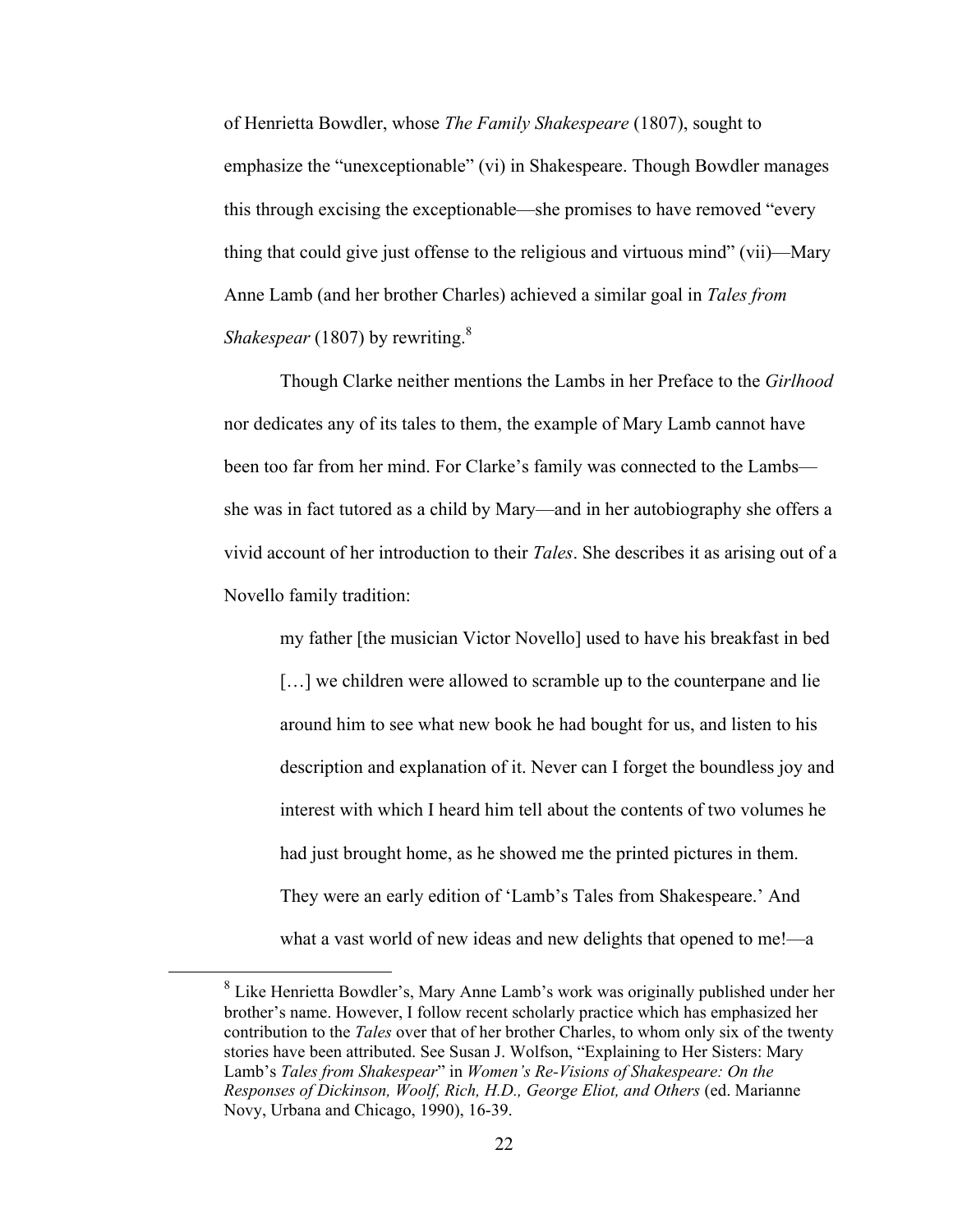world in which I have ever since much dwelt, and always with supreme pleasure and admiration. (*My Long Life*, 11-12)

Clarke's account emphasizes not only the role played by her father in introducing her to Shakespeare, but also the synthesis of the adaptation (the Lambs' *Tales*) with the Shakespearean source-text. In her account, the Lambs do what the Preface to the *Girlhood* expresses a desire to do: they open the "vast world of new ideas and new delights" that is Shakespeare to their readers.

Compared to Lamb, who was more cautious, Clarke is an enthusiastic advocate for the universal study of Shakespeare's texts. Lamb was very careful to define her own intended readership and hesitant, in particular, to use her *Tales* to promote the reading of Shakespeare by young women. "Instead of recommending these Tales to the perusal of young gentlemen who can read them so much better in the originals," Lamb commends her work to their sisters who are not "permitted to look into this manly book" (ii). Her Preface imagines a cadre of patient brothers for her young female readers. Looking over the *Tales* together, these brothers have the task of

explaining to their sisters such parts as are hardest for them to understand; and when they have helped them to get over the difficulties, then perhaps they will read to them (carefully selecting what is proper for a young sister's ear) some passage which has pleased them in one of these stories, in the very words of the scene. (ii-iii)

At this rate, a young girl would never have gotten to Shakespeare on her own.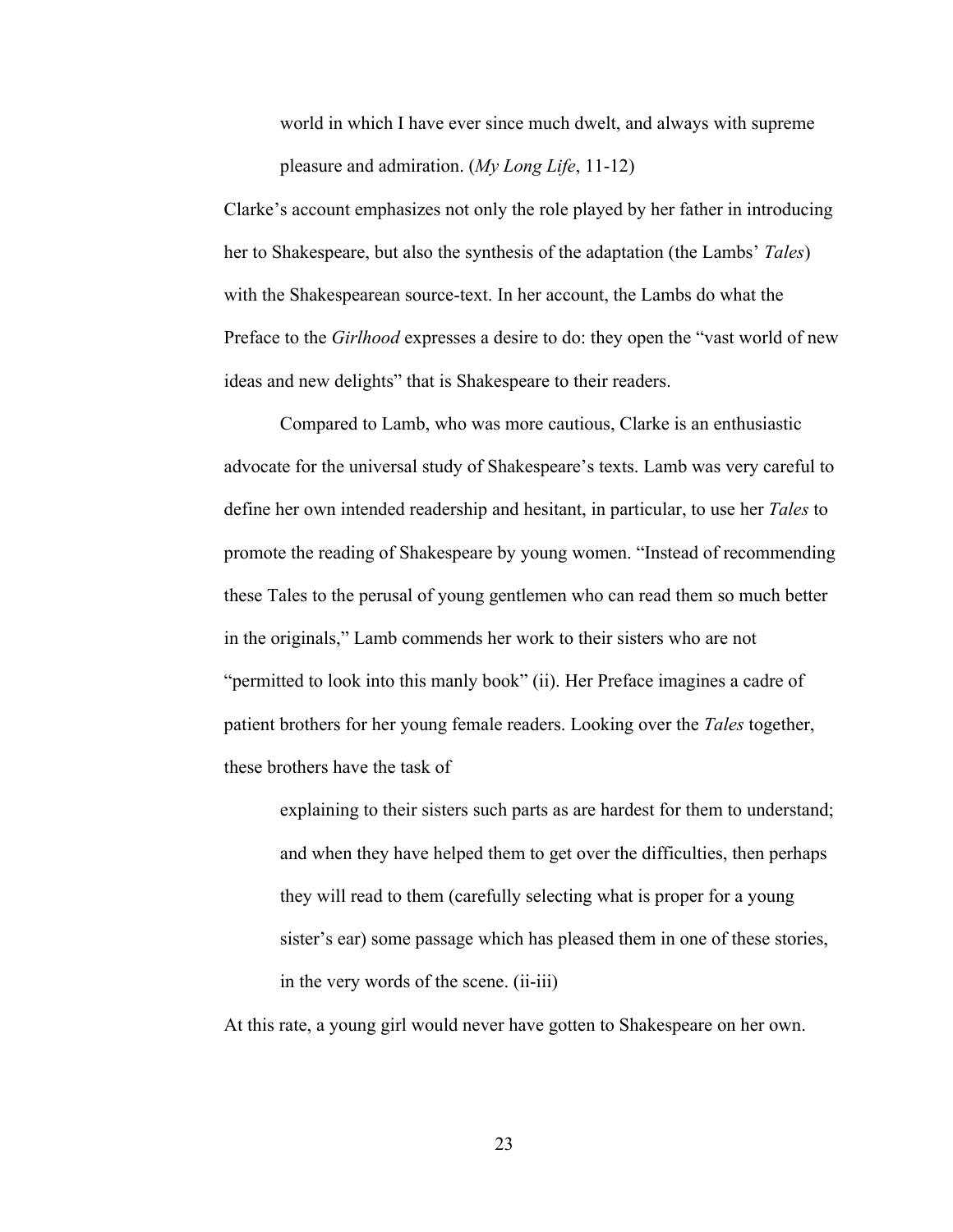I do not intend to undermine Lamb's *Tales*. Indeed, her notions of what is acceptable for young readers are far more liberal than her contemporary Henrietta Bowdler's were.<sup>9</sup> What I do want to point out, however, is how widespread was the nineteenth-century anxiety regarding the morality of Shakespeare's texts. As Linda Rozmovits has pointed out, the fact that one could find not only an Imogen but also an Iago—and a Lady Macbeth, a Goneril, or a Regan—challenged claims that Shakespeare was acceptable reading material. As Rozmovits explains, Shakespeare's various representations of women good and bad

allowed people to say: "Portia is an exemplary female. Try to be more like Portia," [but] it was also what caused people to shoot themselves in the foot with regard to female characters who, for example, dress up in men's clothing, refuse to marry, and occasionally kill people. (44)

One solution to this quandary was to offer extenuating explanations of the heroines' behavior through character criticism. This was the approach taken by Anna Jameson, Clarke's most immediate female predecessor in the field of Shakespeare studies. The other was to follow Lamb and undertake a project of rewriting. Clarke's choice of the latter path suggests she believed that young women could prove themselves capable readers of Shakespeare. Like the young Paulina she imagines in the *Girlhood*, they could "think over what [Shakespeare] used to say" and draw from it the appropriate moral conclusions.

<sup>&</sup>lt;sup>9</sup> As Clarke herself would do, Lamb does not hesitate to include, for example, her own renderings of *Measure for Measure*. In some ways, she is more willing than Clarke to push the envelope; *Tales from Shakespear* includes both *Pericles* and *King Lear*, neither of which (despite their fruitful possibilities for revising Shakespearean fathers) Clarke chose to include in *The Girlhood*.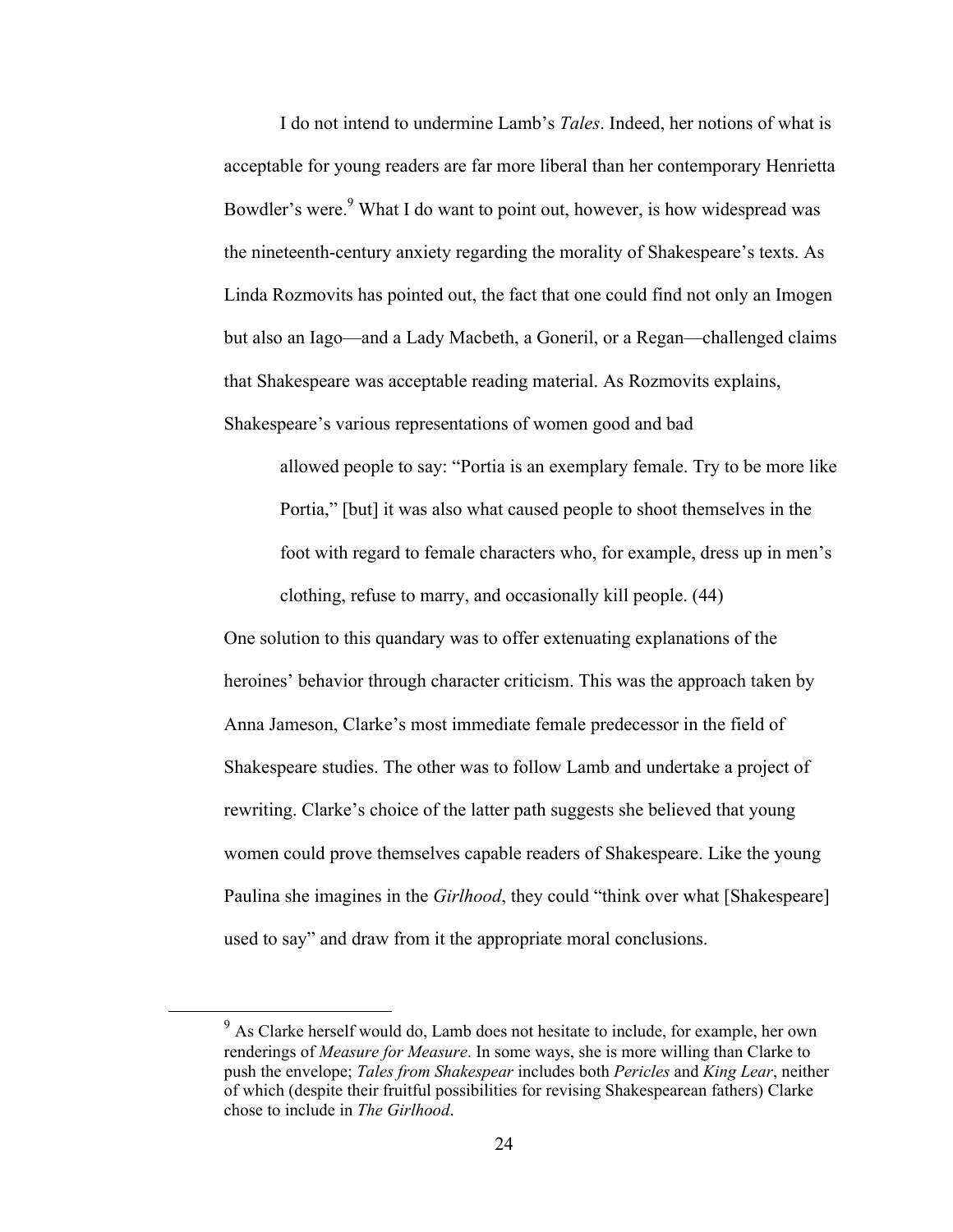In fact, this is exactly what *The Girl's Own Paper* asked its young readers, with Clarke herself as their model, to do. In 1885, *The Girl's Own Paper* had introduced "Our Shakespeare Society." By 1887, its young female society members had presumably progressed to a level of Shakespeare study that allowed the magazine to introduce an essay contest on the subject "My favourite heroine from Shakespeare." Young entrants were advised to model their essays on Mary Cowden Clarke's article, "Shakespeare as the Girl's Friend," which had appeared in an earlier issue. Clarke's notion, as expressed in that piece, that Shakespeare might offer life lessons, thus becomes the lens through which young women are encouraged to read and respond to Shakespeare. In pointing to Clarke's work as a model, the editors at *The Girl's Own Paper* intended to privilege readings which discovered in Shakespeare the ideals the magazine itself hoped to inculcate. However, the editors lamented that some had failed to win the prize by choosing to make "their essays a vehicle for expressing their ideas on some social problem": the issue of "women's rights" (380). That the editors rejected both those entries which viewed Shakespeare's heroines as supportive of enhanced women's rights and those which took the opposite position suggests that the real problem is not with the arguments the essays made. The real problem is that these essays were not mediated, as it had been suggested they should be, by Clarke's idea that Shakespeare's plays offer us a single, universally-applicable view of what is good in human nature. In choosing to relate the plays to current events rather than to a group of supposedly fundamental "feminine" qualities, these four young essayists struck an unintentional blow against the notion that Shakespeare's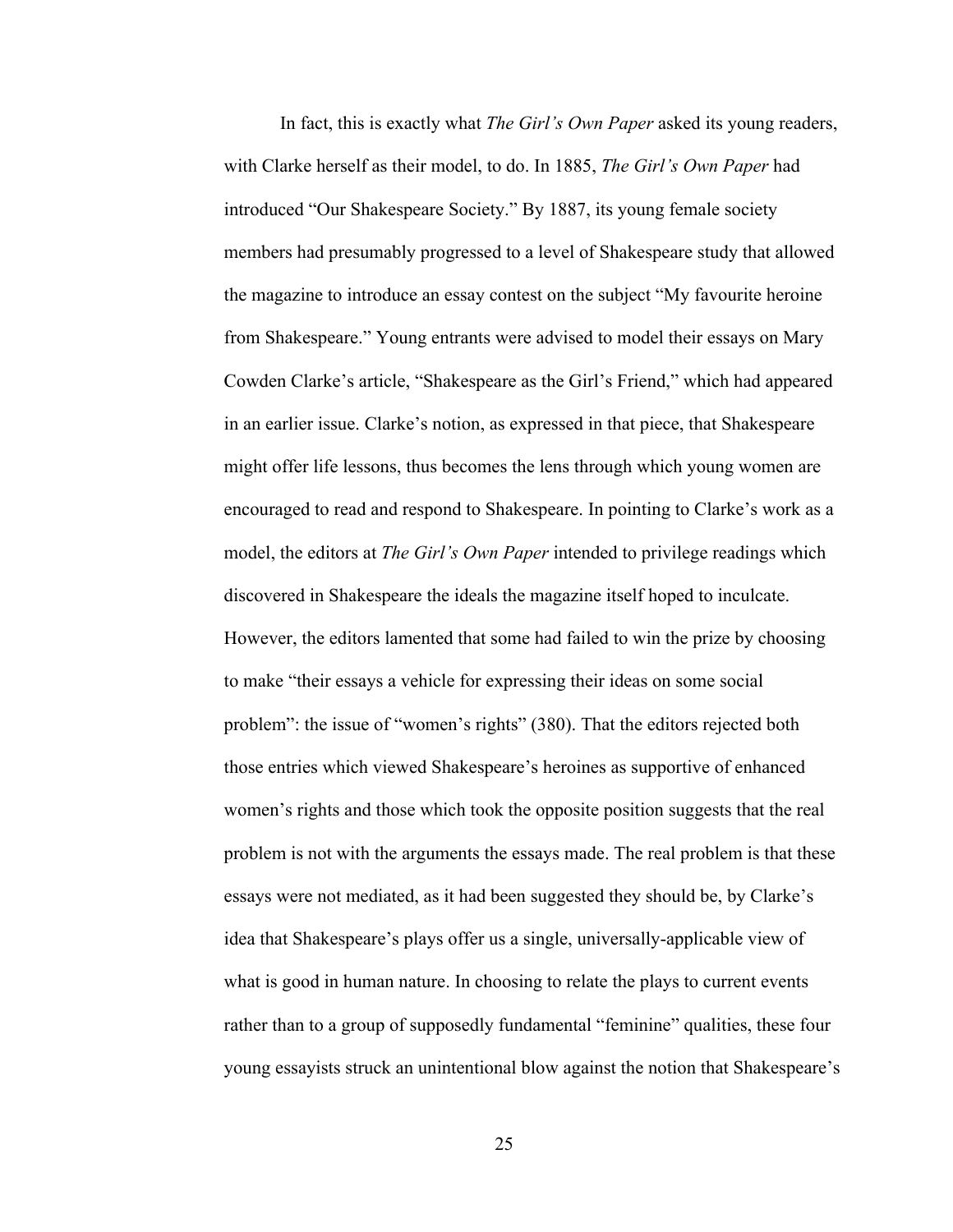work expressed the world as it is. Instead, they repurposed the work in order to address questions of what the world should be. These anonymous respondents can thus far more reasonably be identified as proto-feminist readers of the plays than Clarke can be.

Clarke consistently presented her writing as an act of filial devotion to Shakespeare rather than as criticism of him or his texts. The pictures she presents of the good daughters Hermione and Paulina are especially telling as they are analogous to her own resistance to superseding the Shakespearean word. As they grow into womanhood in the *Girlhood*, Paulina and Hermione long to marry men other than those their fathers have chosen for them. Because her father has already promised her, Paulina swears that "his daughter's weakness shall not cause [his promise] to be impugned" (251). Hermione, too, marries against her own will in response to her father's urging. Though she has fallen in love with her Sicilian tutor, and though he has saved her from a pack of wolves, she trembles to thank him "lest she should be unable to maintain the adherence to her own and her father's vowed word, which she had firmly resolved upon, yet which the sight of him might shake" (vol. 3, 278).<sup>10</sup> The emphasis both girls place on their duty to the father's "vowed word" is striking. It recalls Clarke's claims in the Preface that "all *climax* in incident and sentiment was to be carefully avoided throughout these stories, —inasmuch as they are merely preliminaries" (iii-iv) to Shakespeare's.

There is, of course, plenty of climax for Hermione and Paulina in *The Winter's Tale*: Leontes will turn out to reject his wife and exile her daughter, and

<sup>&</sup>lt;sup>10</sup> In a father-knows-best twist, the suitor turns out to be none other than Leontes in disguise. Thus, after a period of waiting—as in *The Winter's Tale*—Hermione gets her "happy ending."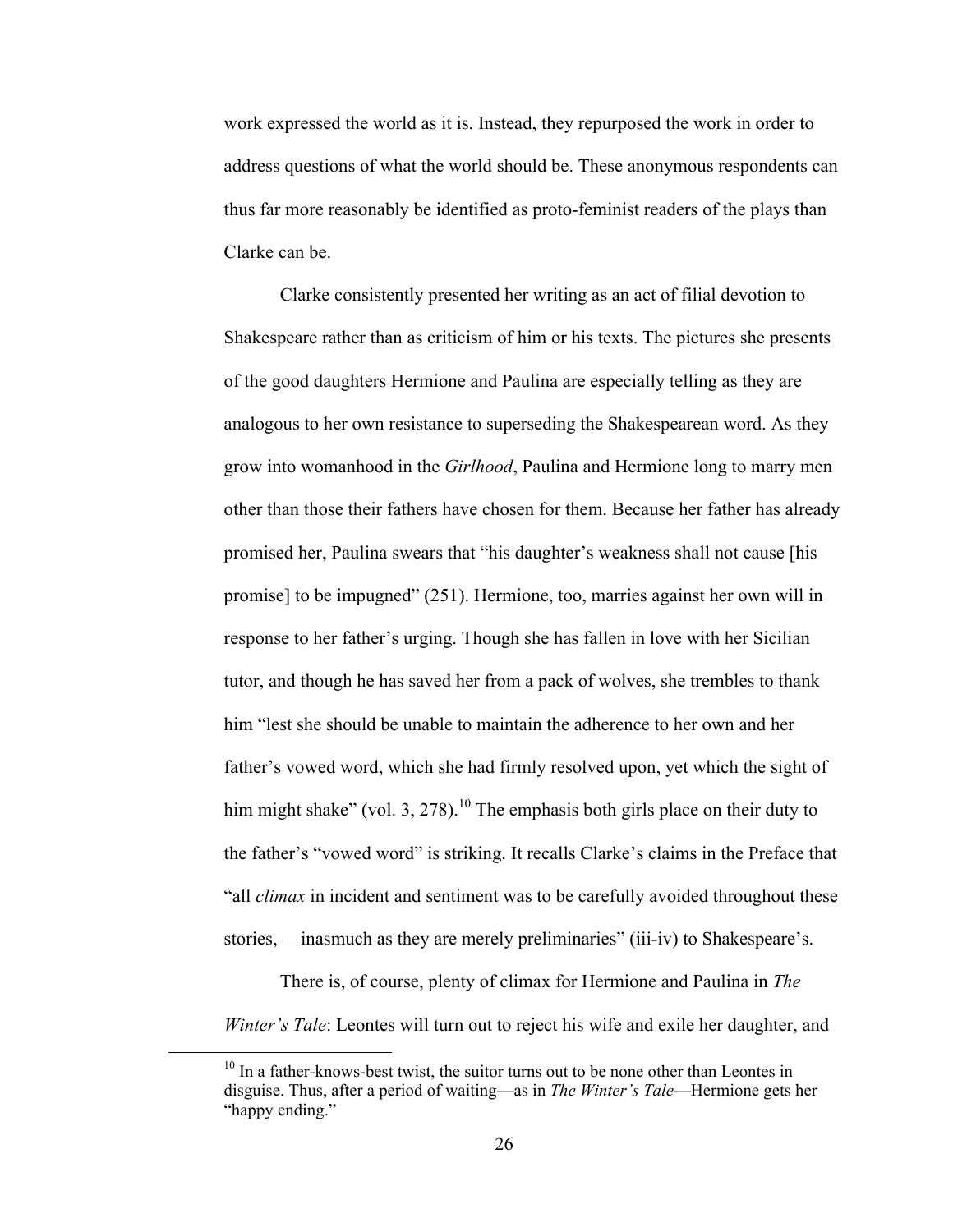Antigonus will be eaten by a bear. Though the fact that Clarke's fathers make what prove in the play to be poor choices certainly is matter for a feminist reading of her work, it hardly follows that Clarke foresaw such readings. The *Girlhood*  resists reading the fathers' choices as ironic; instead, it presents them as foreshadowings of the "happy" resolution of *The Winter's Tale.* There, Paulina eventually gets Camillo, the man Clarke's story tells us she wanted originally. There, Hermione is reunited with a Leontes who no longer feels the need to test her fidelity as he does in Clarke's tale. Clarke sets her reader up to read through the *Girlhood* and into *The Winter's Tale*. This is because, as Martha Tuck Rozett has pointed out, "however much seems possible in the new text, its outcome is predetermined by the known text to which it is implicitly subordinated" (103). Unlike her contemporary, Helena Faucit Martin, who tried to "live into [the] future" (39) of the heroines she had portrayed (by imagining, for example, Portia's post-*Merchant* kindness to Shylock), Clarke is unwilling to alter anything in the future of her heroines' lives; she will not let them speak beyond the boundary of the opening of their respective plays. The daughter-text, though chronologically anticipatory, remains subordinate to the father-text.

Clarke's project in *The Girlhood of Shakespeare's Heroines* is to create a series of stories which justify both the plots and the moral implications of Shakespeare's plays. Her motivation is daughterly: her love for Shakespeare lies behind her desire to encourage further reading of him. That the readings of Shakespeare Clarke longed to encourage do not square with contemporary readings is not the point; that she chose to develop these readings through a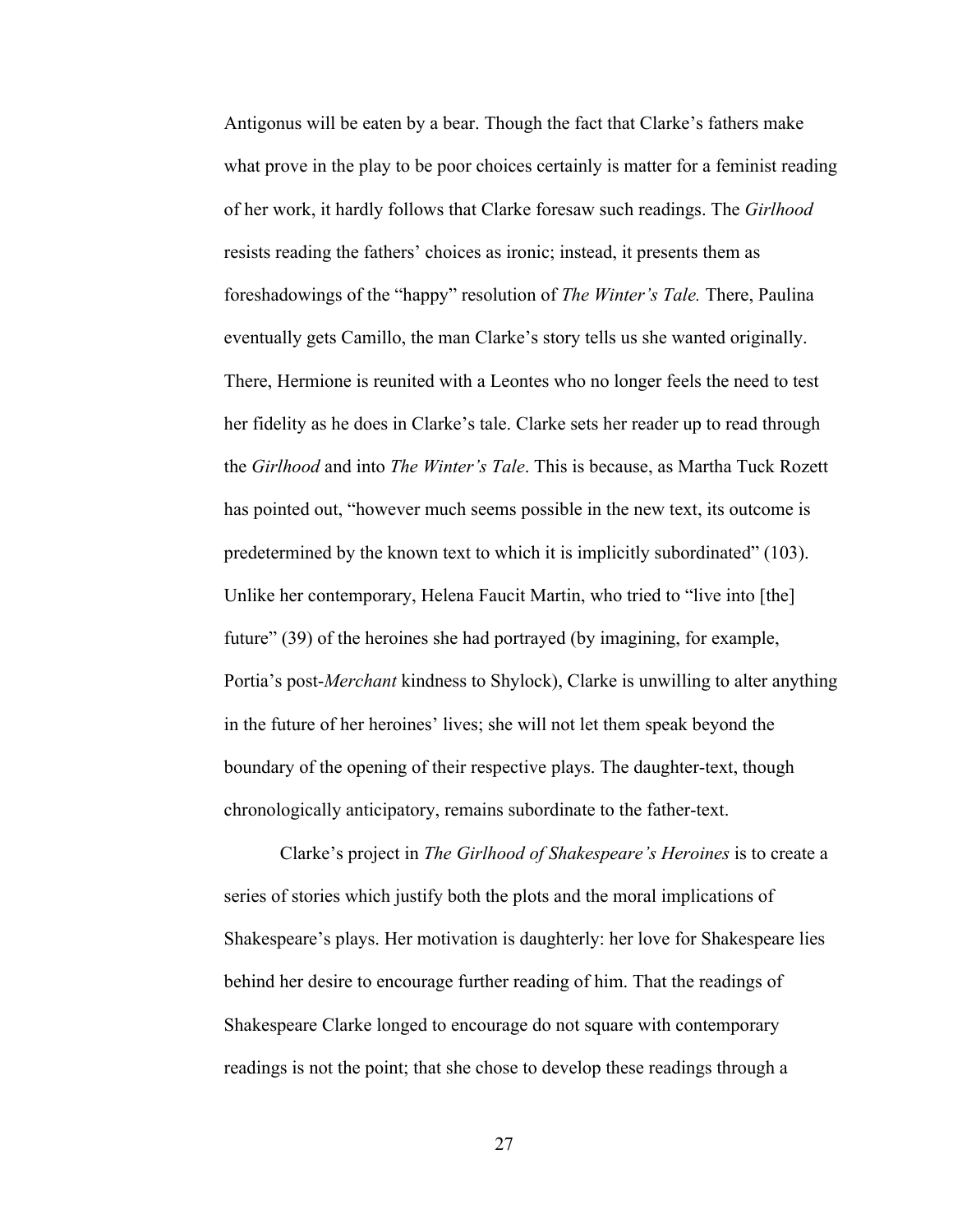creative process of addition rather than a critical process of commentary is. Until we are willing to understand Clarke's work as fiction, and to practice readings of it as such, we will continue to dismiss it as naïve criticism rather than a creative engagement with the questions raised by the plays. This is a significant loss because Clarke's work is one of the first creative responses to Shakespeare to take a novelistic form. If we are willing to look at the *Girlhood* more seriously as fiction, to treat it as adding to rather than subtracting from the complex cultural construction of Shakespeare's plays, perhaps we might begin to see connections between her work and that of novelists like Margaret Atwood, Gloria Naylor, Jane Smiley, Nadine Gordimer, and Elizabeth Nunez. Though we cannot give Clarke a chair to express our gratitude, we might pay her still "too little known" Shakespearean daughter-text the respect of reading it again as creative work in its own right.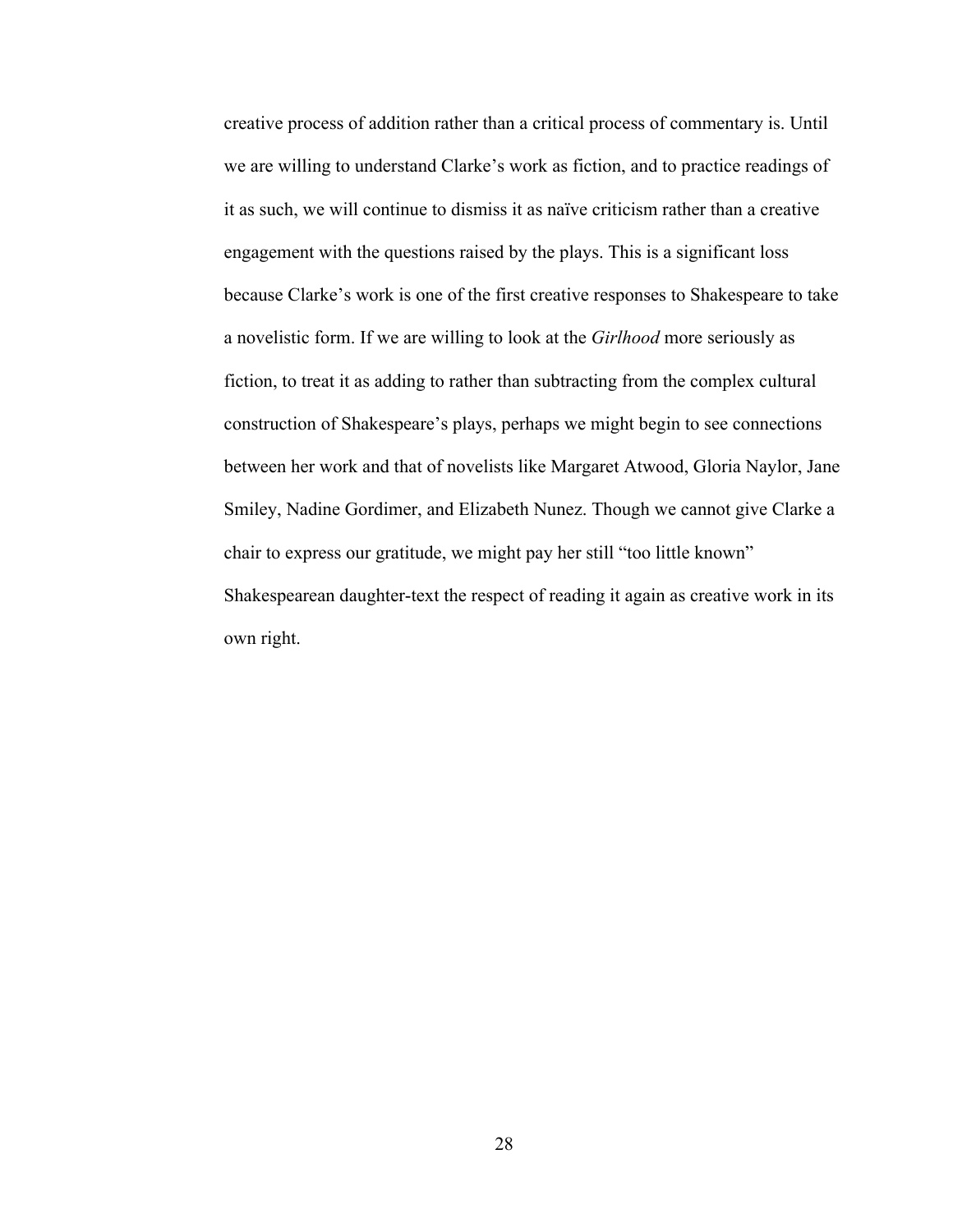#### Works Cited

Altick, Richard. *The Cowden Clarkes.* New York: Oxford University Press, 1948.

- Anonymous. *A Testimonial to Mrs. Mary Cowden Clarke.* New York: John A. Gray (privately printed for subscribers): February 16, 1852.
- Anonymous. "My Favourite Heroine from Shakespeare*.*" *The Girl's Own Paper* (March 1888): 380-81.
- Bowdler, Thomas (Henrietta Maria Bowdler). *The Family Shakespeare*. London: J. Hatcher, 1807.
- Clarke, Mary Cowden. *The Girlhood of Shakespeare's Heroines*. 3 vols. reprinted from the London edition, 1850. New York: AMS Press, 1974.
- --. *Letters to An Enthusiast by Mary Cowden Clarke, Being a Series of Letters addressed to Robert Balmanno, Esq., of New York, 1850-1861.* ed. Anne Upton Nettleton. Chicago: A. C. McClurg & Co., 1902.
- --. *My Long Life: An Autobiographic Sketch.* New York: Dodd, Mead and Company, 1896. republished Grosse Pointe, MI: Scholarly Press, 1968.
- --. "Shakespeare as the Girl's Friend." *The Girl's Own Paper* (June 1887): 562- 64.
- --. "Shakespeare's Self as Revealed in His Writings." *Shakespeariana* 3 (1886): 145-157.
- Cohn, Ruby. *Modern Shakespeare Offshoots*. Princeton: Princeton University Press, 1976.
- Genette, Gérard. *Palimpsests: Literature in the Second Degree*. trans. Channa Newman and Claude Doubinsky. Lincoln, NE: University of Nebraska Press,1997.
- Gross, George C. "Mary Cowden Clarke, 'The Girlhood of Shakespeare's Heroines*,*' and the Sex Education of Victorian Women." *Victorian Studies*  16.1 (1972): 37-58.
- Hutcheon, Linda. *A Theory of Adaptation*. New York: Routledge, 2006.
- Jameson, Anna. *Characteristics of Women, Moral, Poetical, and Historical.* Boston: Phillips, Sampson, and Company.  $2<sup>nd</sup>$  edition (n. d.).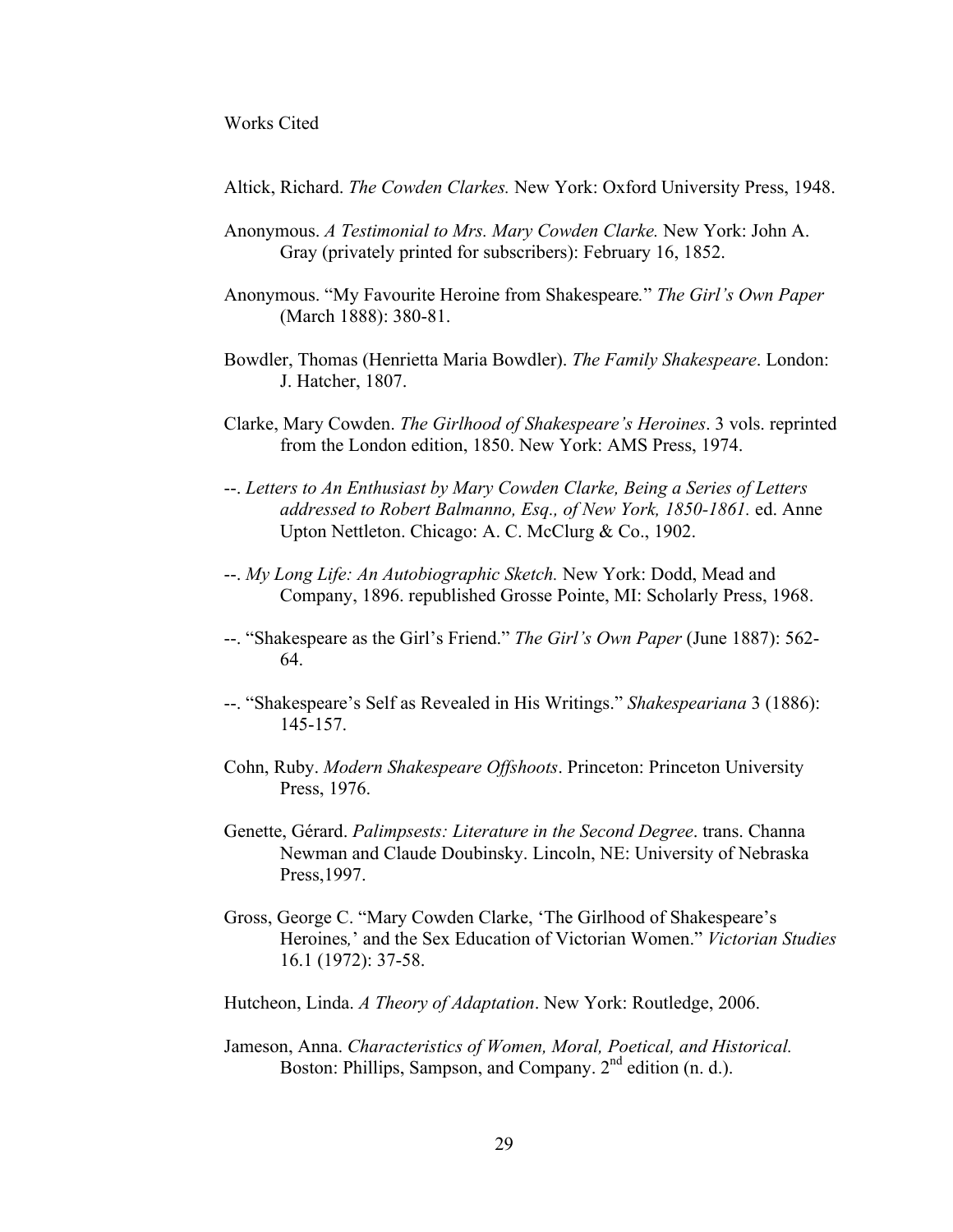- Jerrold, Douglas. "The Shakespeare Night at Covent Garden." *Punch* XIII (1847): 221.
- Lamb, Mary and Charles. *Tales from Shakespear.* Oxford: Horace Hart, 1905.
- Martin, Helena Faucit. *Some of Shakespeare's Female Characters*. London: William Blackwood & Sons, 1899.
- Quiller-Couch, Sir Arthur. *Paternity in Shakespeare*. London: Humphrey Milford Amen House, 1932.
- Rozett, Martha Tuck. *Talking Back to Shakespeare*. Newark: University of Delaware Press, 1994.
- Rozmovits, Linda. *Shakespeare and the Politics of Culture in Late Victorian England*. Baltimore: The Johns Hopkins University Press, 1998.
- Shakespeare, William. *Antony and Cleopatra*. ed. John Wilders. *The Arden Shakespeare Complete Works*. ed. Richard Proudfoot, Ann Thompson, and David Scott Kastan. London: Thomson, 2007. 121-160.
- --. *Macbeth*. ed. Kenneth Muir. *The Arden Shakespeare Complete Works*. ed. Richard Proudfoot, Ann Thompson, and David Scott Kastan. London: Thomson, 2007. 773-800.
- Thompson, Ann and Sasha Roberts. "Mary Cowden Clarke: Marriage, Gender and the Victorian Woman Critic of Shakespeare." *Victorian Shakespeare, vol. 2: Literature and Culture*. ed. Gail Marshall and Adrian Poole. New York: Palgrave Macmillan, 2003. 170-89.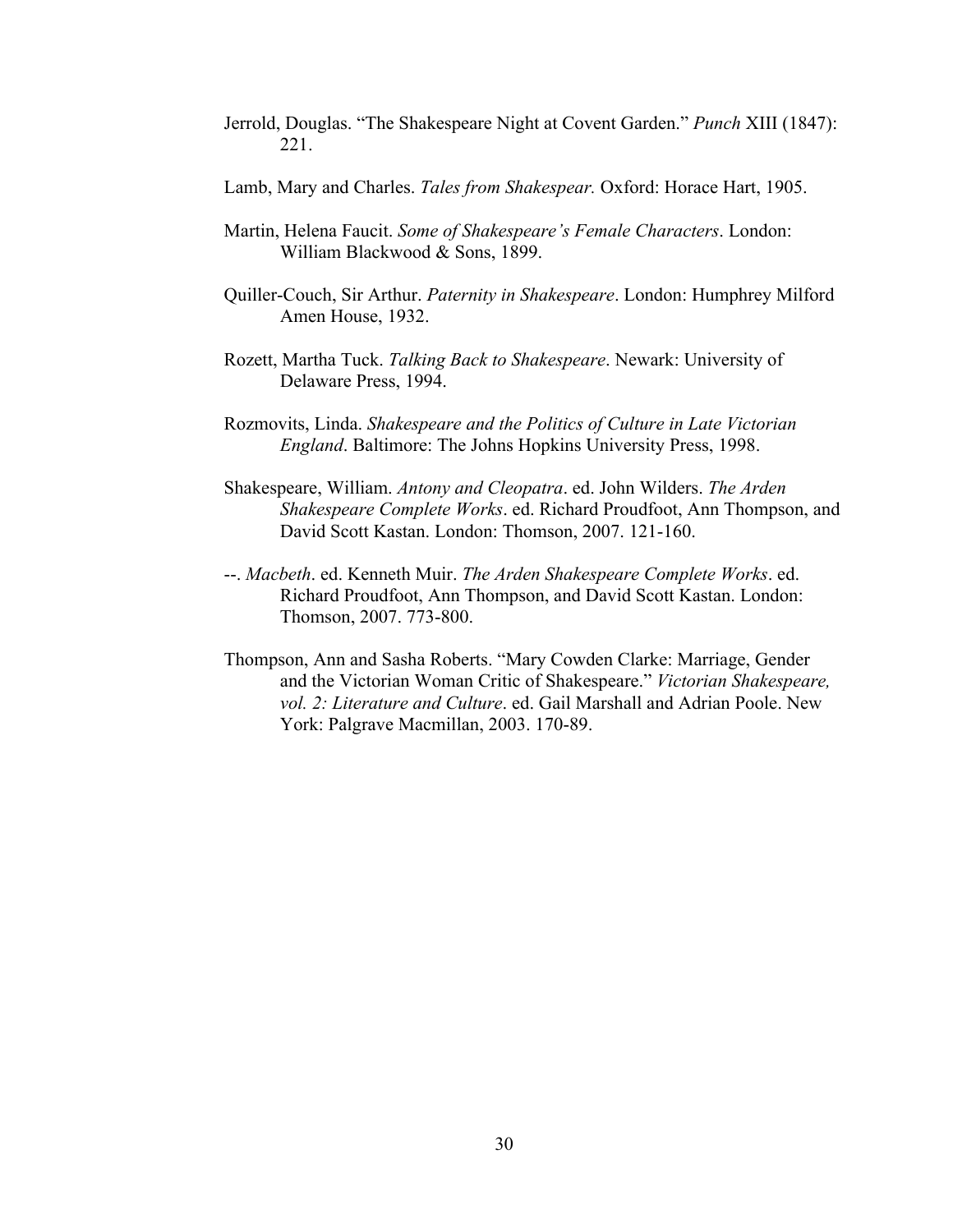THE KISSING PARTY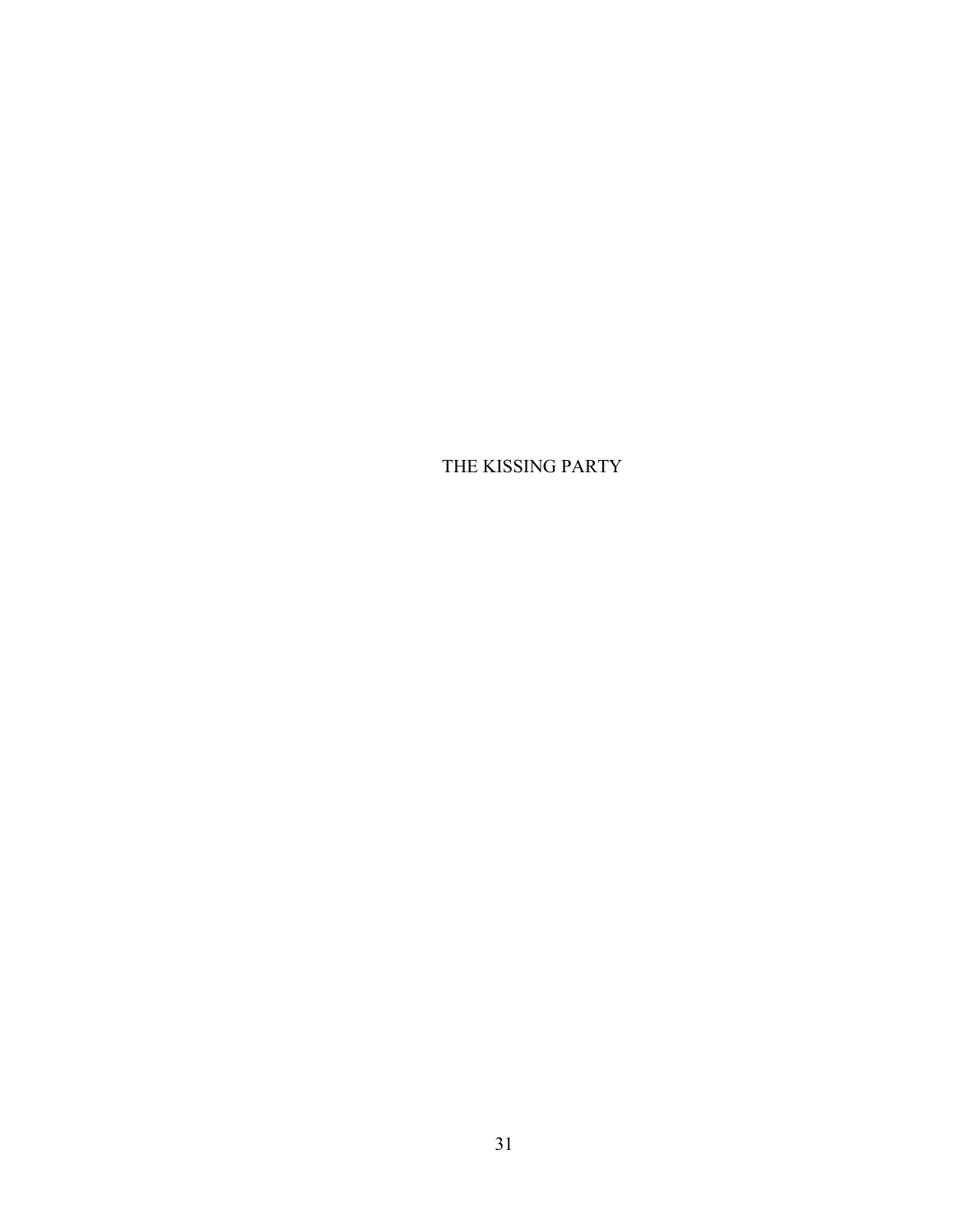The Kissing Party

The kissing party was ending. Kids went home for supper. Kids went home to twin beds. It was sad—oh yes, we were sad

and for nothing but the body of the girl next door pretending, through two lit windows, sleep on a grass-green quilted coverlet.

Deliberately lit, calculatedly curled, the curve of her hip went disappearing into the dark landscape between the legs.

That's the place where the longed-for dead walk about without us. In the parks of our childhood in an endless afternoon:

birds asleep on their branches, the sun as hot as a mouth, and even under the shady leaves nobody loves us, or will, ever.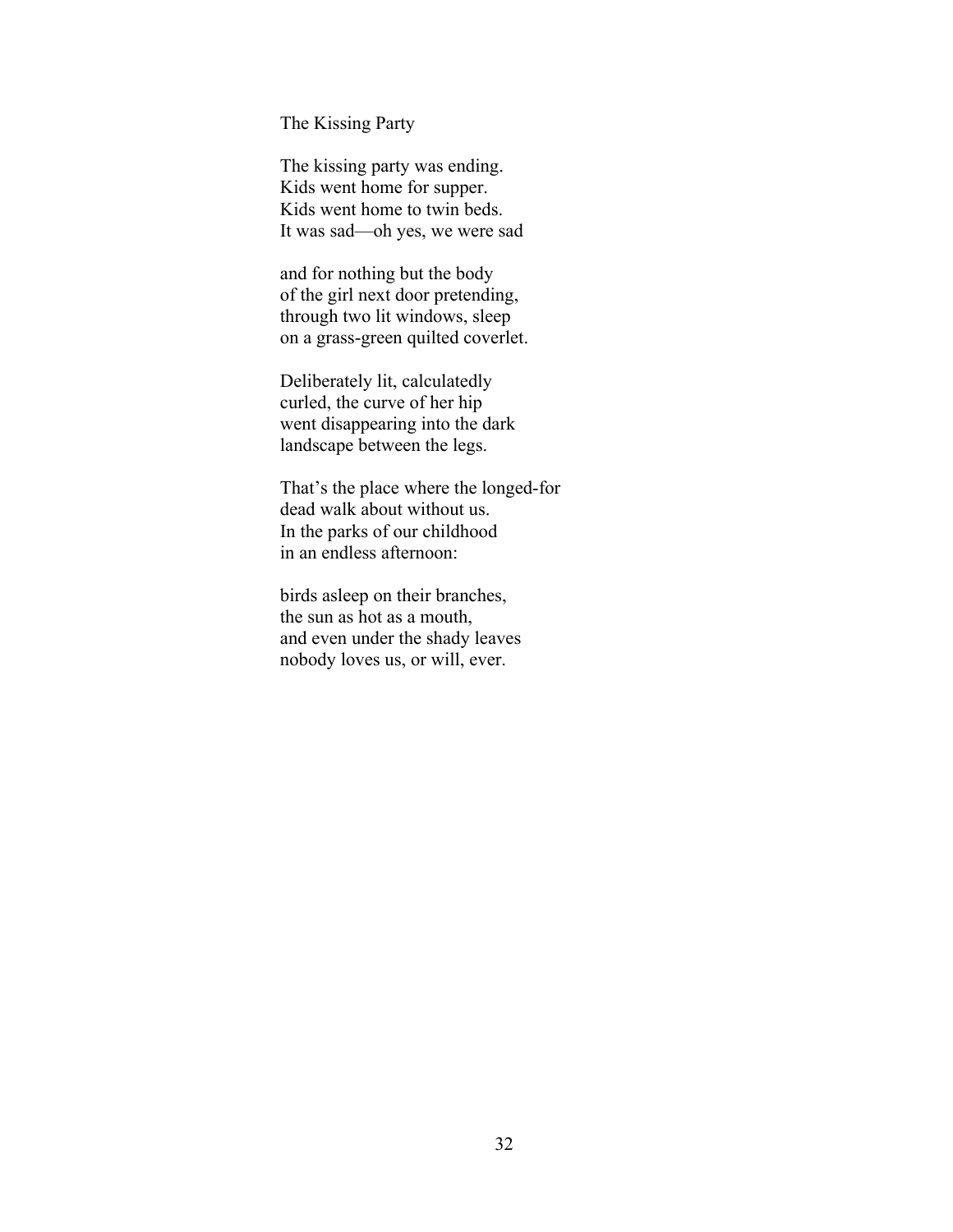The Mechanical Heart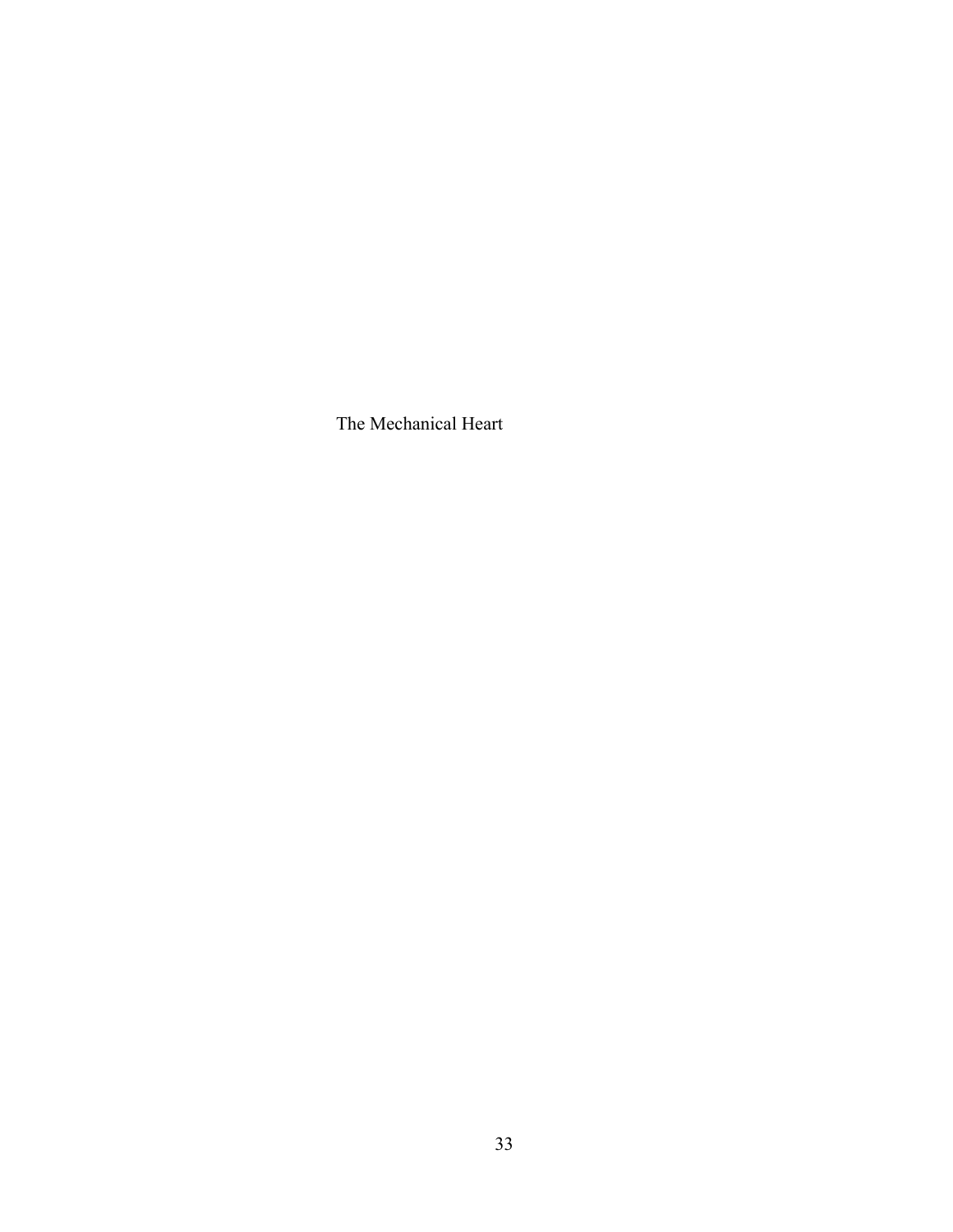Proposition

Let the body be our manufacture. Let a panel in the breast unhinge on a tin nipple. Let the mechanical heart open, reveal its gears in inevitable clockworks toothed one on another, precise and greased.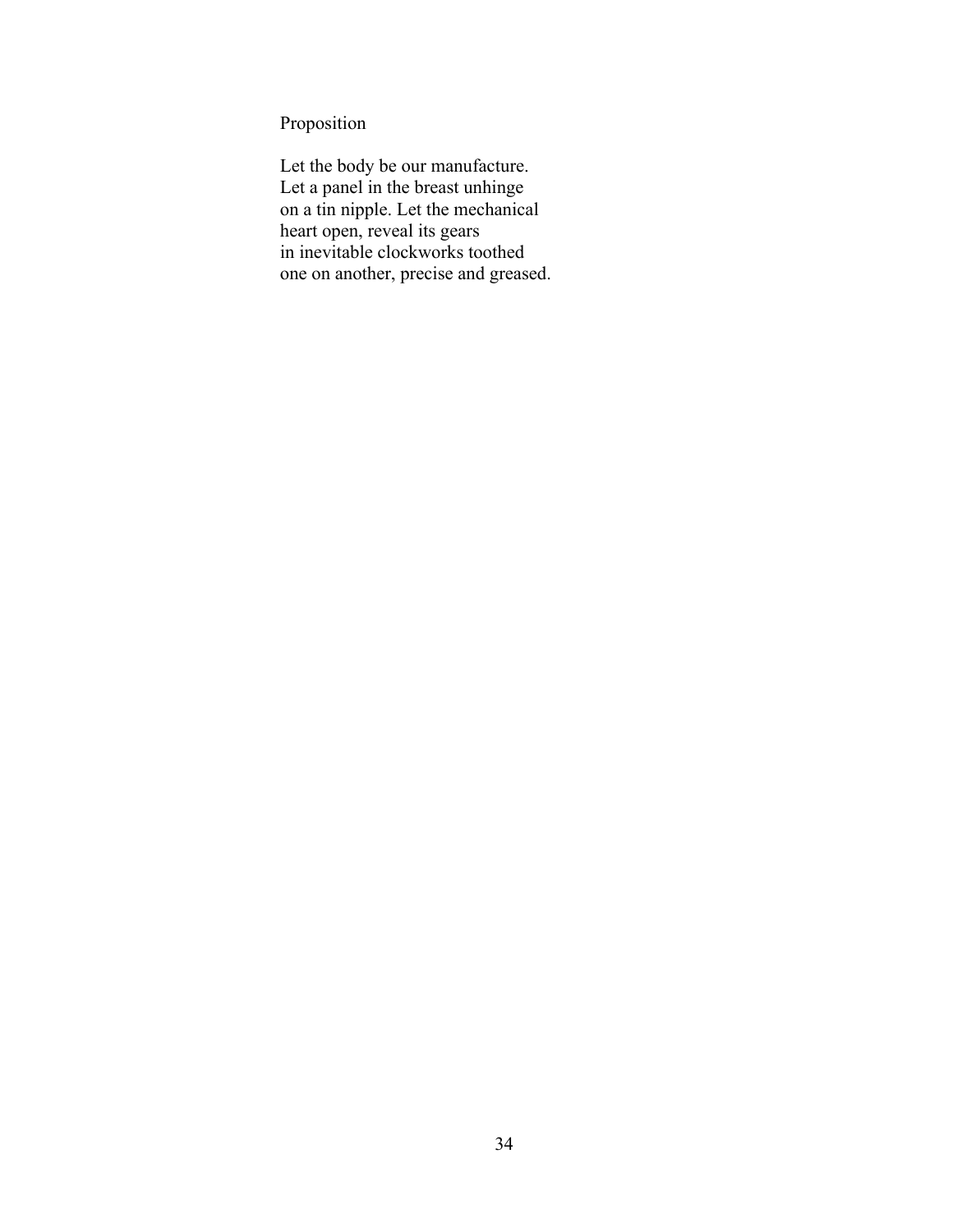Still from a Porno

Here we are in our bodies, here we are on the couch when the dvd with the inimitable timing of insensible things skips, pauses

so that a girl who is taking and taking a penis into her mouth makes us come to a parenthesis—here

we are in our bodies, all flushing and conscious that they knew this as love—

while oh yes the god in his power is descending: terrible, careless, his wings in the immaculate silence beating like what I used to call the heart,

like that obscenity the heart.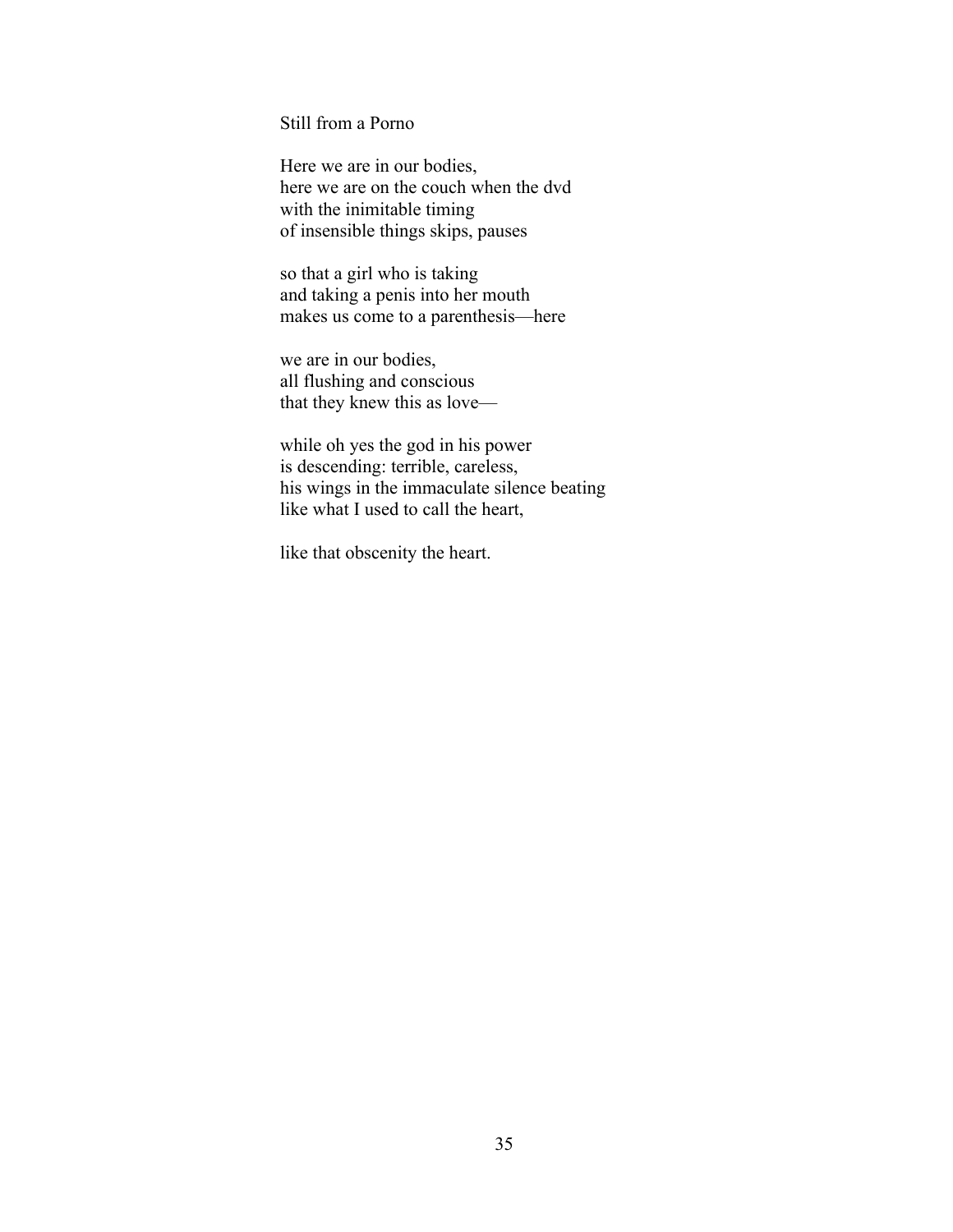A Grotesque

I oil my hair in the bath. That gluts with gold a something delicate, and like a shell, and pink, that fingers, slipped along the ridge of collarbone, dimpling all the skin, might seek. Imagine whatever you require. The Greek, in his splendid physique, will accede. He is trying to believe in his body. The caryatid is threaded through, cunt to chin, with strings to raise her arms as if the body were a burden (take it in—how heavy it is, how strong). I oil my hair in the bath. Each nipple cuts the water like a new tooth. Ah, we are trying to seduce you; these are not questions to be answered.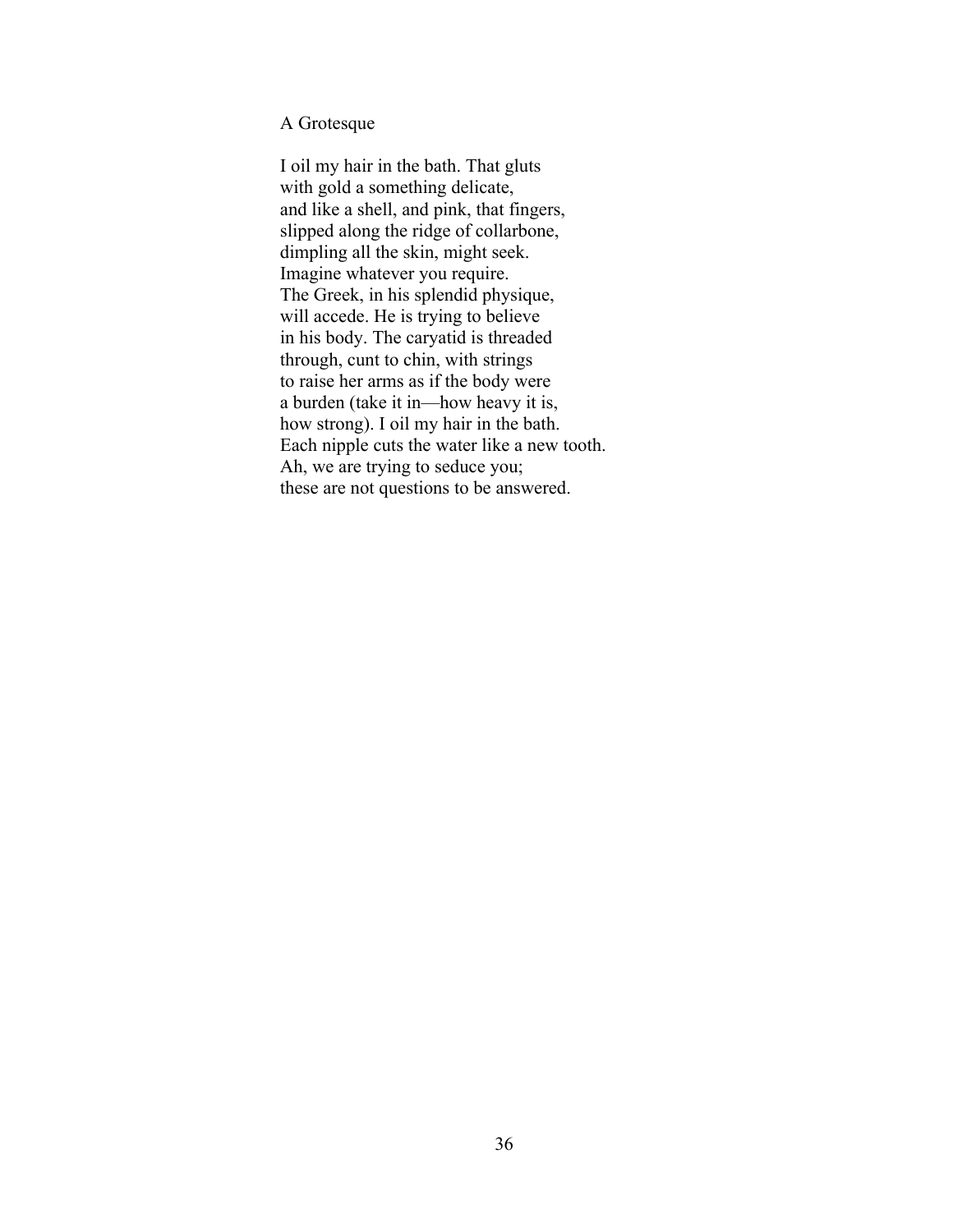## A Note in My Copy of *Phaedrus*

What if Apollo can in powder blue parade all day, then, looking down on that boy whose buttocks

are so firm in their proud frown, give in, give his horses rein enough for their no-nonsense ass-kicking?

I say, give gods their due. That cart is like love is like strength. We circle, admiring, these notable

rogues. We mark their speed. There, in a myth of charioteer and horse, they mean one does not feel how quick he's been,

in deciding *to love the boyfriend* means *to lead his soul*, to forgo the muscle's slow luxury,

nor how quick he's let go the prize of erotic madness— O small prize, no more to be carried off!—

for psychogogia. That's transport. That's a car. Cue X, who entered in a '77

Grand Prix. That chariot left me stranded by the highway. Poor hitchhiker!, but he wouldn't be moved.

What if Apollo can't? Then what a girl needs is a winch, and the man in the big truck to work it.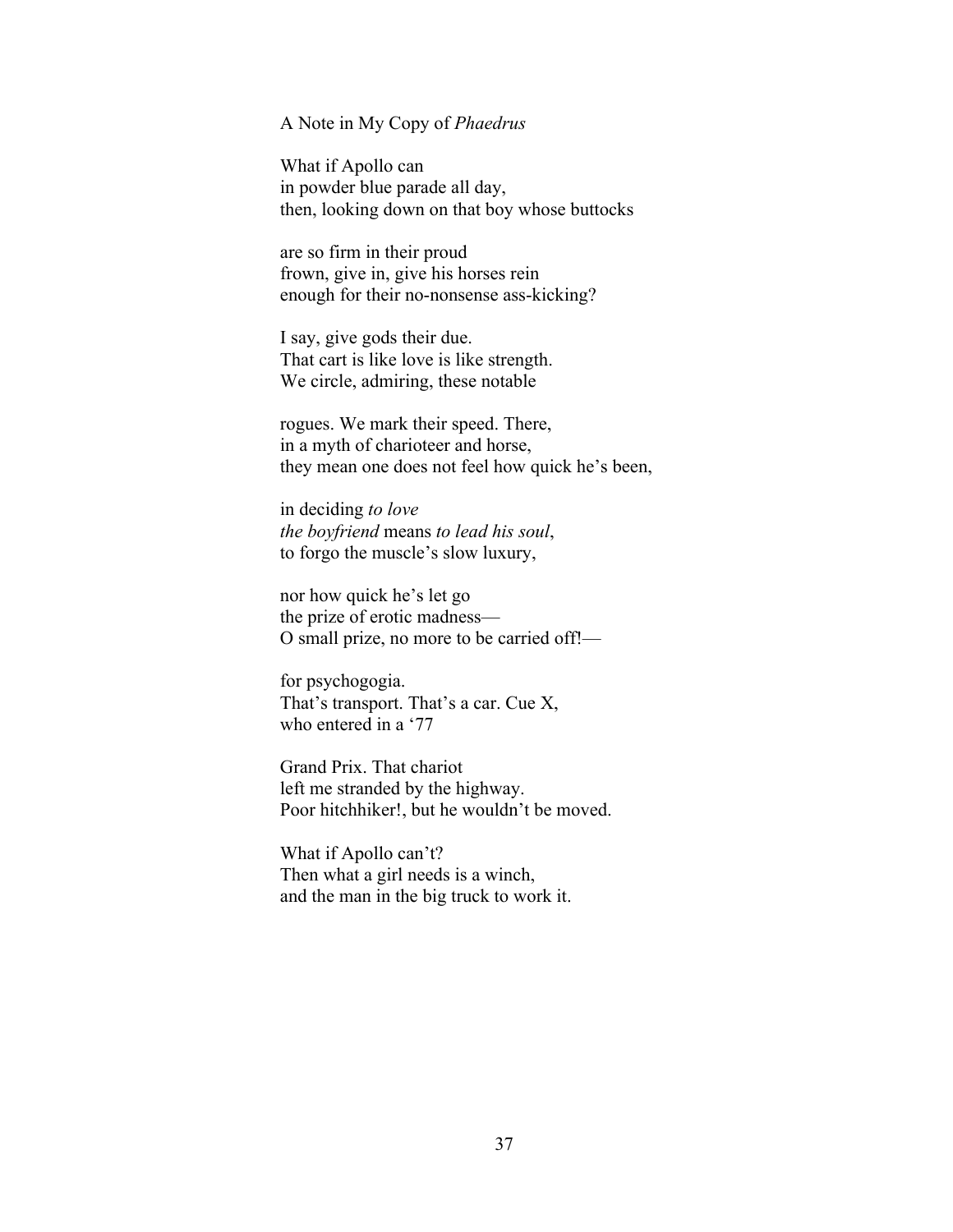Self-Portrait, as Landscape

Don't be afraid to do more than gaze. There's no glaze against your fingers. Is hers then the clear sight that holds out no horizon? Well, no. But don't gloss the pathetic, sir. So the heart's a mirror carried in the eye, so love can't keep its quicksilvered lenses long enough for you two to fall into the sky. So what? The body's not a glassed-in picture. Just step back from the middle distance. Look away if you cannot touch her.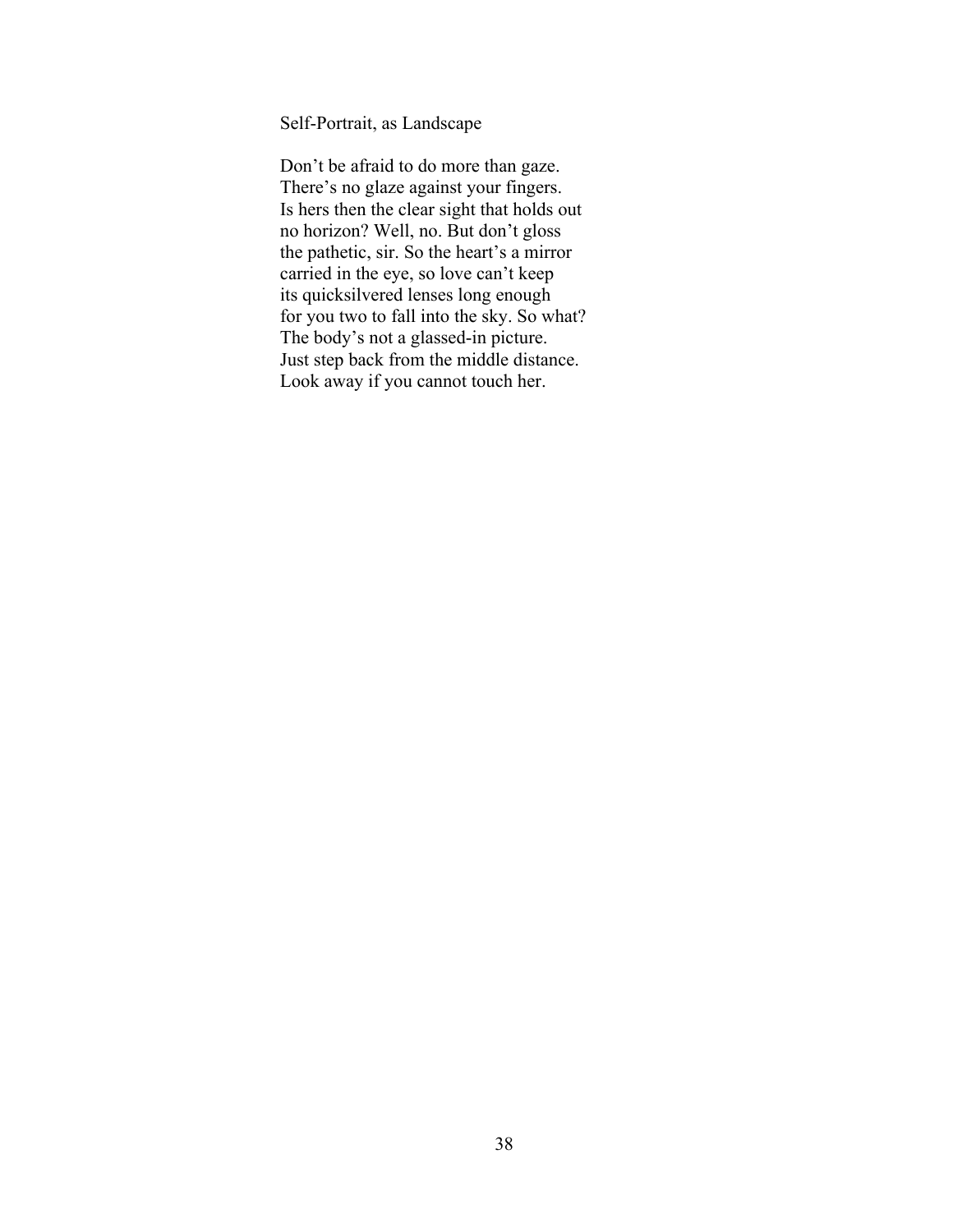How to Wear Jewelry

Stop fiddling with your earrings. I know you're afraid that precious stone is slipping from its silver hook, is falling chiming to the sidewalk or down the sink's expectant mouth. Let it go. Not even care would redeem the misery spent for that diamond chip or those oysters' exquisite pains. Remember the Princess Parizade, whose principal dish was a cucumber stuffed with pearls? She knew how to wear jewelry, went out like Babylon, lately sacked—remember her veils? could tell how a girl had lived by her jewelry box: one crushed bead of onyx—how did you ever manage it?—a pendant of glass flowers, Italian, snapped at the stem; one basket-weave bracelet, grown too slim for the wrist; gift after damaged gift. She knew that a man can't live in the inside of a pearl, knew that, if a girl's heart will be hung on a fine silver chain, anyday someone is going to break it.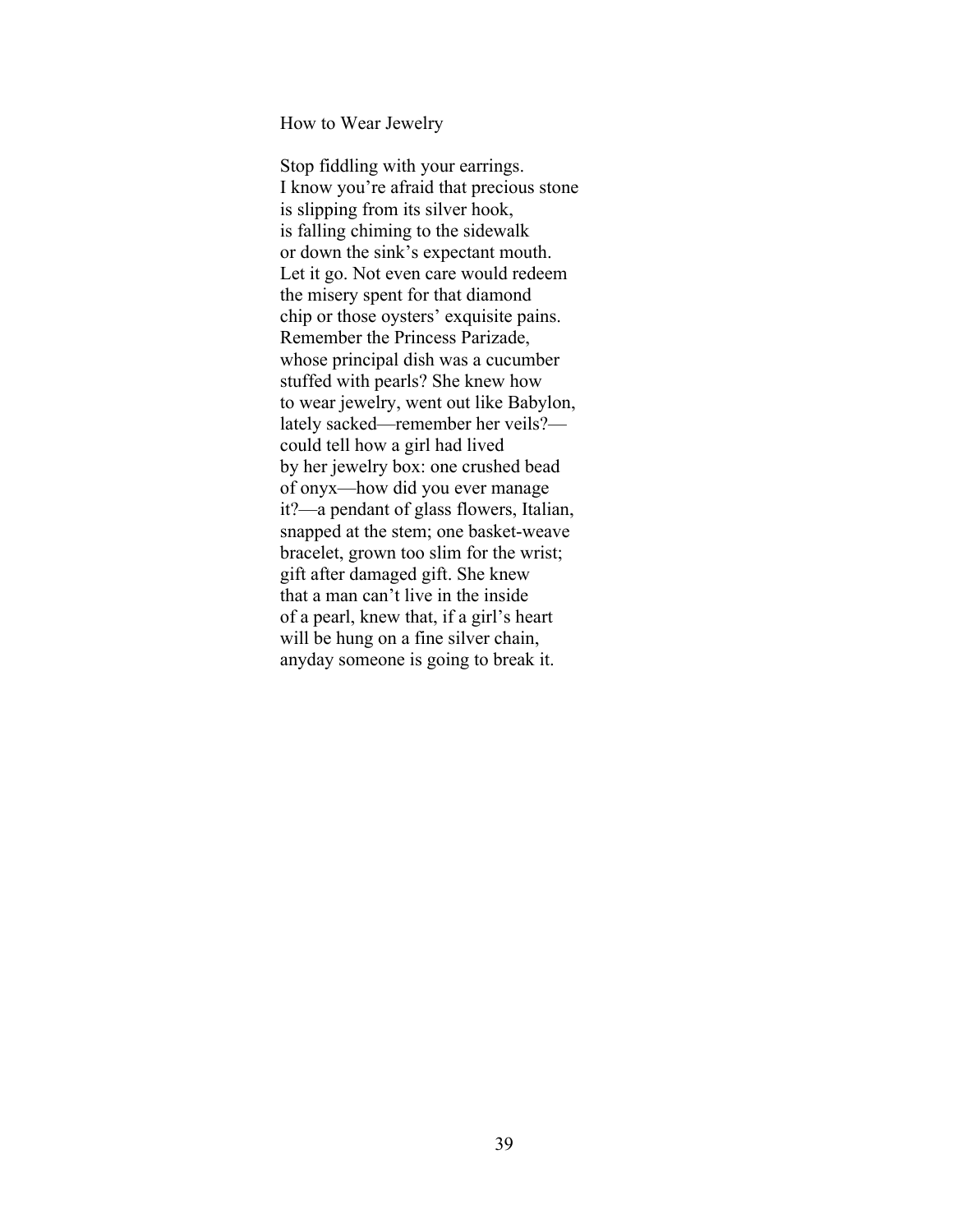Cupid Leaving the Bed of Psyche

Under her body he's caught his wing. That's how you know it's morning and time the god of love made his exit. He rolls her over grinning, as he'll do again forever, since the rising action of the sun is just one more dart in his erotic arsenal, a plaything for tracing the bones of her shoulder or tangling tomorrow into her hair. Ah, was the night so short, again? Have we come to the dangerous time when somebody is waking a little too quietly while the other sleeps? In the myth, wax falls from a candle. If they're both awake now it's time you made the classical gesture. Leave.

(after Jacques Louis David's *Cupid and Psyche*)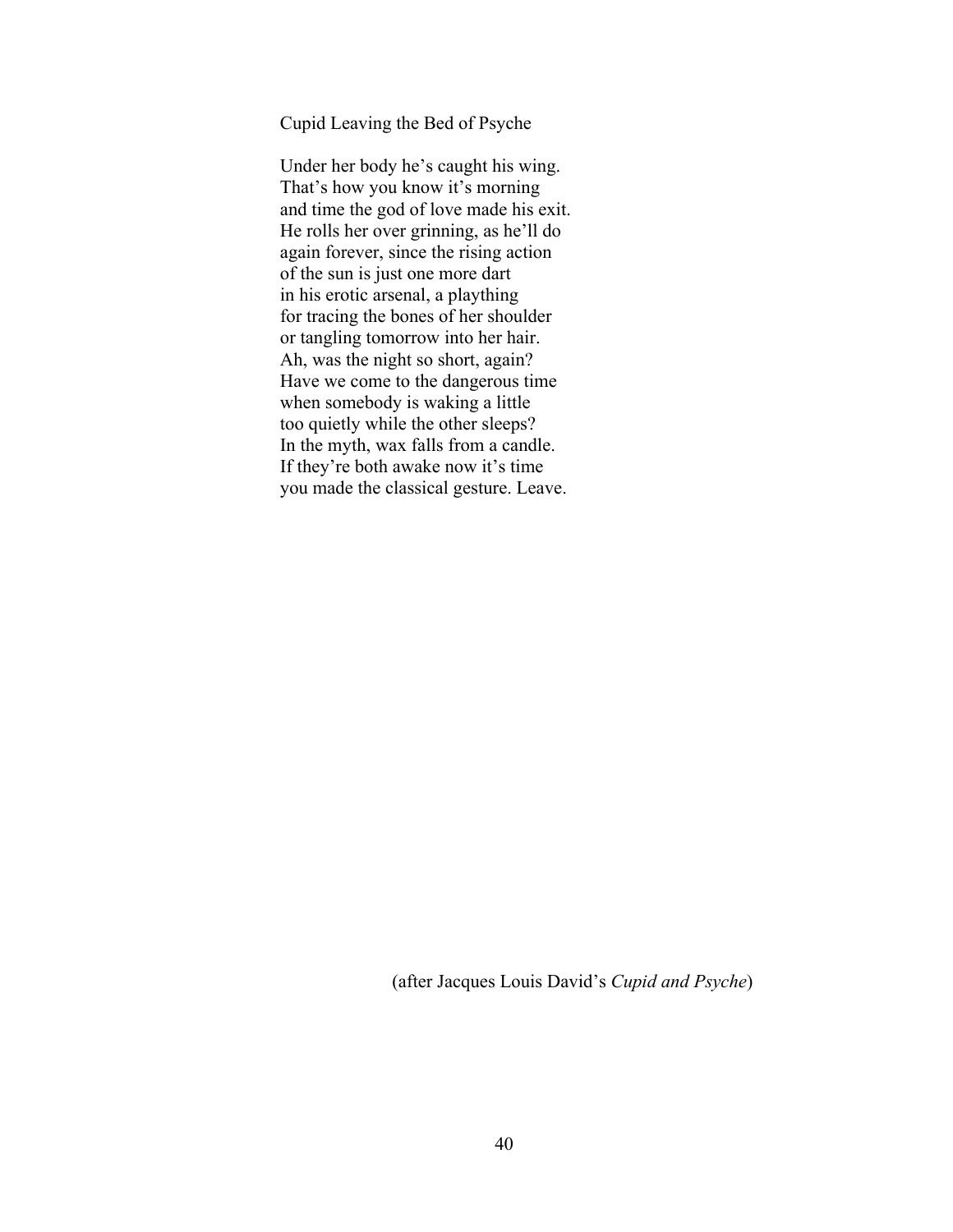A Classical Education Can't Save You from the Radio

I looked up sky. I blued, obscured. You were nowhere in my dictionary.

And the birds gave up reciting their foreign vocabularies. The clouds broke off their pas de deux.

Do do. The world is full of spit. The sun's just a French pop song.

Do do, you do, you don't, you did decline the thunderstorm, the chorus girl and all her words for weepy.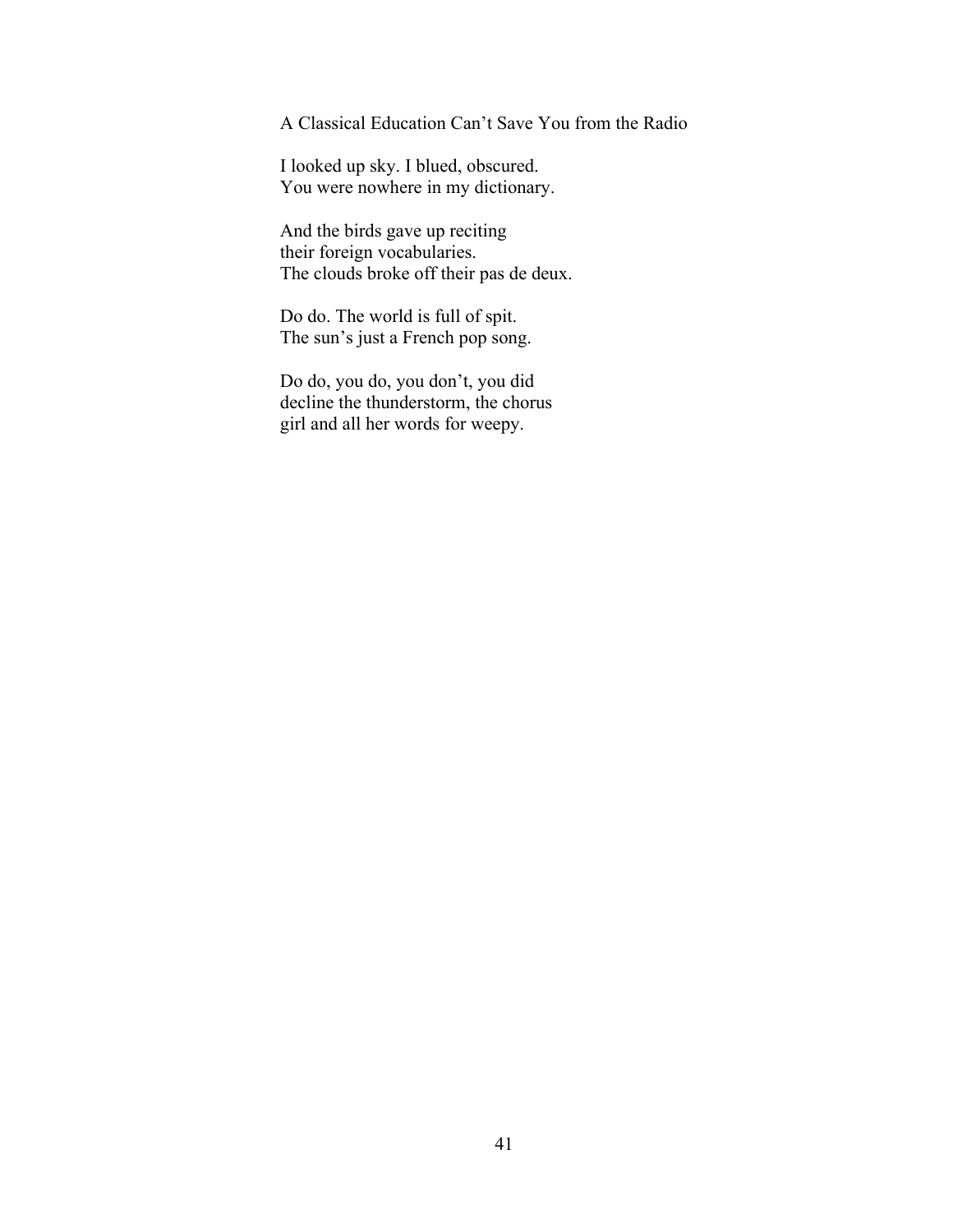During the Special Effects

The trees were undecided. So was I. But la lune was on the up-and-up—

it was evening, or it was about to be and nature, in a heap of atoms,

was static and fuss. I felt you out while you felt me up. We kissed

amidst some special effects: bird dropped out of their nests, stars

ashed and burnt in our laps. In the simple math of storm and porch and two

by two all over town, green girls went down on their broken hearts.

It was all there in the quivering air. And it had, in fact, been raining.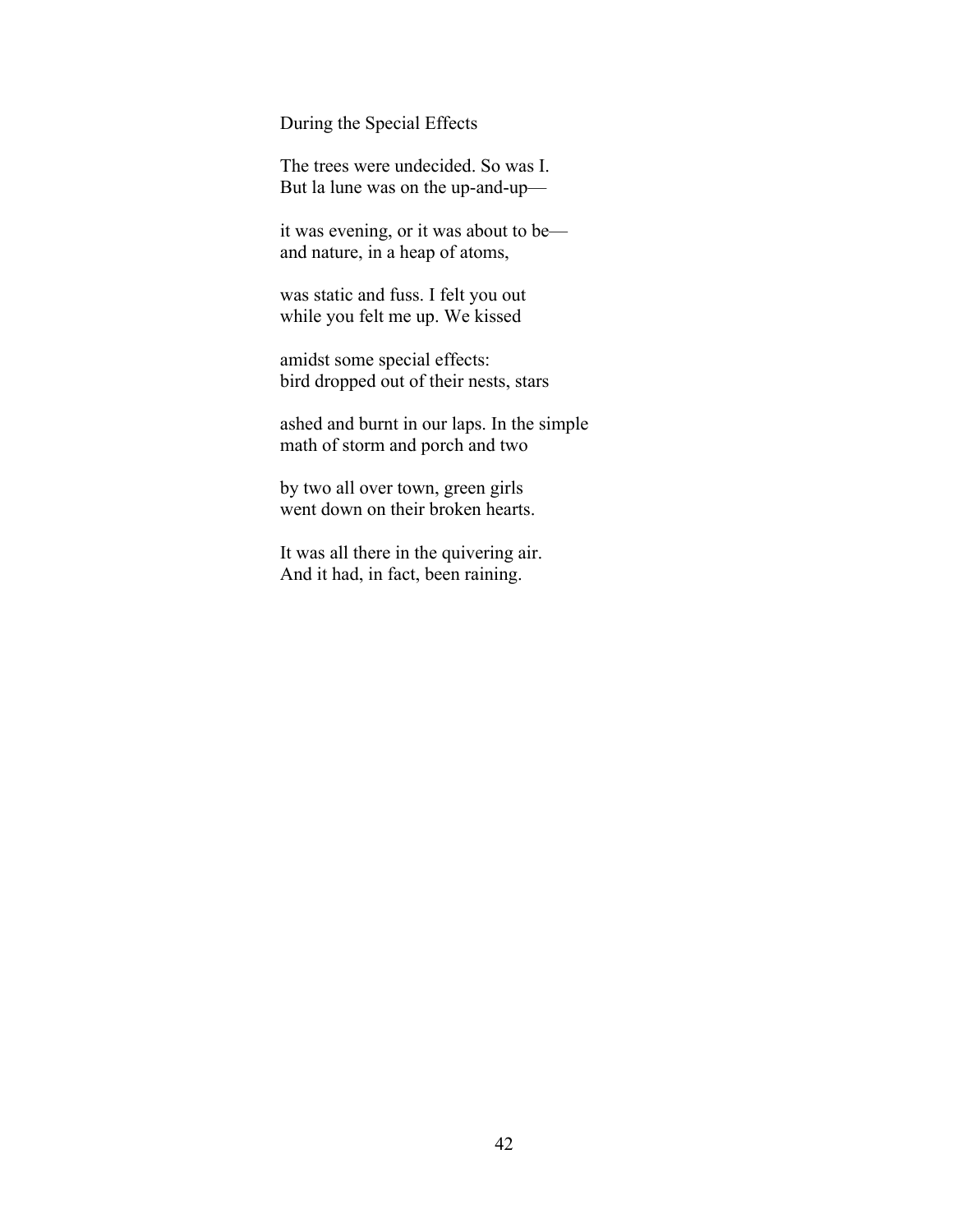The Distance to the Moon

I call your attention to a Blake etching where a short ladder points at the moon and the man in the caption is crying, I want! I want! Too sober. Too sad.

No, I wasn't around when you planned this celestial body's pathetic end—

so *Cosmicomics* opens up on a white nakedness which is shuddering at the touch of the characters climbing on, so you'd have us begin before we began to want—

but look (I'd have said) if you make desire the matter you've made a story for its moral

denouement. And the moon may be a lit sphere we chafe our hands on, but if it only brings on the climactic melancholy, you haven't been paying attention.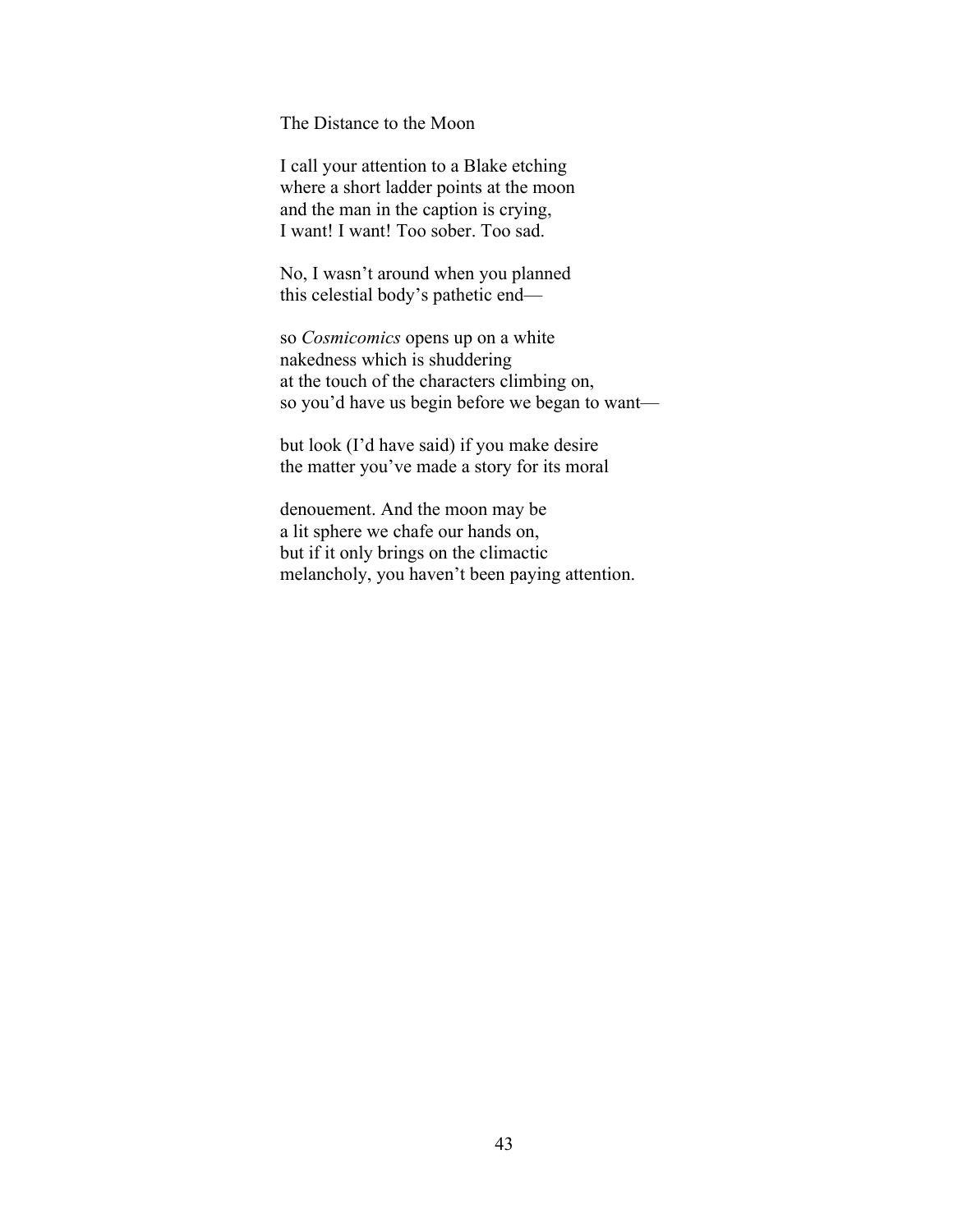Lord Byron Swims Home

Because the restless mind wants depth, he dives in, despite his evening dress,

despite the baffled glance of his dismissed gondolier. And the clubfoot does not break

the surface, so the reflected moonlight does not flicker; and he holds his breath,

so no feeble bubbles rise in the flat soda water of the della Madonetta canal.

But when his head comes up the light goes glistening over water like diamonds

on the breathless bosom of another beauty. Who—in Venice's bright ballrooms—

should he want to see instead of this sweet nothing in permissive mist?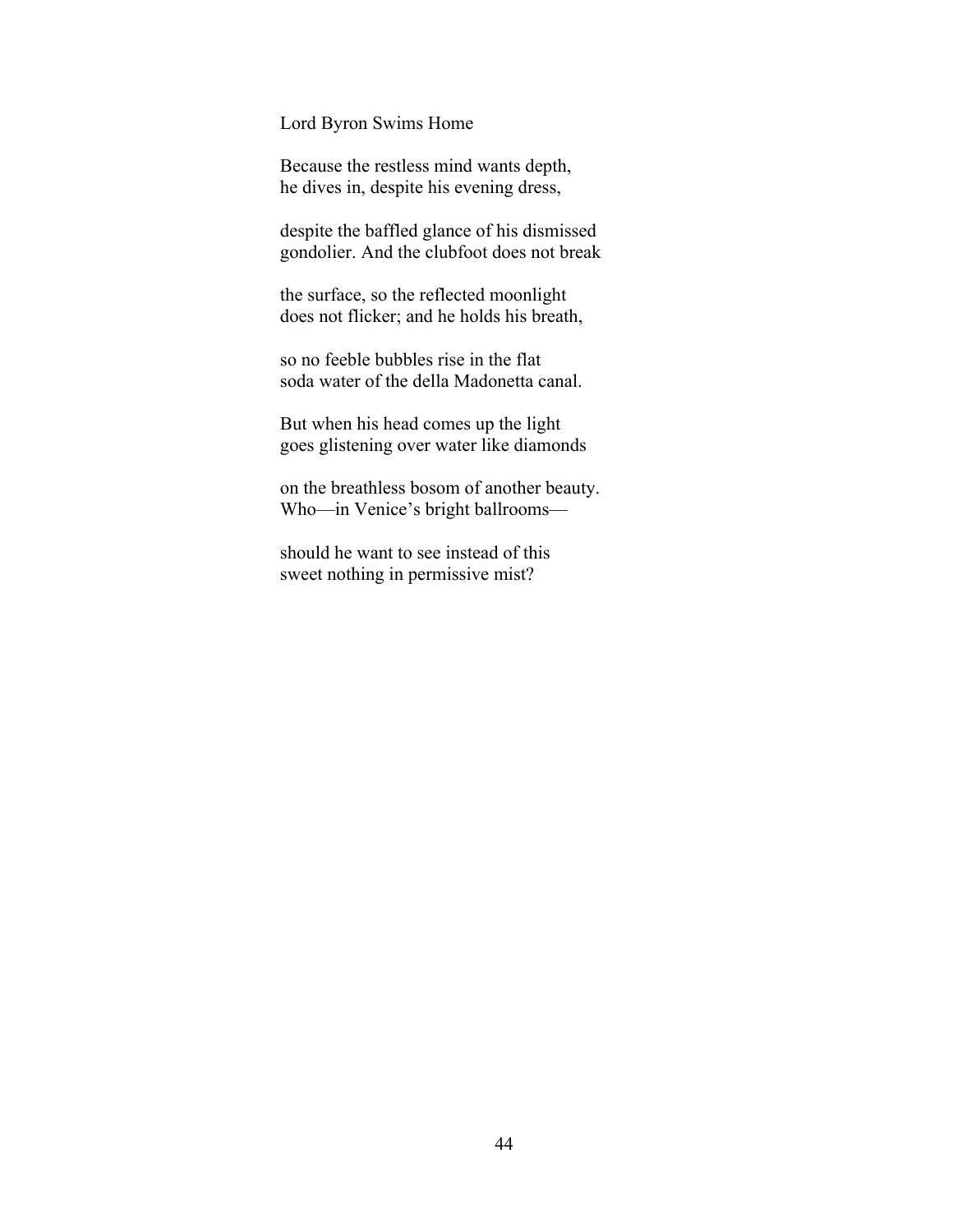To the Moon

The bedroom's black and unromantic I lie stoned on rapture, lack, the bright fact

of the body beside mine falling away in the spectacular accident of every night:

you go to sleep for awhile, you rise luminous insomniac, ultraglide in white—

and, like the metaphysic incidental we call heart, you cold you dark and fast.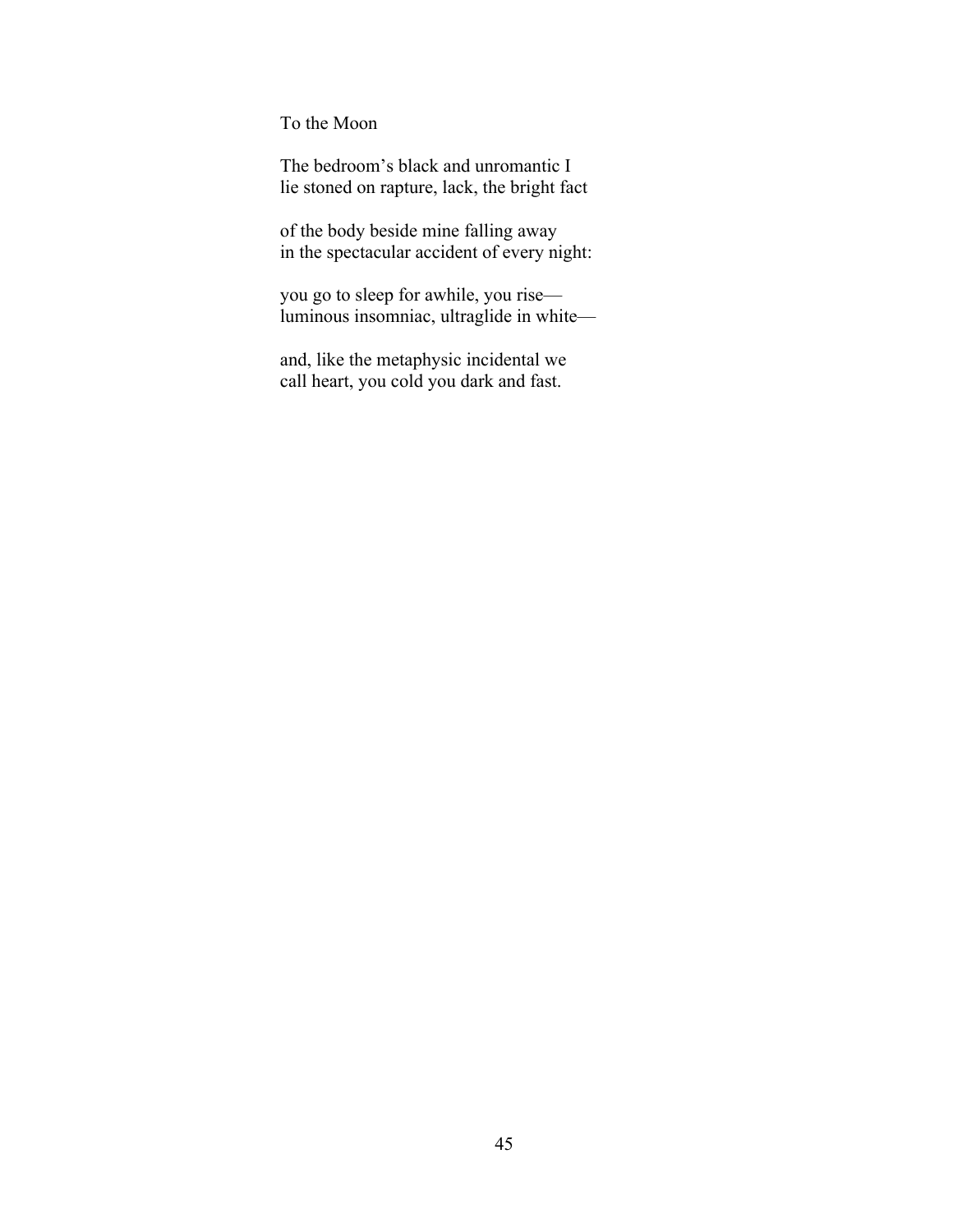We fall out of love

 and into the sky. But to dwell with intricate, endless precision on fibres and films of moss and lichen was never the plan. If you were a leaf, you could not think *how strange, a leaf*. You'd hang out out there, in the actual blue outside the window of the bedroom where, though we've read deeply into it, we are finding the body is not the soul made visible. And you wouldn't care, adrift in the air, if the ether material was restive in your nerves or the universe. Meanwhile, we are having to invent new words to settle the sky, the sick quiver in it at evening. Lake blue. Infinity pool. Your eyes if your eyes were blue. Palisade, moth-wing, waxed moon blue. Alloy, cerulean, old azure blue. The color of longing with, finally, just landscape behind it, the pure abstract color of the unquiet heart and its *why* at the vastness inside what is not quite the body every big black oncoming night.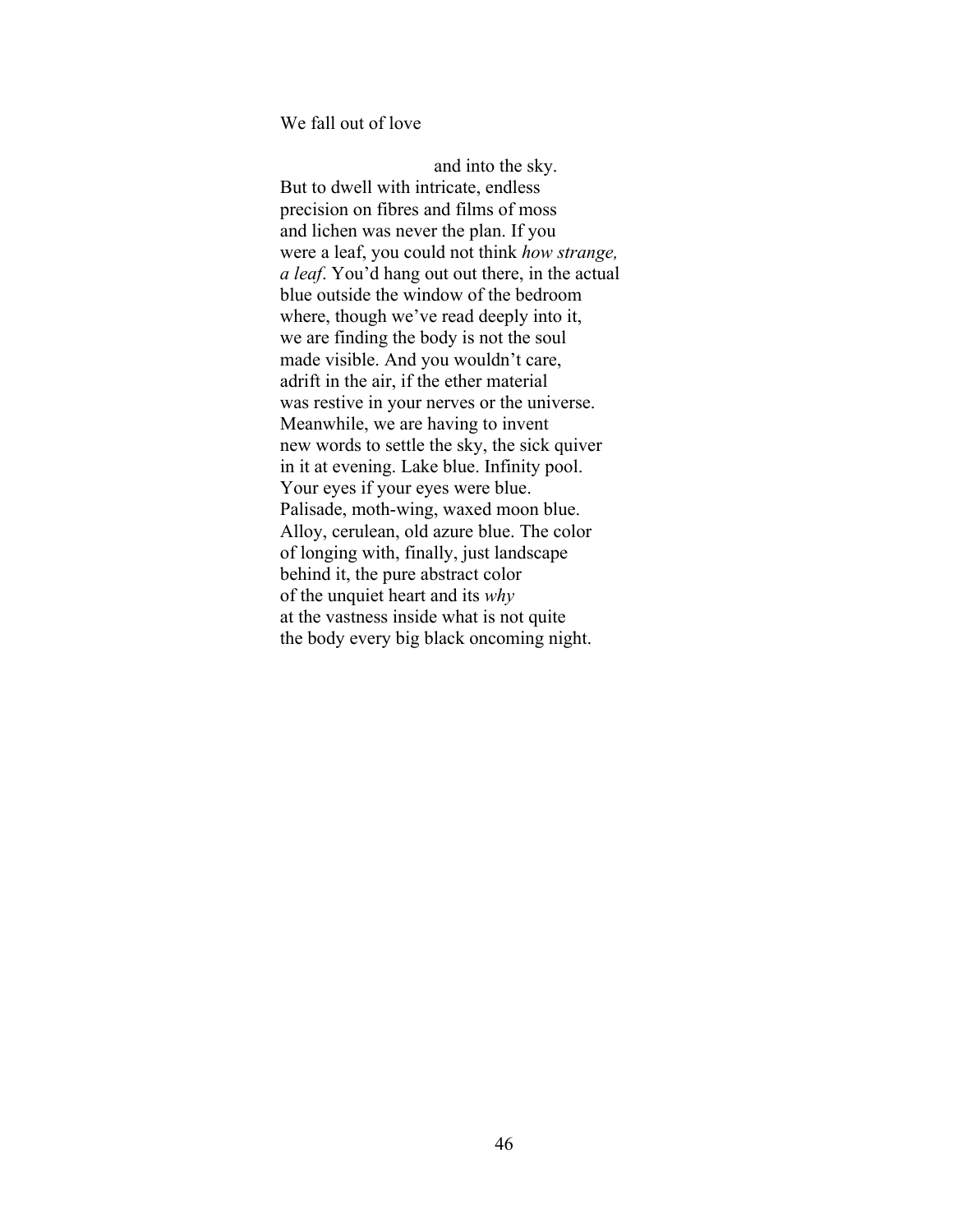Late Archaic

If the heart were a city this would be its first and oldest wall, here where the clay was worked

with steps where prostitutes and citizens freely met with the night's pedestrian

longing here where the custom was to kiss beneath the pandered moon, beneath the knowing

stars that lit the long way down to the sea here exiles turn their backs, traditionally.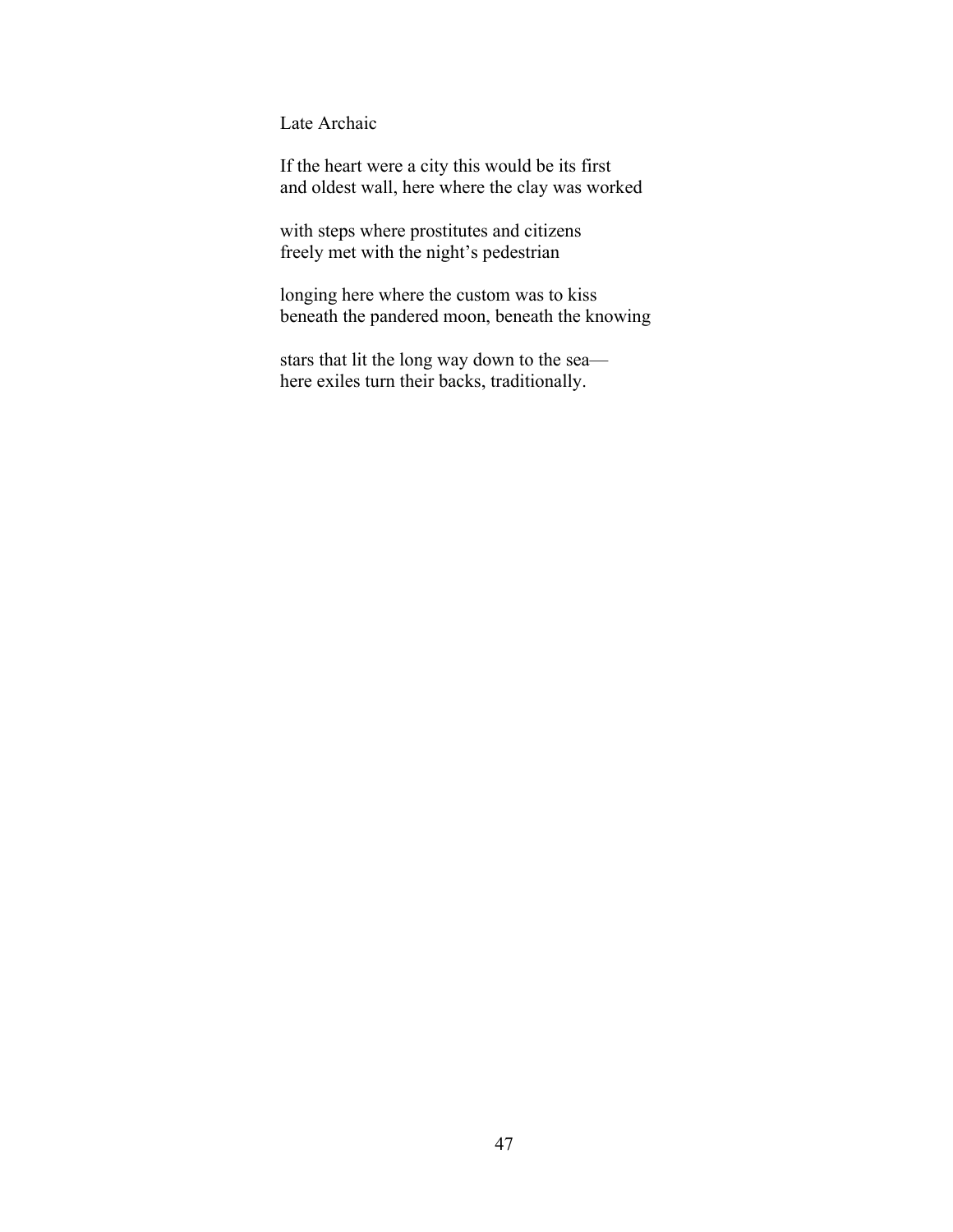Still-Life, with Bruise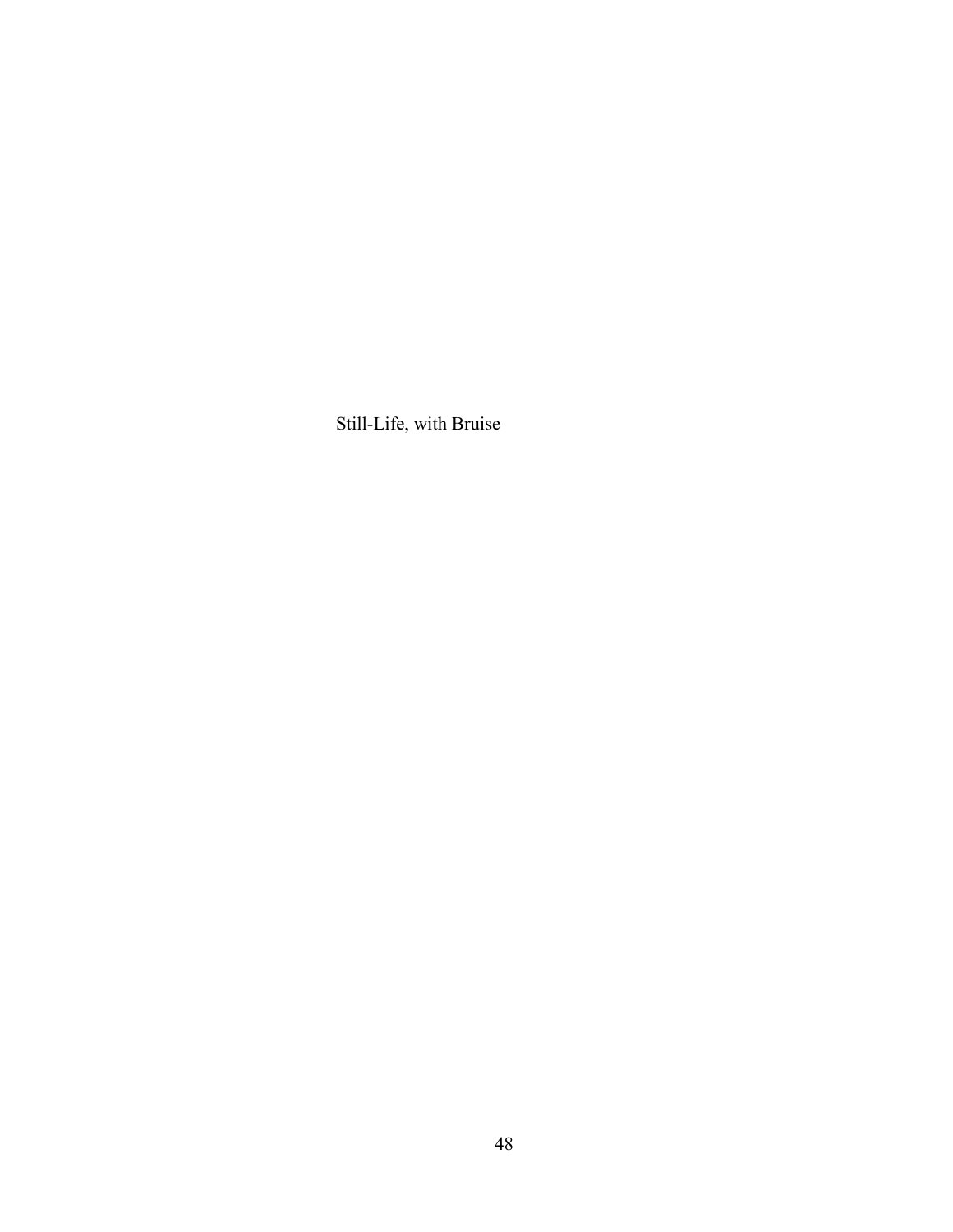Girl in a Painted Dress

A bird flares feathers through a sky: he's herald for that lion whose roar crowds out the seams of—what? shawl, shroud, the costuming Pain makes his pratfalls in? Within the simplest descriptions of a girl on whose back and breast there live a bird and an embroidered lion is just a body breathing out. How like a fable!, that begs us see, through its attendant pleasure-speaking beasts, the trees who make of soft wind slurring their softly moral speech: below the watercolor wash, below the flattered fabric, even I am not safe from affect. In a body turned museum the fragile frisson of a bird against a sky is just the impression, not the flame, of fire.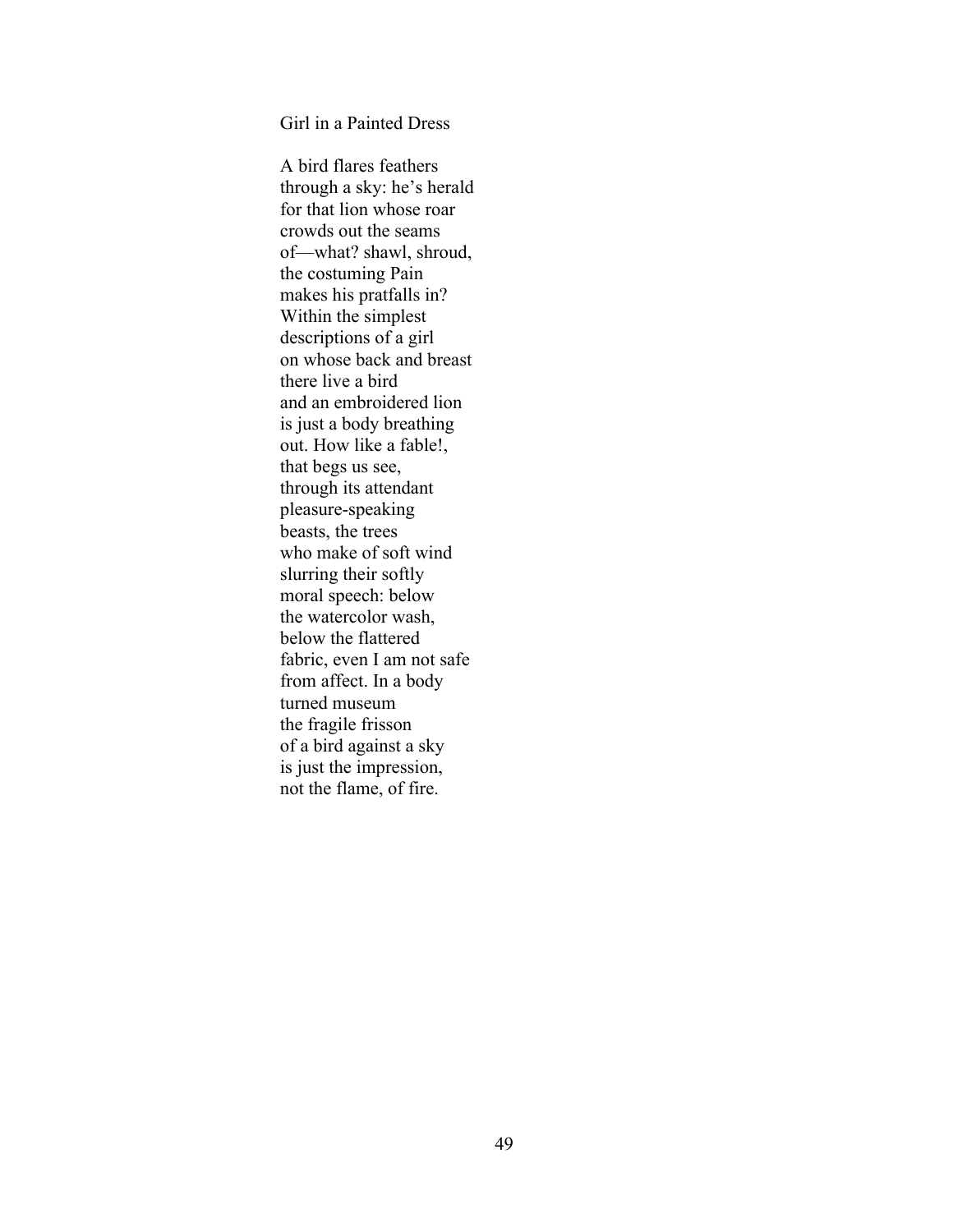Self-portrait, with Poultry Shears

Jointed with a coil and bar, a nut and bolt, they expand on a familiar marvel spring and catch—unfasten fast heft that's made

for larger hands. Held together by a latch itself held a-pivot, stainless teeth partnered to the sharp shaft let the shears stay

closed. So, they assume a shape not unlike a dagger's, curved to a crest, handled fine in hammered steel. *Cut*'s not far from *ornament*.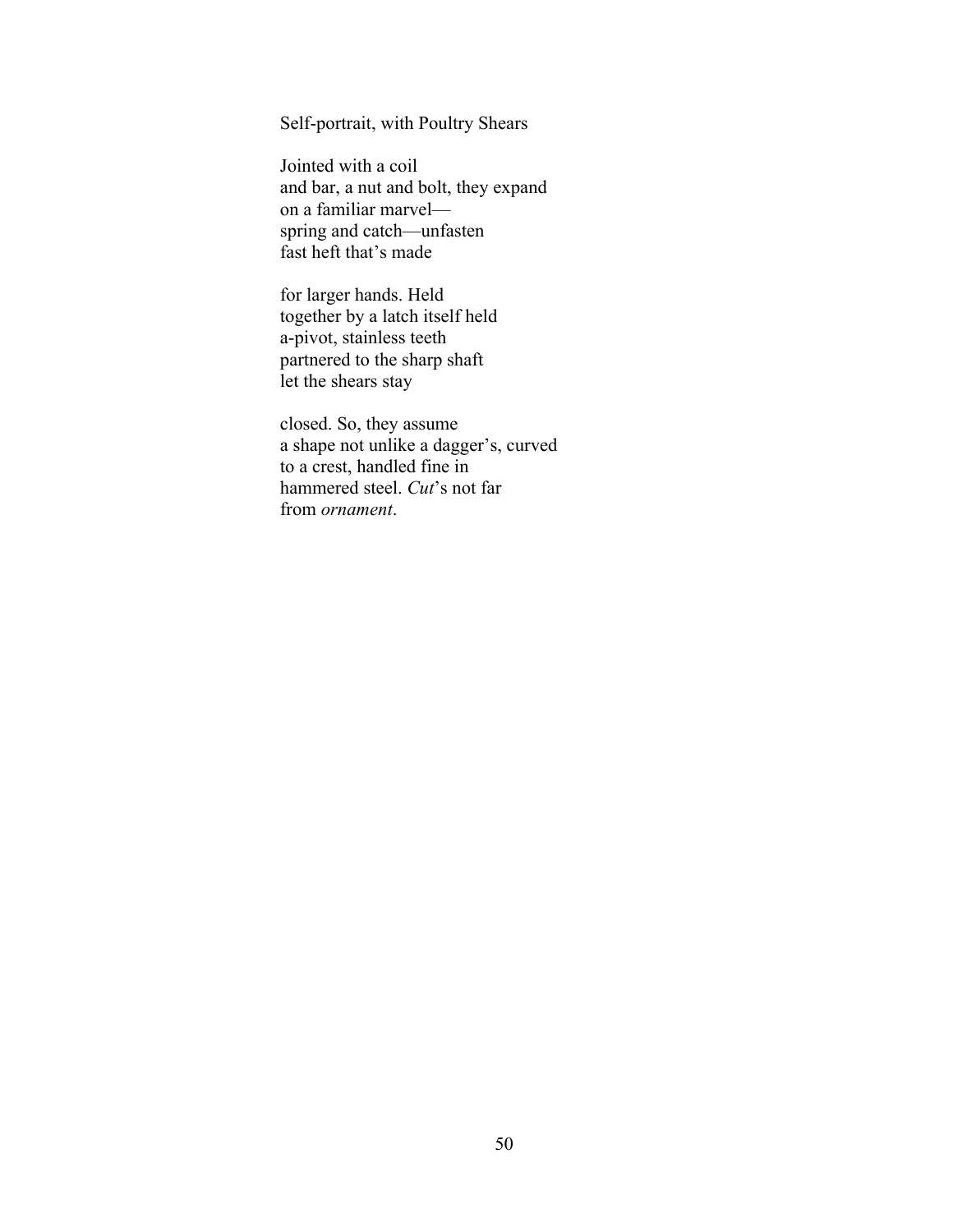How the Schoolchildren Killed Themselves in Spring

Light fell as a rope the tall one slipped his neck in. And he pulled himself up, and his teeth were set fast as the hook in the center brace of the gymnasium's glass roof; it's there his shadow drew the long loose line the others filed outside in: boys who didn't stop marching when the teacher called he chased them to the lake too late girls, untying braids of dotted ribbon, who choked themselves in unison.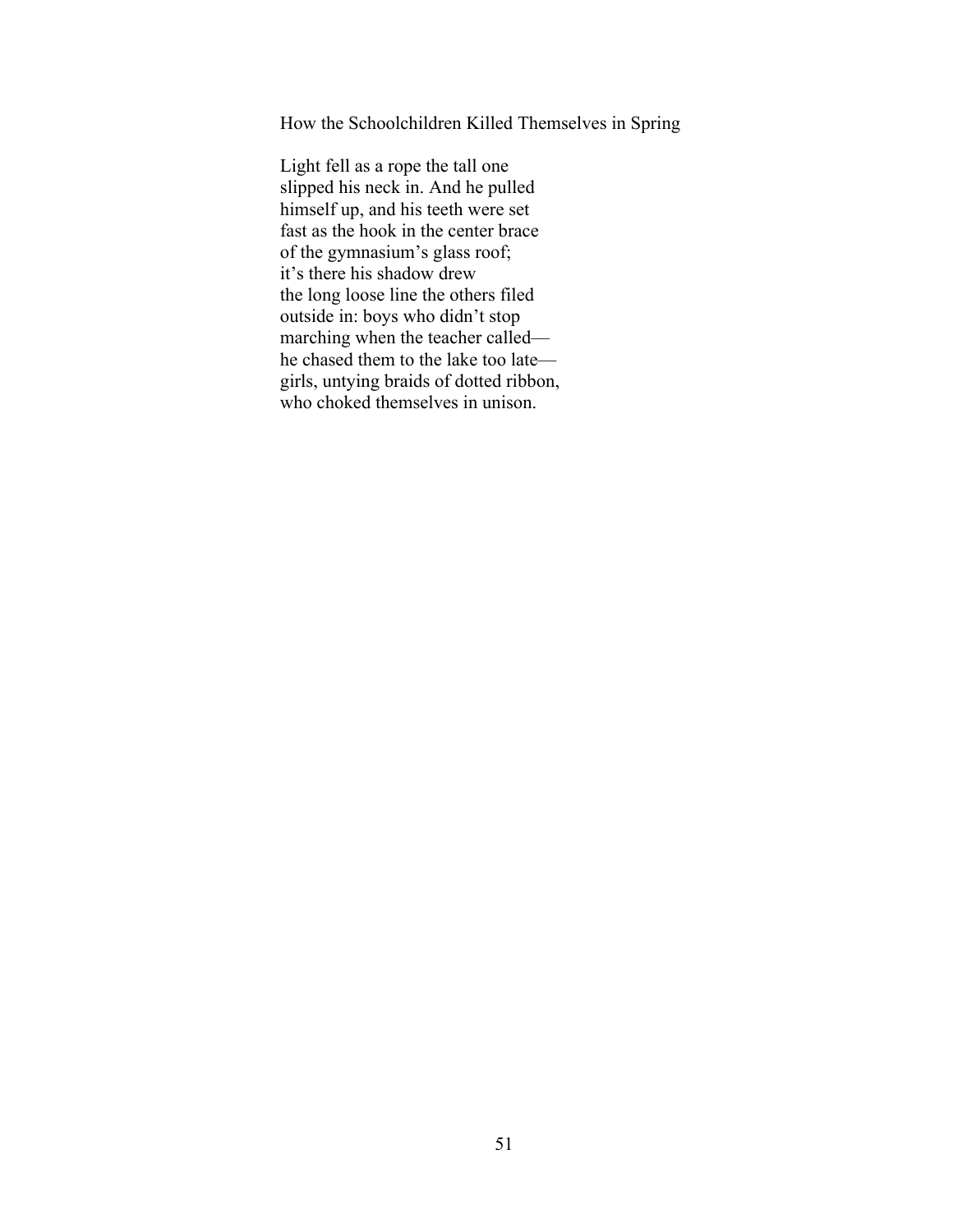World's Finest Model Horses

Midway through his proud first step all lifted head, all irritable lifted tail the Arabian, his cut nostrils flared for the scent of saddle-leather, sights you in his fixed black eye. But where is the glint of the bit, of the buckle on the bridle? He can't think why you don't mount him, intelligent as he is in these precise and heavy hooves. Even the ground rises up to meet their step, is never unsteady under glorious legs. Don't tell him the muscle he thinks he's flexing to kick out, quickened with desire, is thickened with plaster and painted on with darker shellac. Don't tell him he can't fall because he can't run.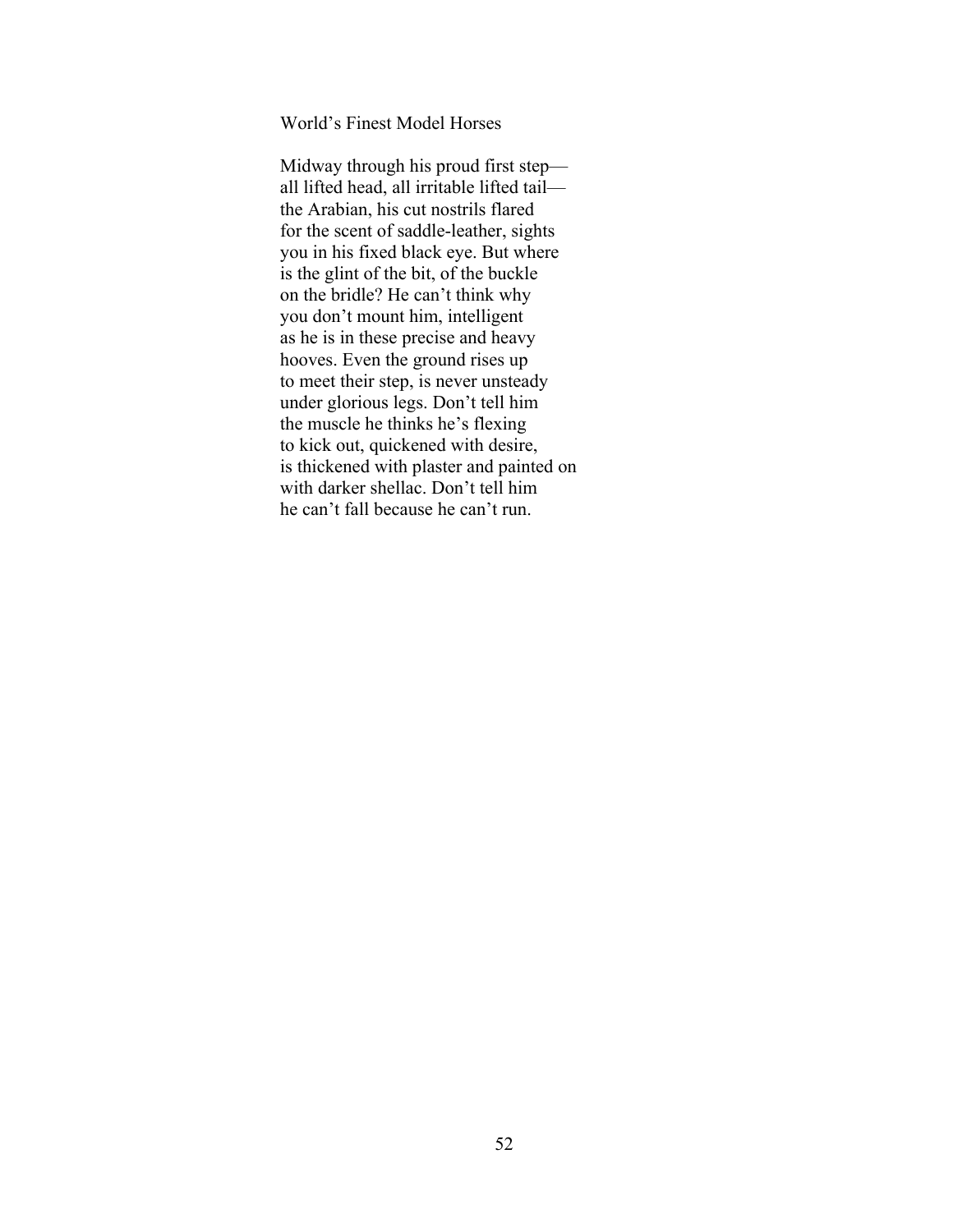The Elgin Marbles drop from the sky

dusting England's neoclassical parks with the nipples of goddesses, fresh pebbled grapes, pearlescent curls sheared off the pubic coif of a beautiful boy. A perfect body count is impossible. Torsos muscle into the grass; desirable heads dull to their sensual lips. A satyr's eye rolls underfoot.

 Insurance men weep, but the reason Greek art bores you is that you do not see the gods how they were white and red, how fleet over ground with easy steps they walked in the cool of those early mornings when men believed in artlessness and a girl, raising her arms, would know how her breasts rose ripe and seemed to open the soul in her body which you cannot see in stone.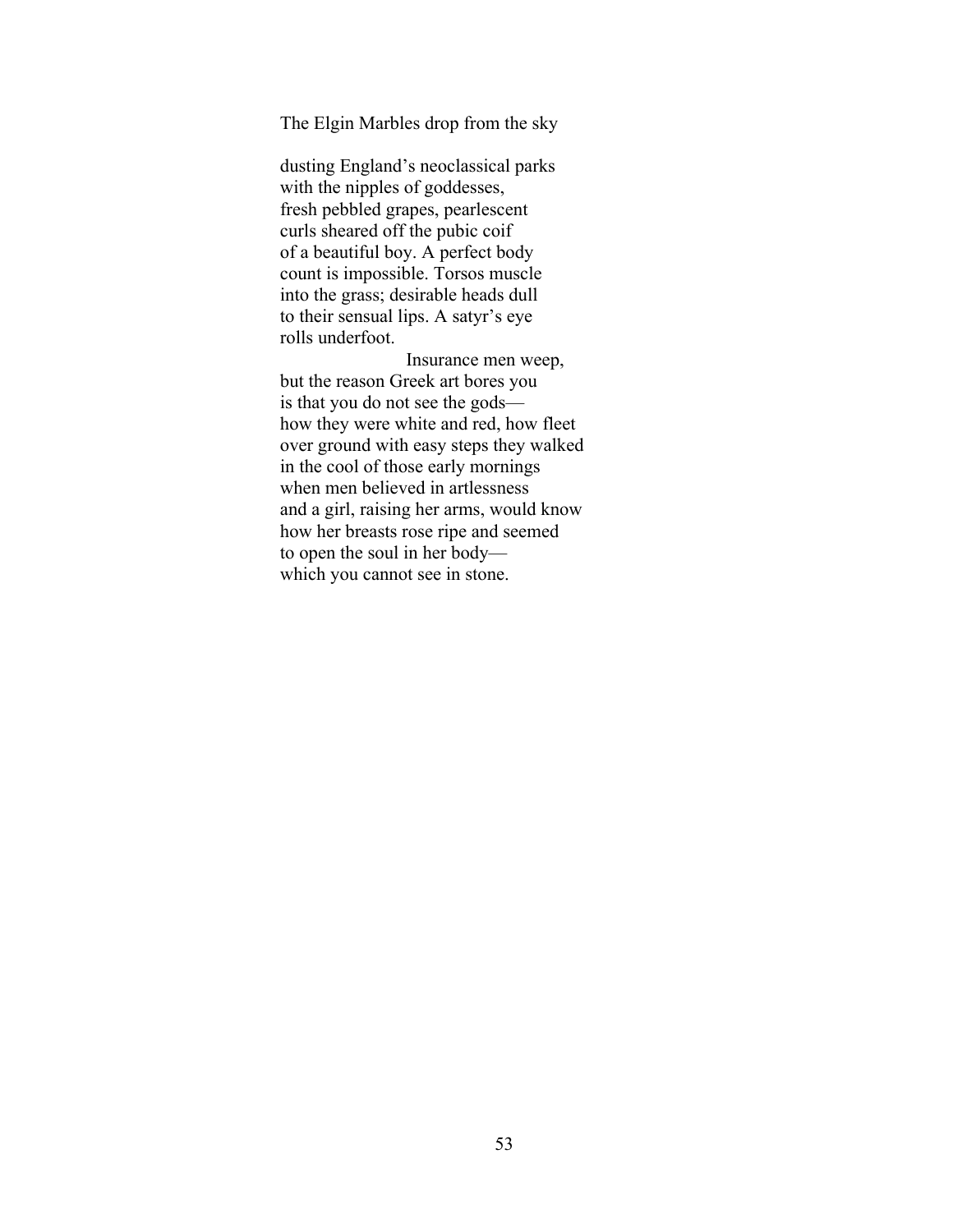## Erotic Novel from the Abruzzi

She cannot even tell the heroine's name maybe she's unbound, uncorseted, all *ragazza*, present perfect at the novelist's discretion, or ours, so we can leave as it's getting less erotic than a wife's flannelled belly swollen after much birth (four in five years) and the doctor's mercy hysterectomy; maybe she is stripped down to *type*: nun, virgin nun, weak for peonies, those sex-resemblers, touching lips to them, rolling onto her fingers to twiddle a mock Magnificat, a handmaiden sort—and there are pictures which don't surprise, but whose hand drew them here? Stepfather, father, or mother who, eighteen, lovely as a type, left the Abruzzi to home here boarding strangers, renting room in her bed? And which one of the fathers was it who bedded a tree to bear figs (even in Illinois) for preserves, the late-ripening flesh kept present, reserved for him to spoon over toast muttering *delicious* like a folk-tale peasant girl who could not fill herself full enough with figs. Sweet enough to his taste though she did not like them, sucked too slowly and the fig pulled away, tongue left a moment to her fingers, salty as this book is not, its illustrations more dry than any pornography she's seen where sex looked damp, large-breasted, hard-nippled, had long tapered legs that did not end in ankles, the banal body excised by the frame: a body like her own displayed, fucked with looking. The nun in the novel enjoys what is being done to her. She will not get pregnant a fifth time, not even once, with doctors more tender than merciful, half up the ropeladder and promising the peonies gentleness and absolutely nothing lurid until they've had their fill. Everywhere but a brief flowering.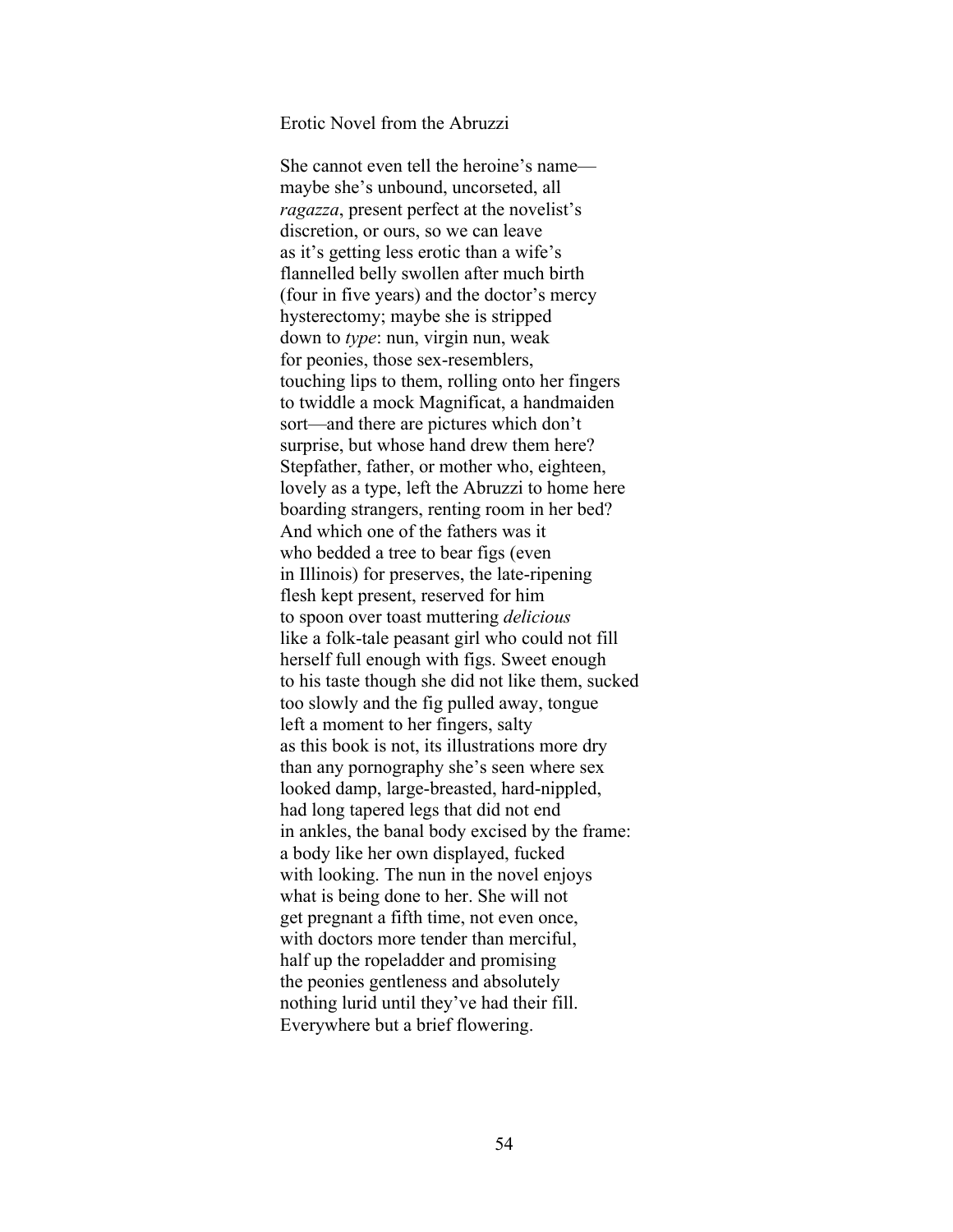The Cardinal Sees a Dirty Picture

Paint, you old pander, again you miss your way to the heart. Who's roused to heresy these days is claimed by its subtler art.

But how does a devil enter there? Like an arrow tapped through the chest. And what does he within? Cricket's work, black and tuneful,

his wings a carriage for despair. And how do we force him out? An organ that does not open must be cleft as buttocks. Pincers in

and look, the testicle without its skin! Make a man of two asses, spank him behind and before. Get thee on thy ways to sin no more.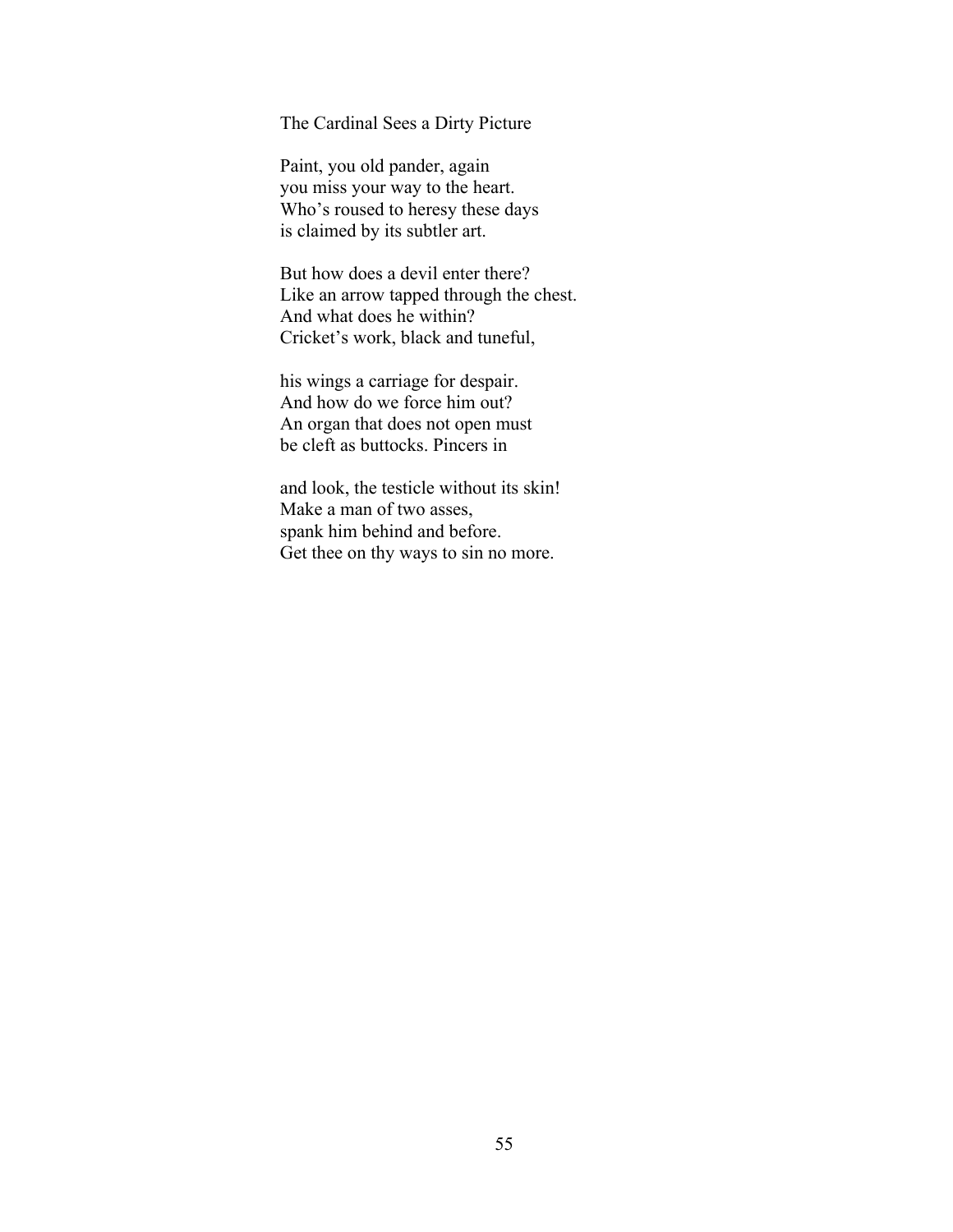Gloss for a Fable

In the story behaving itself, a fox pursues a priest to water. No one falls in; no one sinks. No one is thinking of that oldest character in the fable, the soul, which sits on the margins anyway, taking notes in an italic hand.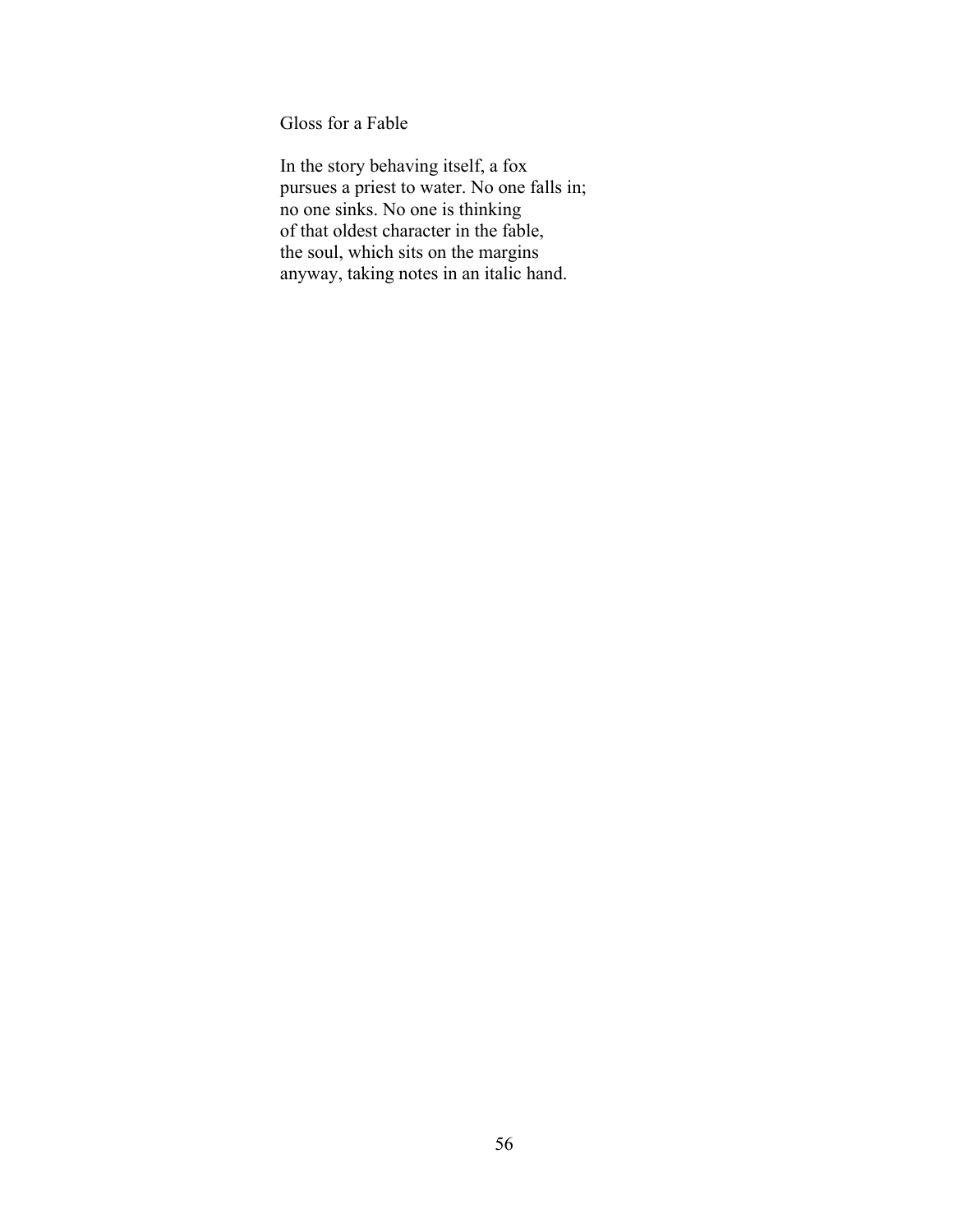## Still-Life, with Bruise

This fruit, of course, was rotting while the painter painted. Do not mistake me; these were not the strawberries daubed with fantastic mold in the glass museum, not even the rind, with its coat of wax and fruitflies, of the cantaloupe I failed to eat all week because my lover had not come. He had those perfect curving brows of the Caravaggio boys, the thick pink lips, the heavy cream skin. Young and broke, he occasionally sucked sweet-vinegar juice from an overripe matron in exchange for rent that winter in the warehouse of the local art league. It was cold. The windows cracked like loose bits of lace, and every day the same knife sank into the same fat slab of plastic-wrapped cheese. Then you would have done it, too, lubed your asshole, rammed it with the blunt point of the difficult sculpture no one ever came to see—a pure aesthetic response to that something cold in art that does not care for us, as after our supper of milk and peaches, he stood behind me at the mirror, laced our fingers, traced the line running down to the mons veneris, stopped. Why put yourself at risk by becoming beautiful? The Arab in the overcoat was not an angel; when they found me naked in the field, that much became clear. Picture it and try not to think of a Renaissance still-life: blue bruise on the bare plucked thigh. A teenage girl is just another sort of game bird. And as for this terrible gorgeous fruit, the resin-hued grapes and pomegranate, sour-apples, plums and peaches and pears, the blood-red gape of the fig-throat, the melon quartered, splayed open with rot—it is only the most expensive form of riot the painters knew, the one the body always already is yielding to. And the scent in his studio was the same rich perfume of decay that hung thick and sweet in his lungs, in his heart, in his humid blood.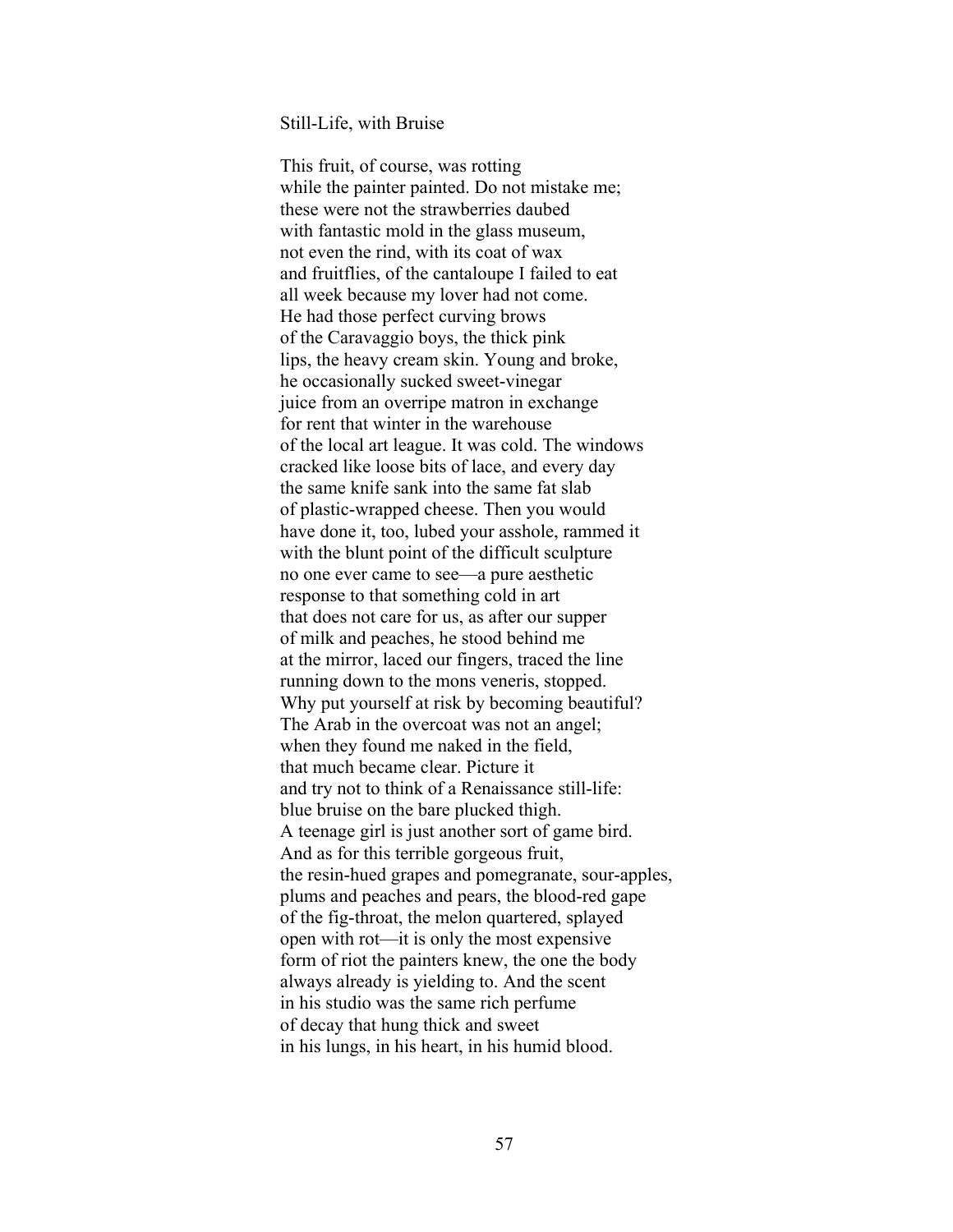Advice to a Boy on a Roof in November

You're a heavy cloud, dropped slow and settling its white slates low on a gray slate roof where snow comes down so like snow, in all a soft dissolving foreground, false to the hard and far below. Try to keep hold of your soul.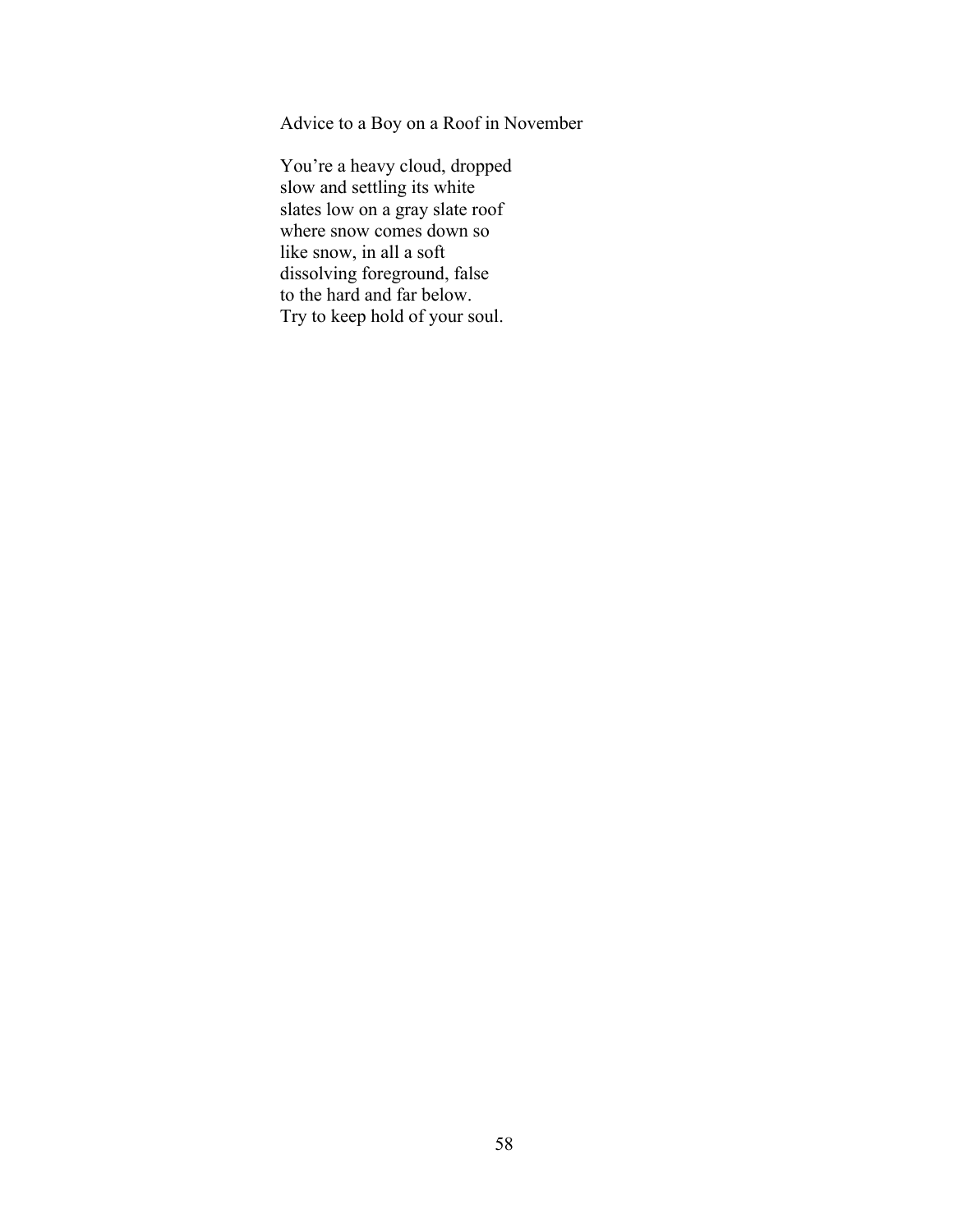The Archbishop at Court

Here evil made an appearance, not its first: the pin-pricks to the keyhole finding sin a door, a mouth, a crack, lubricated, easy to slip into, a state of the body like the sleep of the not incorruptible behind their doors where they can be left to sleep or not. Always, among the well-adjusted, are some who are not, of whom the mystery of iniquity admits nothing except look out, look out.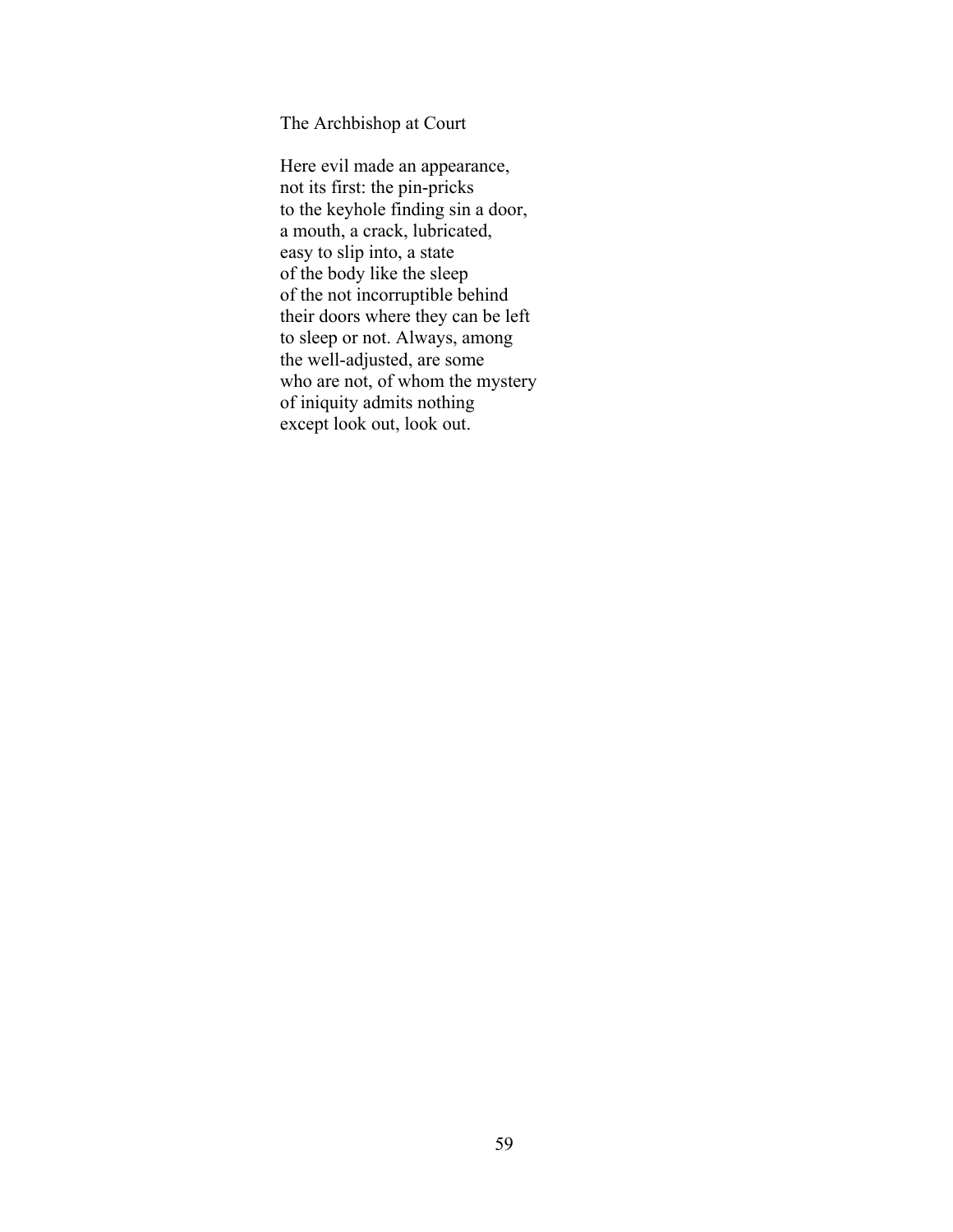Allons Enfants

Add this to rhetoric: a rock. The intellectual, fast descending from the podium, jerks his elbow, masturbate his politics.

Was it for that you gave up sodomy, Byron? As, to spite the Austrians who wore those pompous epaulettes, Venice once quit smoking (add this:

torches and a military march), for they'd given up applauding long before. Elsewhere, surely, there's an exploding. But fatherlands are dead to us.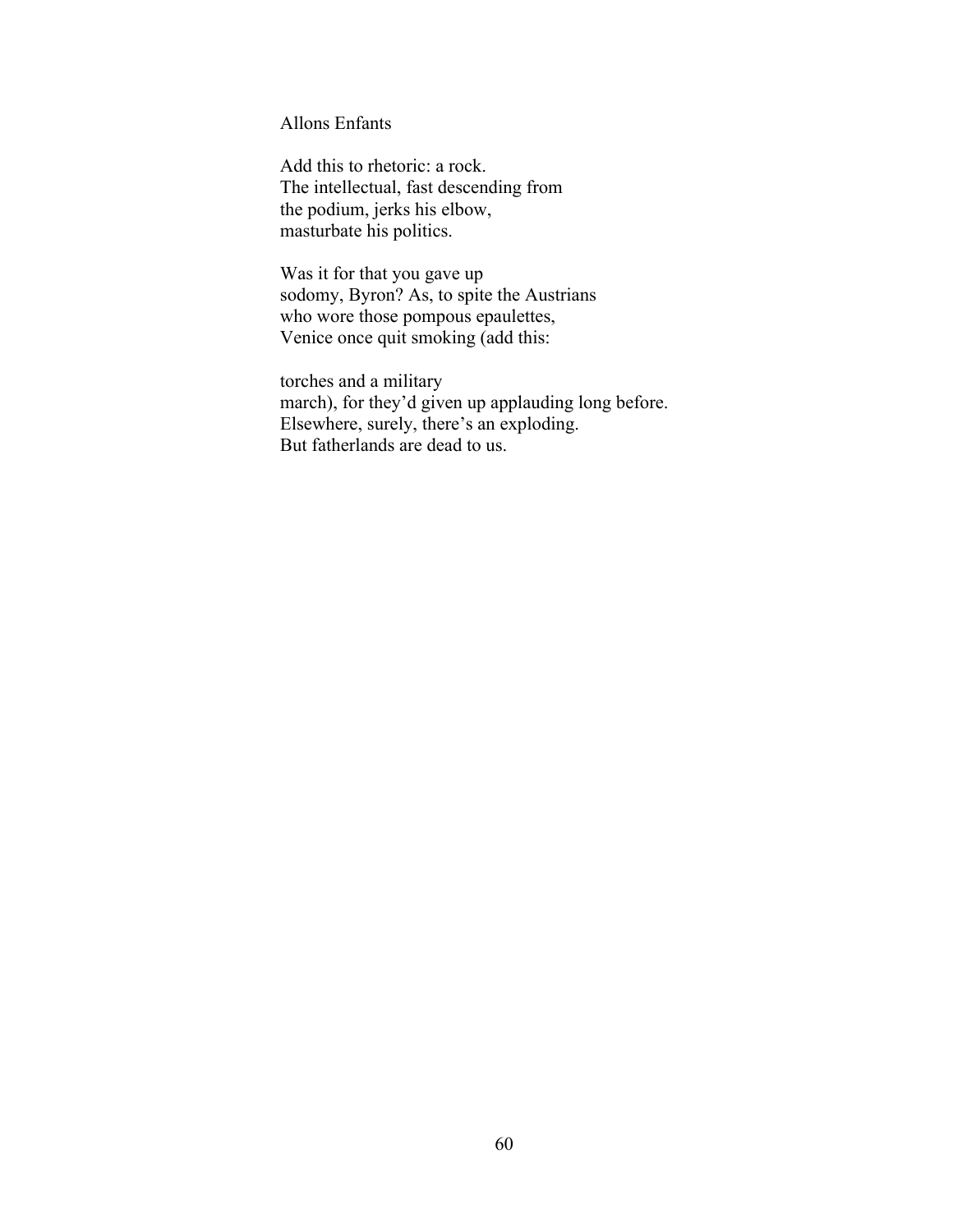My Study of the Law

Inside the hall the light was dim. No one else was waiting and no one seemed to sit inside. But a few dreary prints rehearsed an argument by example. The walls expanded on their punitively boring bricks. And below the Grand Jury Room sign, a light was red. Filament of flush, a hectic skin, of blood—stop. Stop what?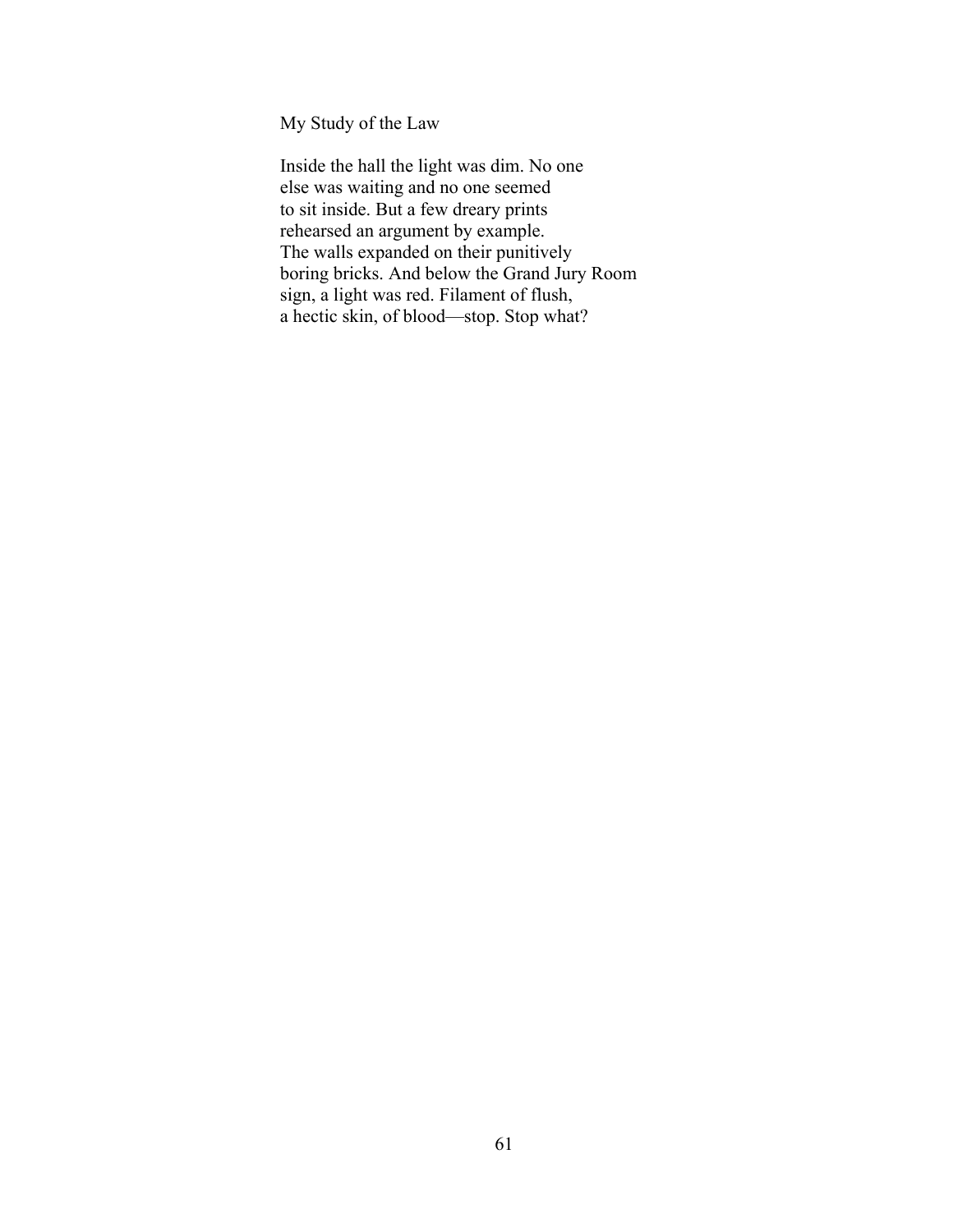The Golden School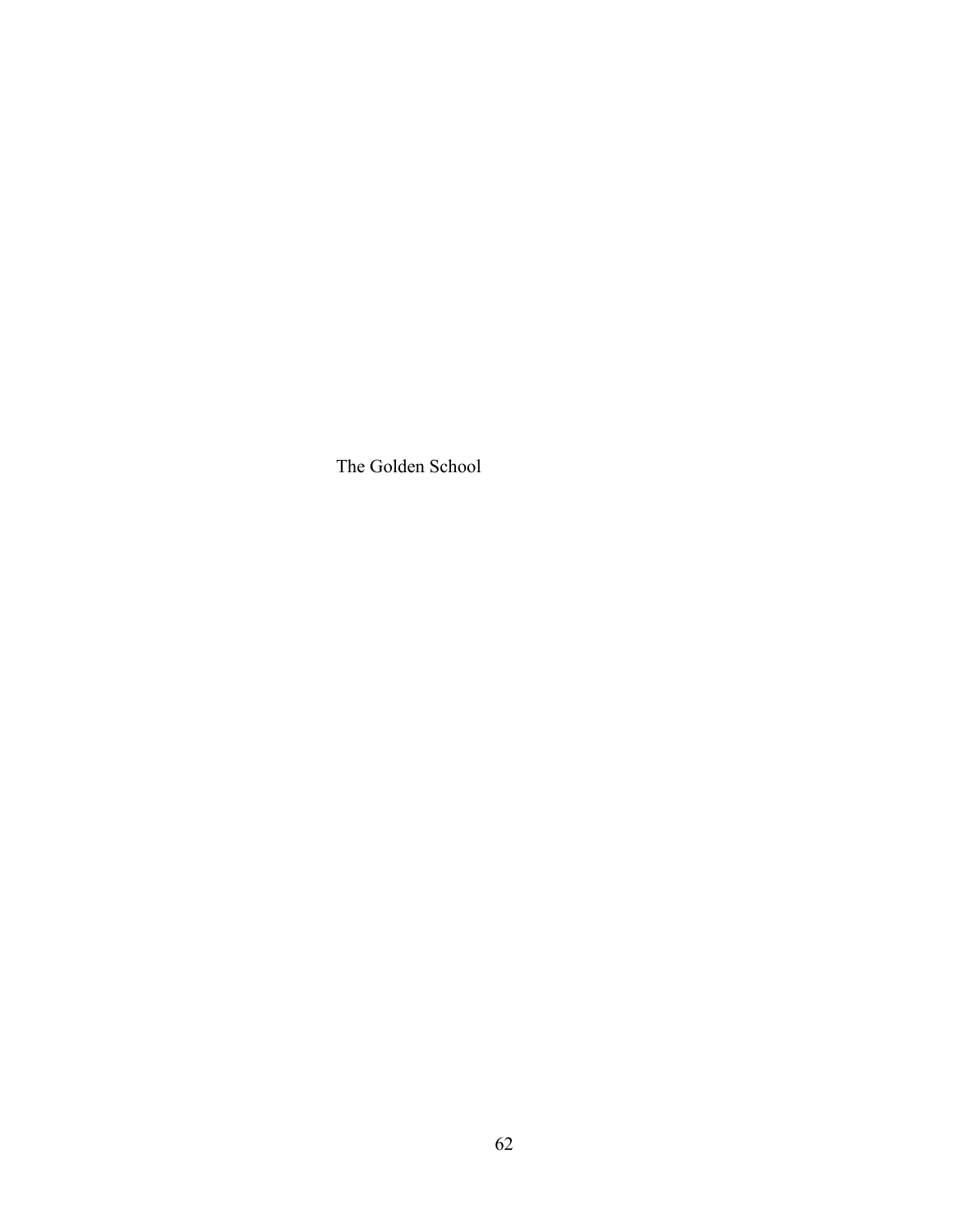The Plate of Grapes

Nobody was getting any younger sitting there at the table waiting for a word to rise, more luminous and real than morning or rain

coming down as it came down outside, glass-globed and glinting in the perfectly meaningless dark. And then, after the lightning,

there they were, the gods explaining nothing. They couldn't even speak. It was the first morning in their bodies. It was a golden age.

And they stared at the world which was not new, as if, for awhile, *day* would be day and grapes swell under a frankly sensual sun.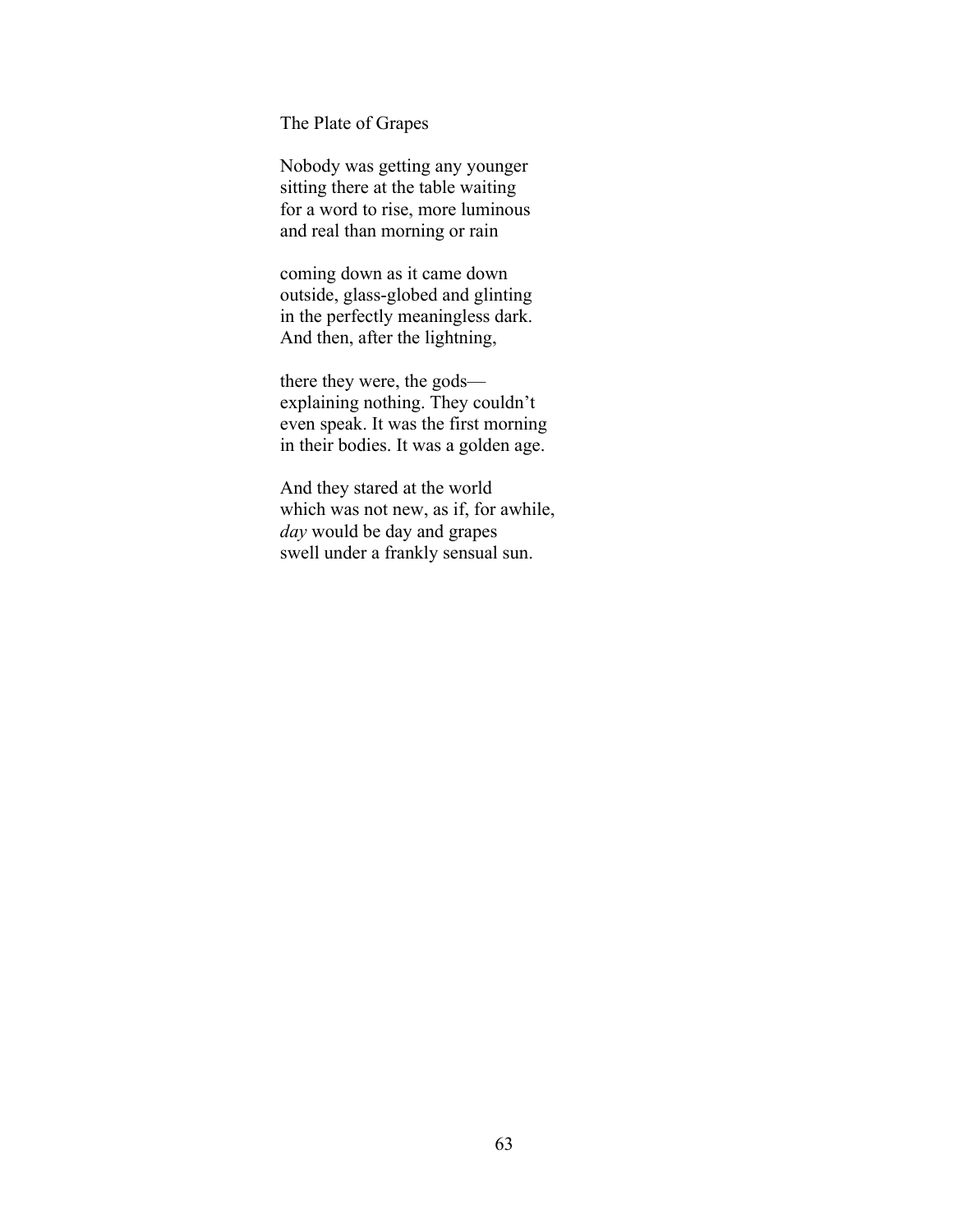Aubade

And after the loves, after the others with their rough or gentle ineffective hands, forget how you were dreaming then, dreaming to the sick quick metronome the heart kept beating, too hectic from speed and cigarettes to sleep, though someone hushed all night as if to hold you dreaming that long, dreaming the moon was a marble put in your palm to finger and forget how the fidget-birds at morning rise inevitable, and no dreaming holds them off.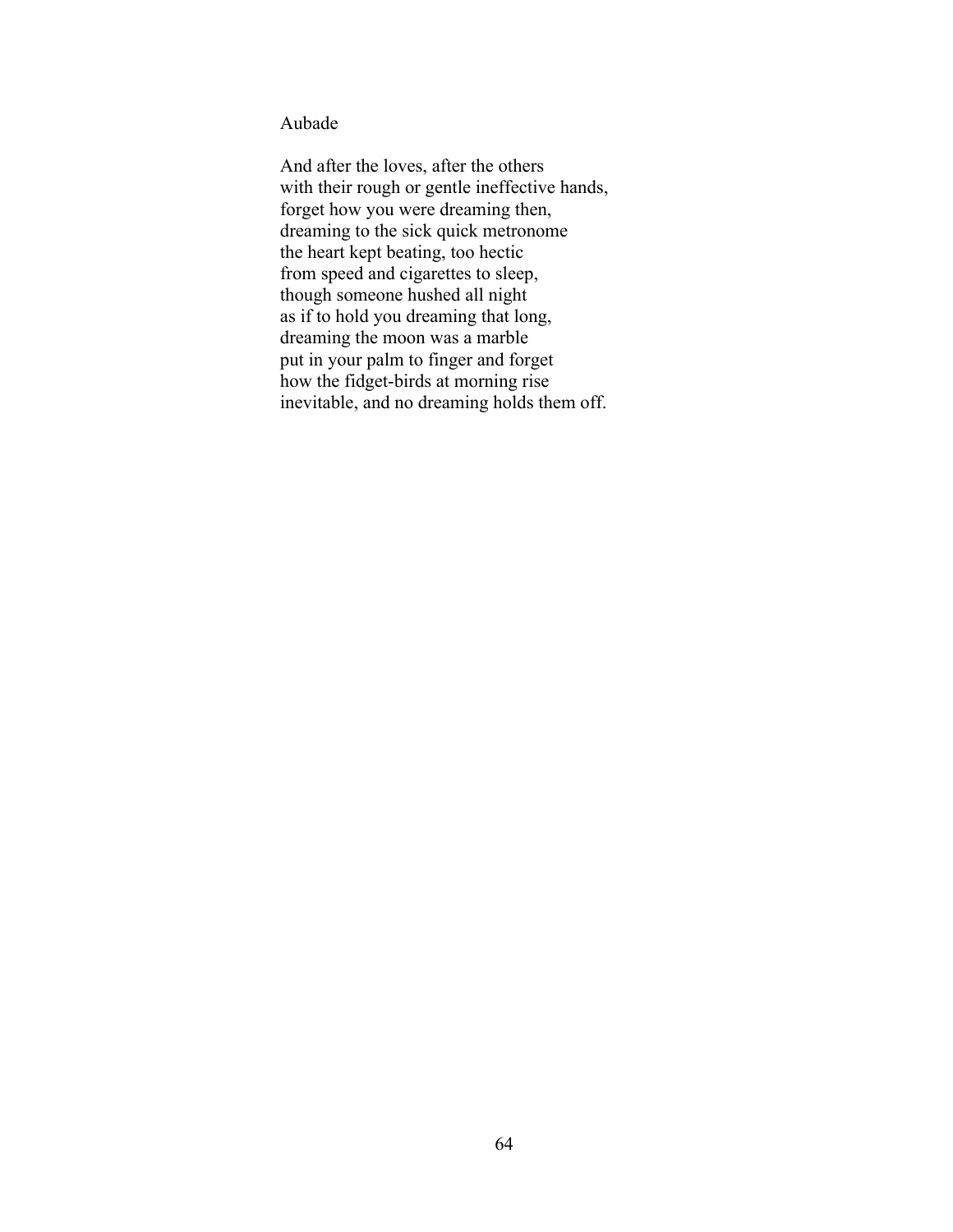Yesterday, the crane

caught me up after two day's want of sleep. Well, wasn't that sweet unconscious mechanical drop once something like heaven? And God so careful an engineer he gauged the weight of restlessness—exactly my body in its plummet to nothing against His pulley, soul? That cord kept taut, and its hook was a naught whose function was lift, let me go after a crane and through a conceit and back to the seventeenth century. But I never believed. I mostly didn't even read the works we undid, line by line unfastening sense from sensory (like touch, given us as if just for its excellence—hand on my hip! hand in my hand!) while afternoon blew by glorious blue and the usual hipsters outside the engineering building waited for who-knows-what which these days looks to me like it won't ever come to lift me—from desire—up.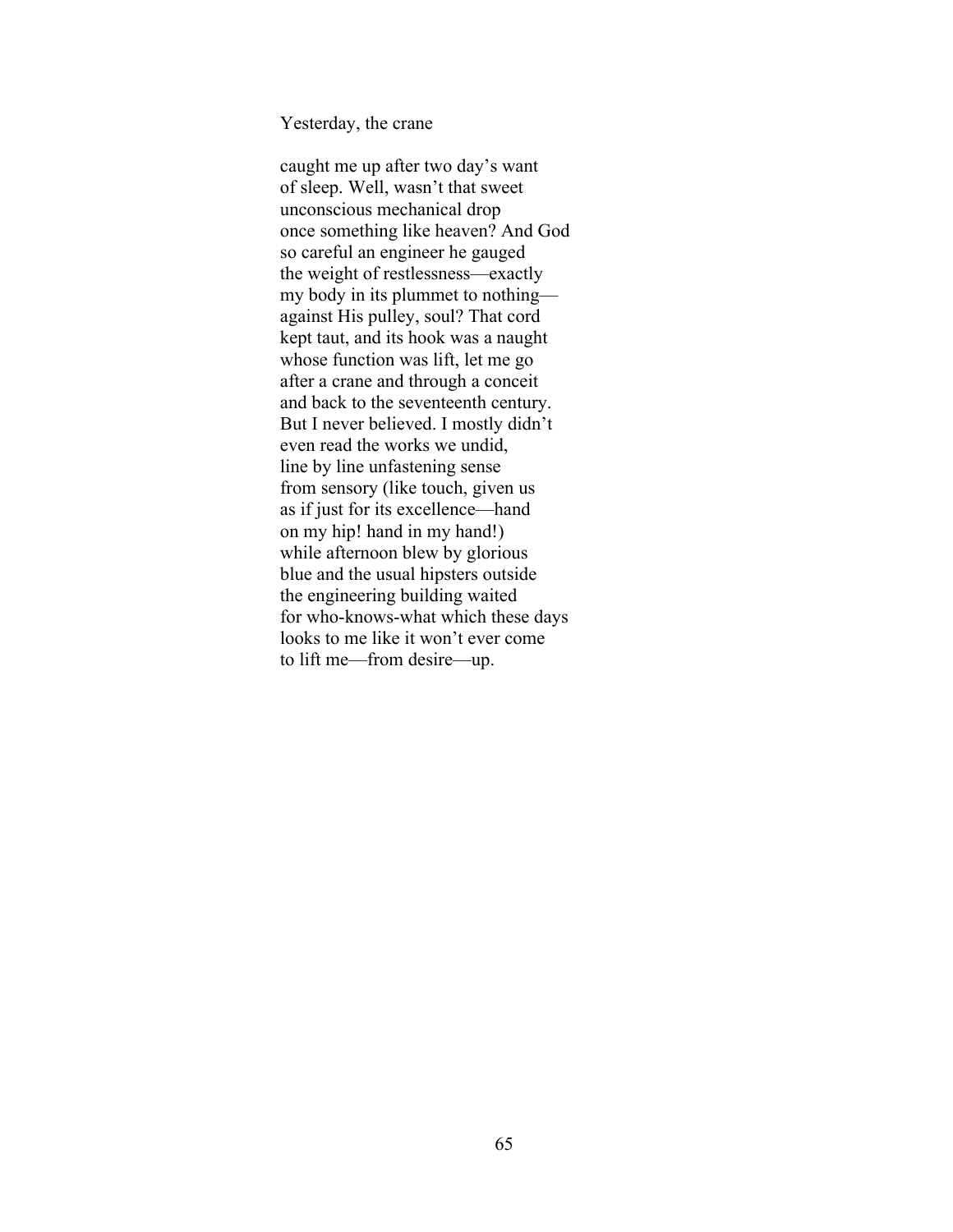To a Ring I Lost Planting Bulbs

You give me the slip between garlic and lilies, as if this is what comes of my unprotected loves, of my hands in the sweet earth, their willful miscegenation of the border bed where you're tucked in deep with tulips, too, like just one more of their heart-freaks: a fluke diamondine flake, a thin vein gone gold. Being mine, you'll grow up a girdled tree, girt with a ringed-around root, nothing like the fruitful vine of good wives—one of which I'll never be so, my not-love-knot, you may as well come up instead like a kiss: the one wind gives to rouse the Japanese maple, October's aerialist, its bright aureole in the last late sun a red mouth, opening.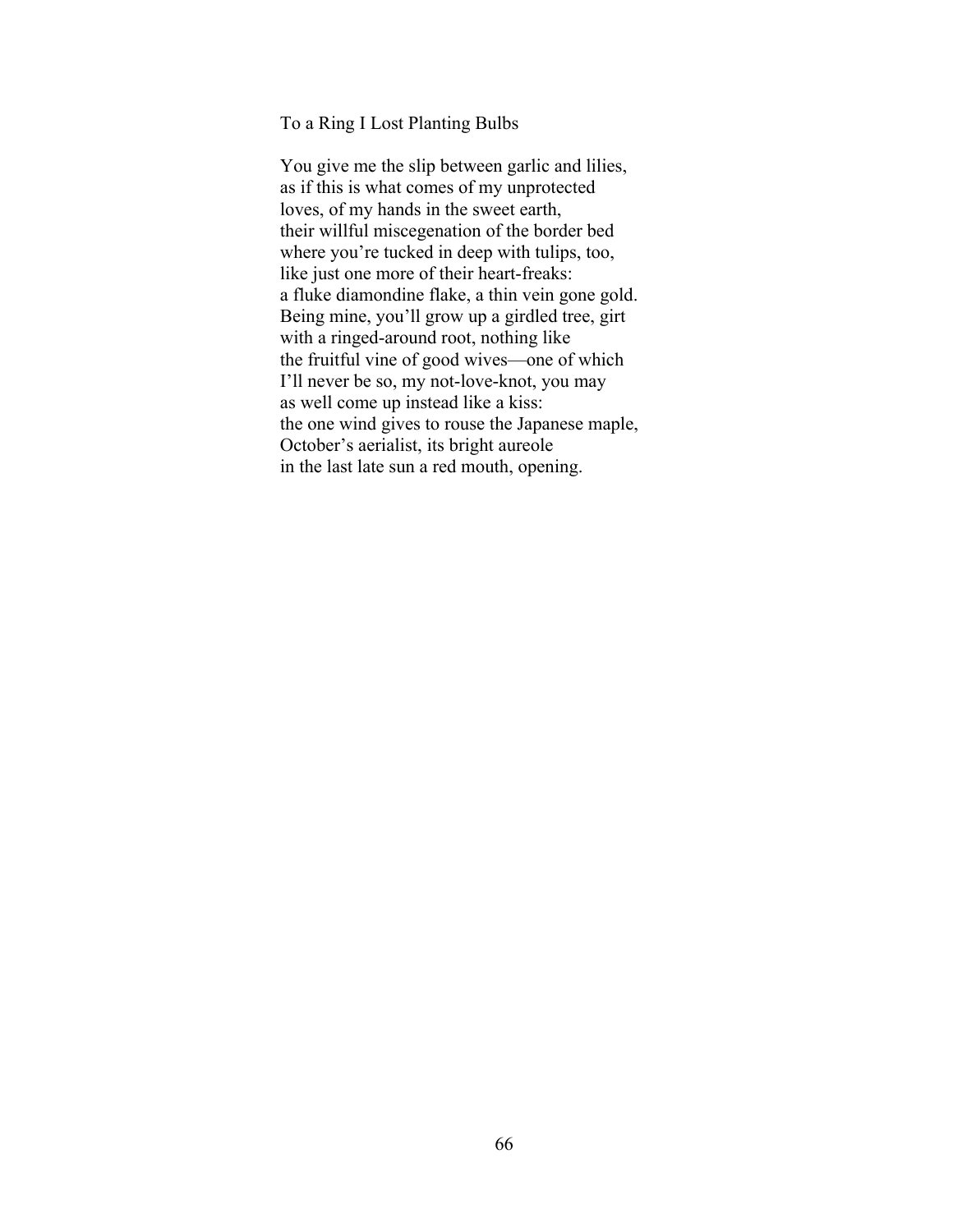A Note to the Air

An alley of trees whose white lace blooms

(like women) give me

headache. Along the sewage river's lead

fence, seed pods all milk-whiteness

in a rush of wind. And sky, so far above, don't

ever bend to touch my nose.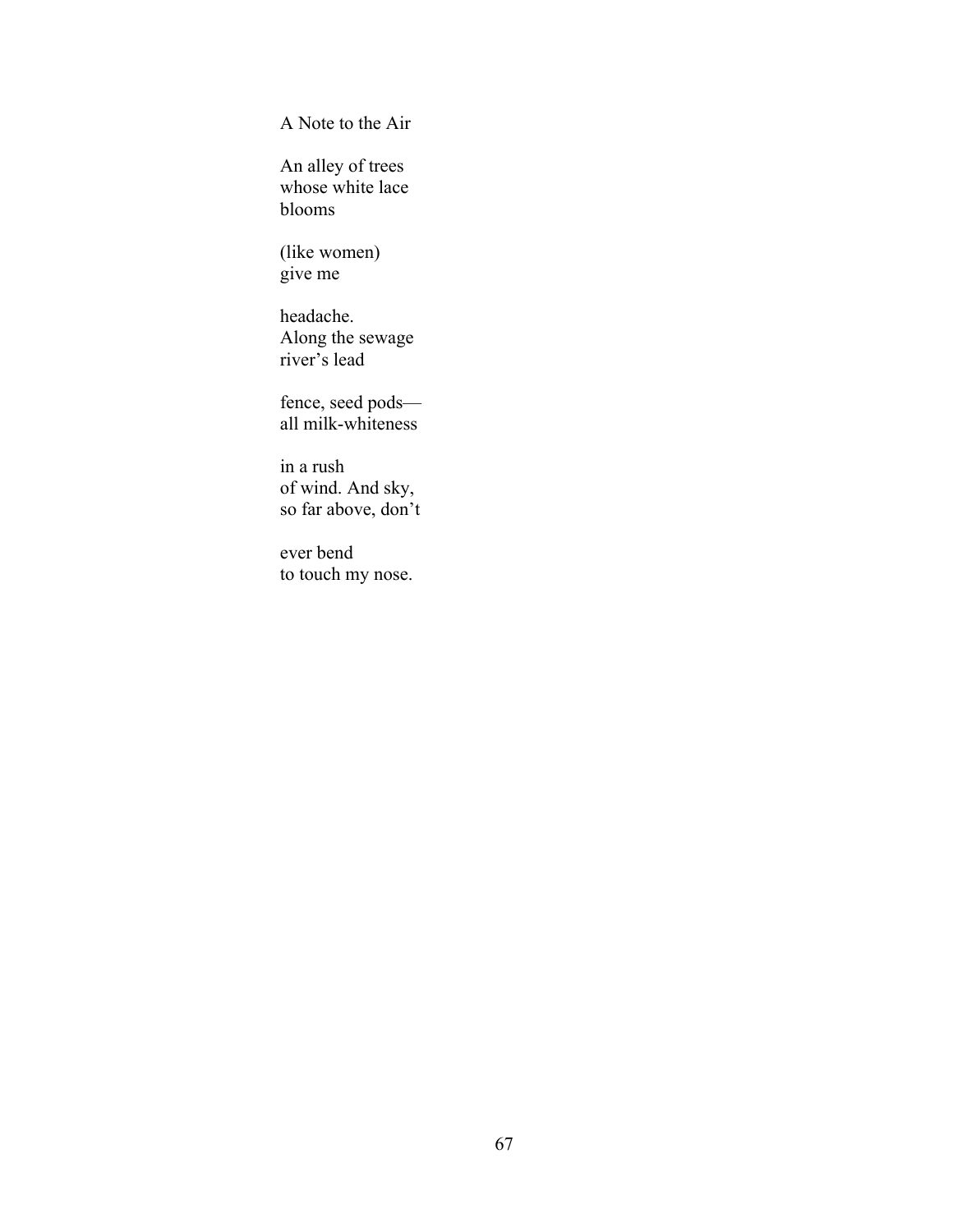Late Birds

If sometime after supper you walk down to Douglas Park where all summer the birds of the neighborhood gathered, you will probably not be thinking that this is the place where the birds would be if it were not already winter. But it is. And so here is your heart in its sweatercoat, and here is your heart in its moccasins waiting for birds already flown. It was autumn, there was that great black beating of wings that blows open the soul. Could you have done things differently, caught, once, their particular art of rising and finally been exalted? Of course not. Of course not.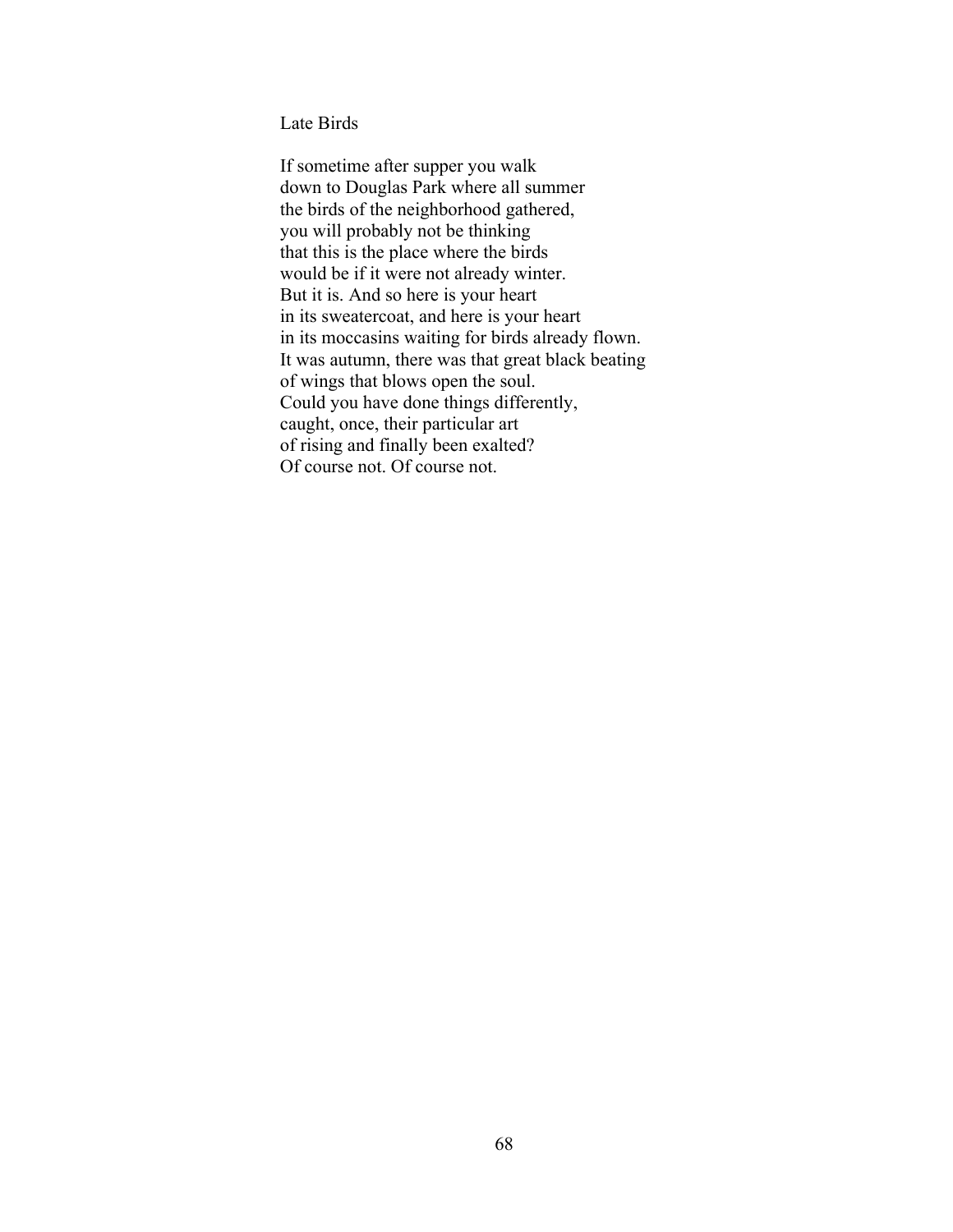A Scene from The Renaissance

Lemon balm, mint, elderflower. Under his arbor, this prince in his body of glass—weary of love or pleasure or action—seems like no fragile manufacture.

And if you want a garden, too, you'll start with your idea of color: green green green for spiderplant, elephant's ear, Lenten rose. *Out under the common daylight*

*we could drop the mirror we hold to Nature*, replace the sun with clusters of yellow cosmos, level hills, clear the creek-bed, color the sky with lavendar-flowers,

and hold the whole world just as still as a statue under a trellis? Right. Here's the cue for those youths on horseback with their level glances, proud patient lips, chastened reins, their whole

bodies in exquisite service nerved for the celestial, for that spasm in the shining fretwork of the animate—who lift the mirror, and cannot fix it still.

(after Walter Pater)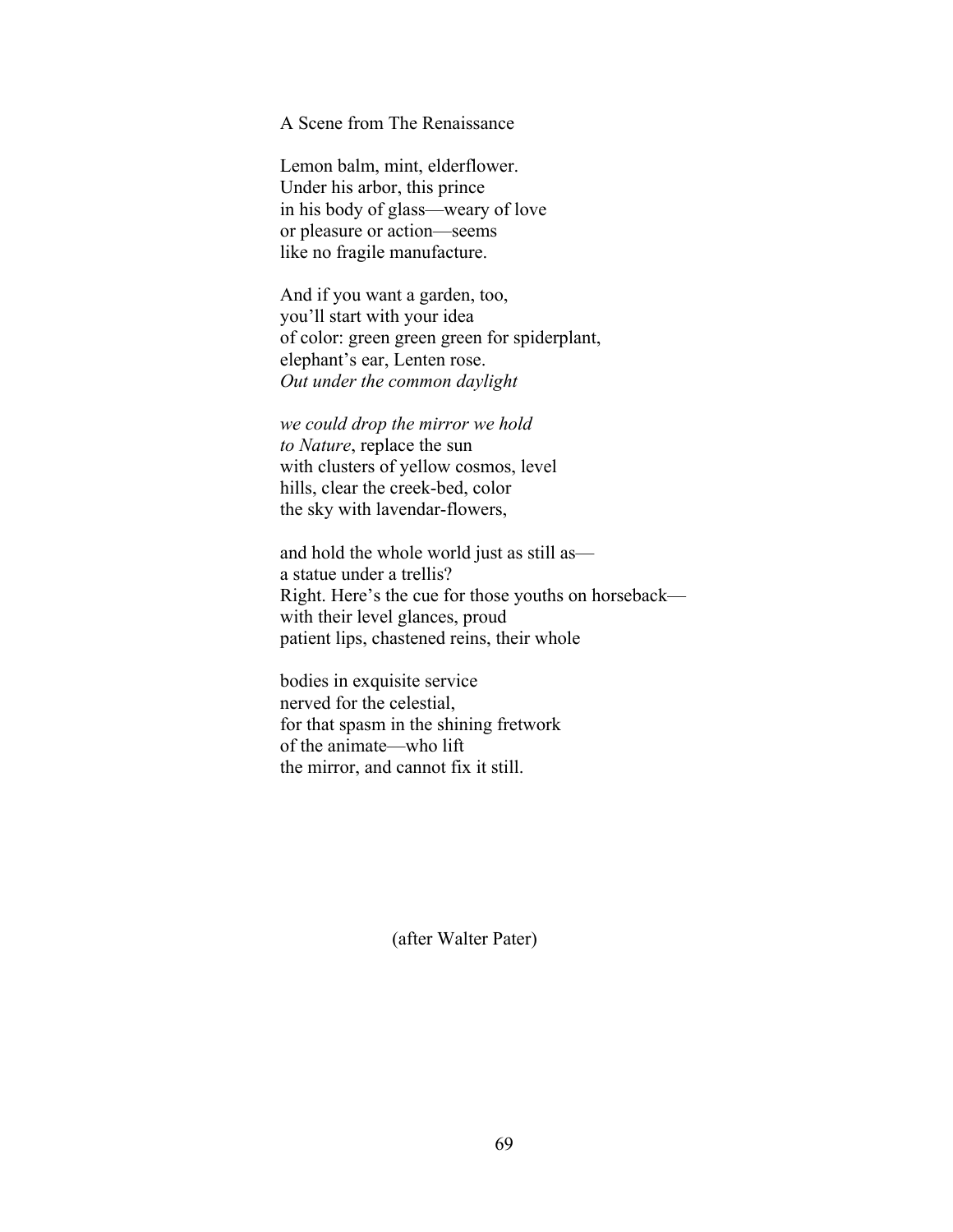There is a Garden in Her Face

But the sonnet lady is a slut, my students say as if a girl, or bird, or vase should restrain our longing, as if we'd want them to. They don't, I think, believe in beauty. And though the body can be polished to inanity there the flower's as frequent as the leaf—

the landscape can feel, and is glad of her too, was all the poets meant. The world's so bare already: this bird no more than a drift of air in the form of plumes, this sky from science tubes, and that girl loved out in the medicinal laceweed, the one the universe clung to, a cloud hovering low—was cropped above the waist and blonde. You sang her the one that goes brick, house.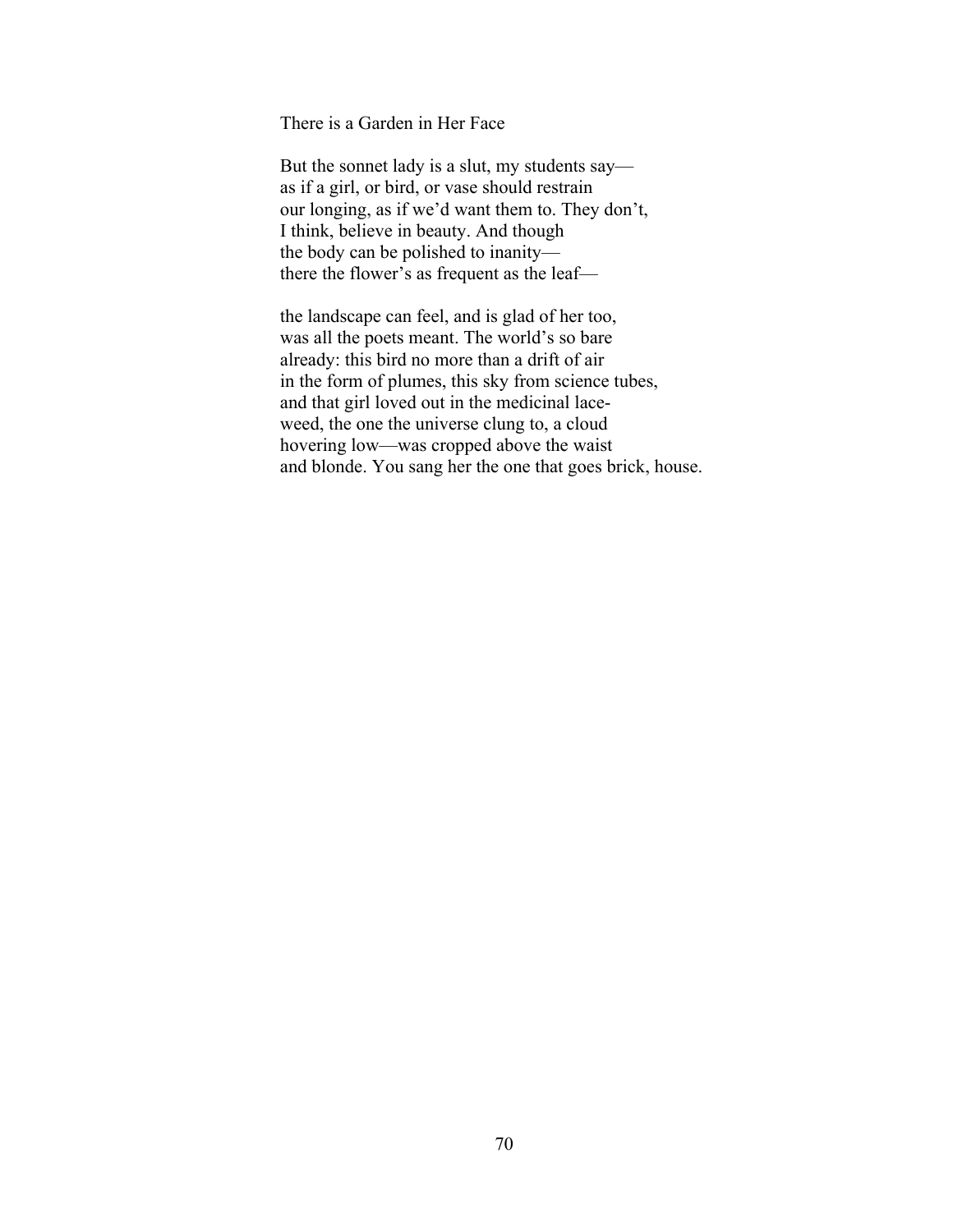Self-Portrait, in Botanical Garden

Like a jaundiced heart, in throbs of gold and yellow, the koi thrash, pack belly on back for a living dam of mouths.

On its concrete piles the footbridge does not shudder; the water in the next pond hardly makes a pockmark in a surface of lilies whose pads, outspread, propose to bear a body-weight.

Amorous reeds are played on by the wind.

One ought not touch any of it.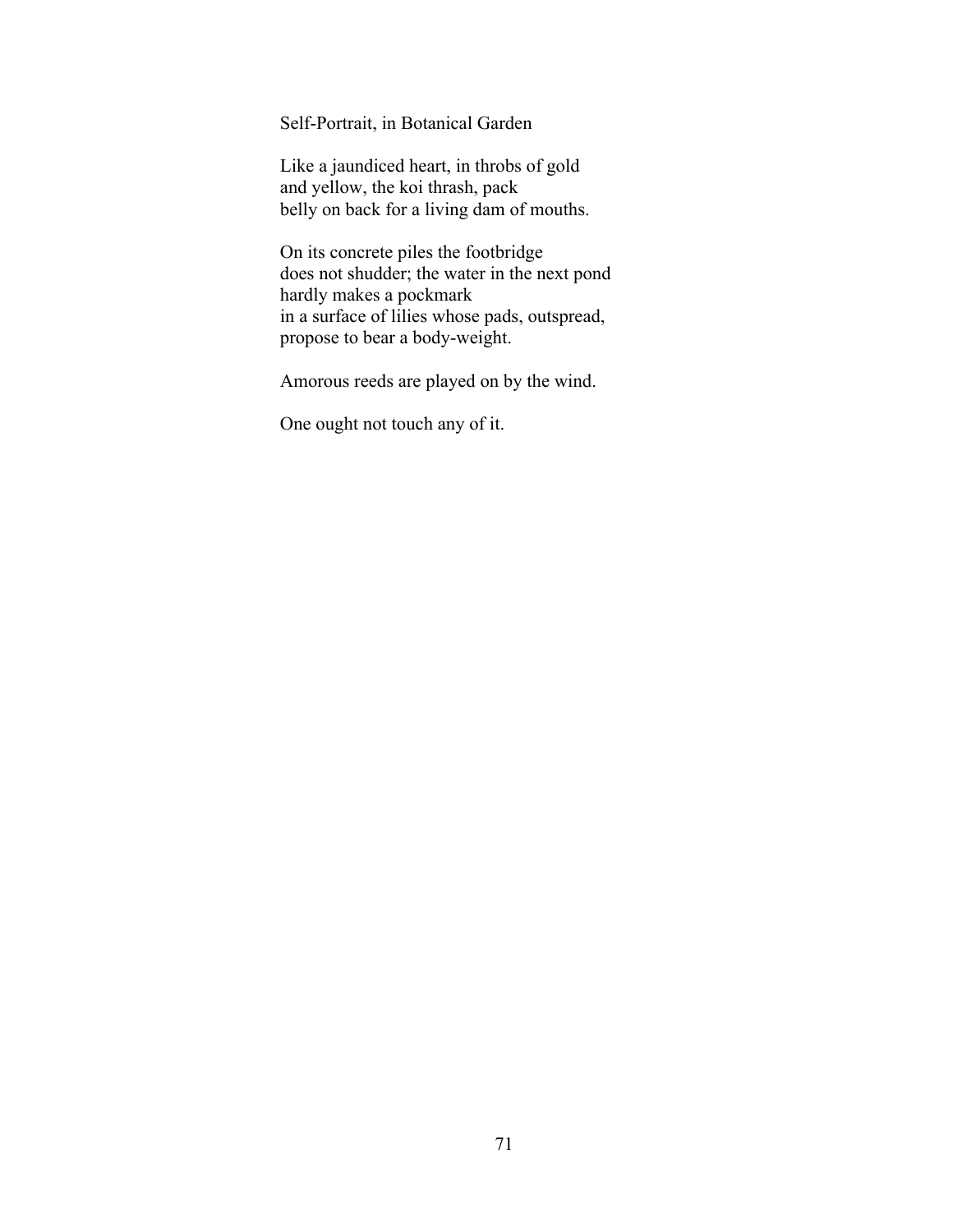The Lawn Mower

When we finally flip it over the fireflies are out. The neighbor boy has had his stitches in so I can admit I think it is all fantastic: the suck of the spark plug undone, the stuck blade bent into the guard, and the sound of the hammer's head reshaping the metal. In this our suburban Eden we've only a teenage Adam too dreamy to manage his motorized scythe and silly Eve leaving her coffee cups and plastic plant pots behind in the grass. Though it's a long way from a fall, this spring's first disaster, I did like the thin thread of red on his upper lip, and I like my mower turned over among the glow-worms, a monstrous dandelion as unnatural as we are, out in a garden, untidily golden and dangerously sharp.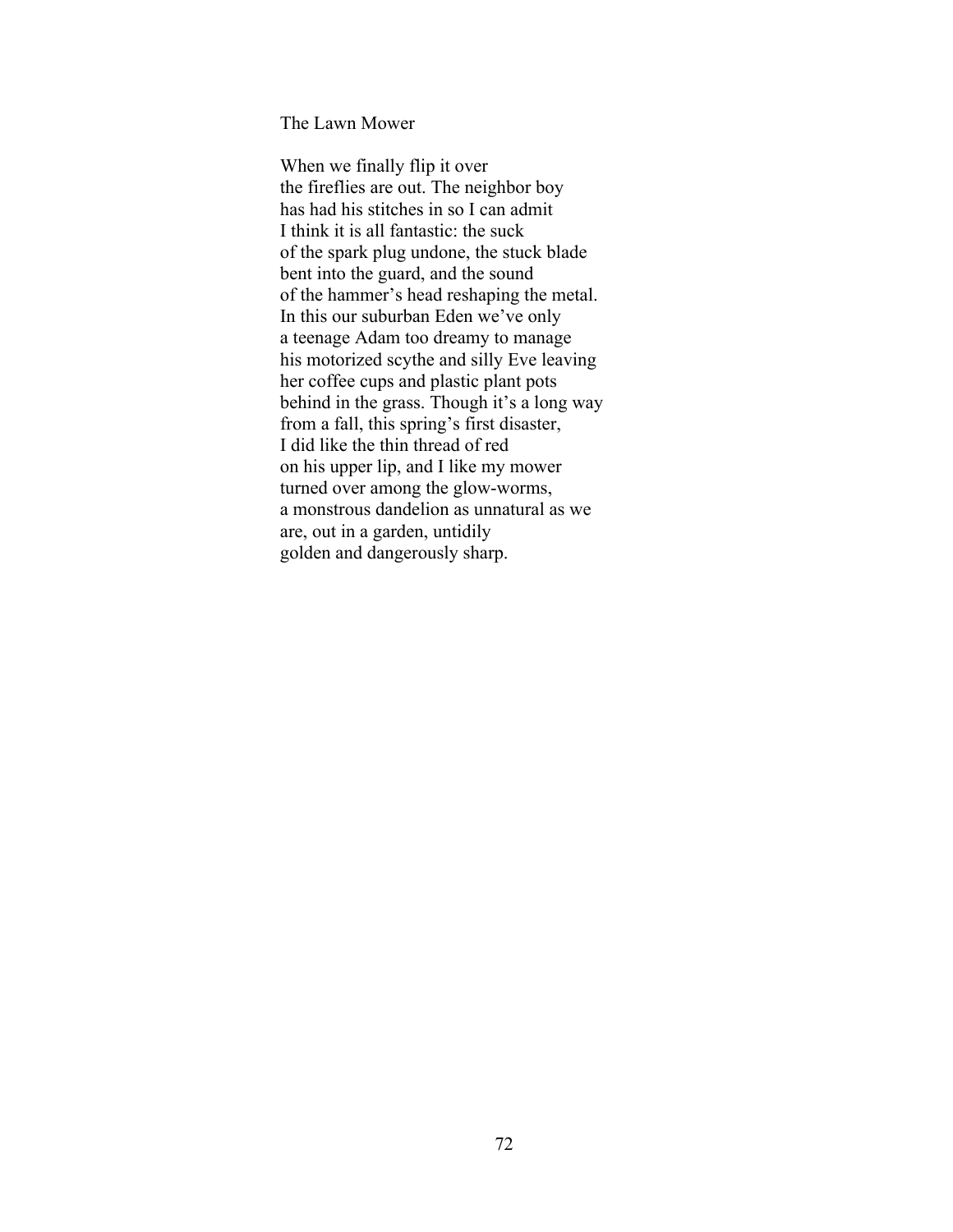Gerard Hopkins, Reflected in a Lake

My own impulse would show sky in lake. Let blue on blue efface the eye which sees both blues. You can see I don't believe in immanence: the landscape I look at looks back, reflective of the lack I stress it with. But then, my vision's bad. Your own's so sharp you sketch it shaded, two black lakes. As if the pupils overcame their eye-holes. Like a skull. Whose memento mori do you see when light dilates to dazzlement, draws sight, at last, wide open? Not the soul's. Your own has eyes which could not be closed.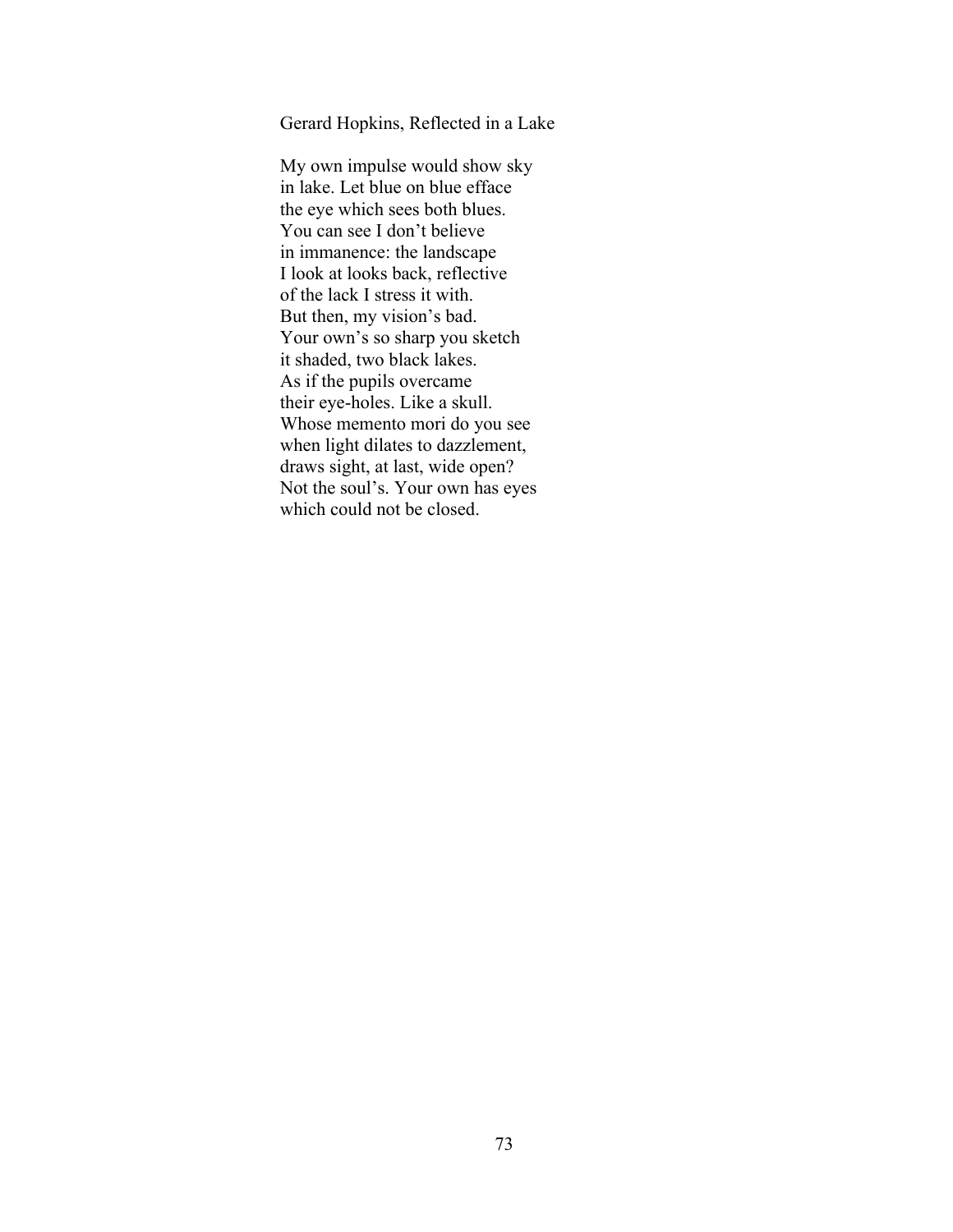Not Singing

Small intelligences on the upper branches birch and very white—black themselves, burning, on the eye like sparks catching now that branch, now this, so that I turn my head to the superimposition of another tree on the empty sky. My eyes are bad. The birds are mad atwitter.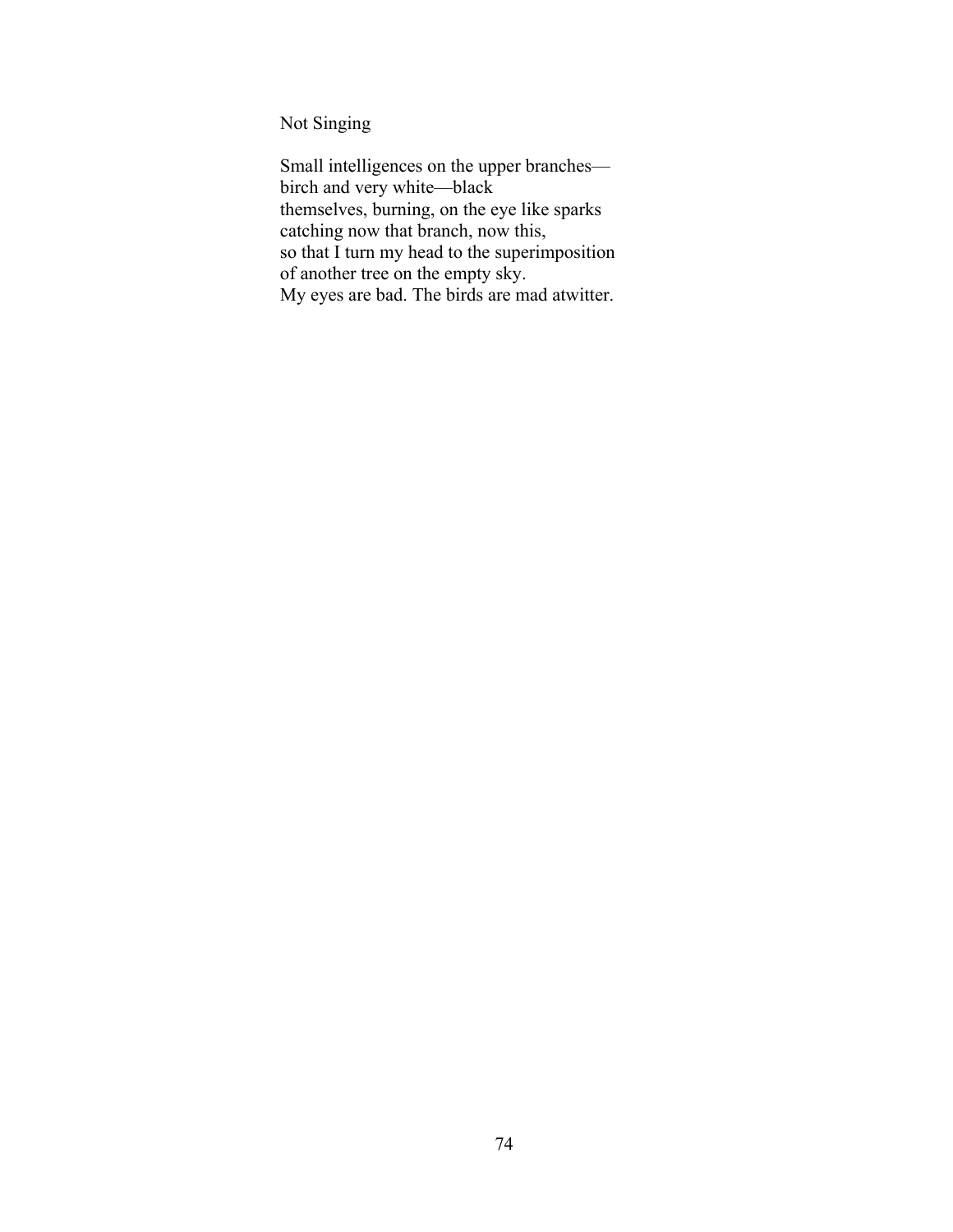The Big Bad Wind

It comes in and fucks everything up: suddenly the backyard empties out its trees and the ground gets trashed with beer-bottle brown and beer-bottle green.

Darling, it was a real good party but it's time you got off my couch. Every apocalypse is just a joke apocalypse, a fierce black birdie

who flew at the front door's glass; every ending disappoints. All these leaves and these feathers might some god show up to collect them?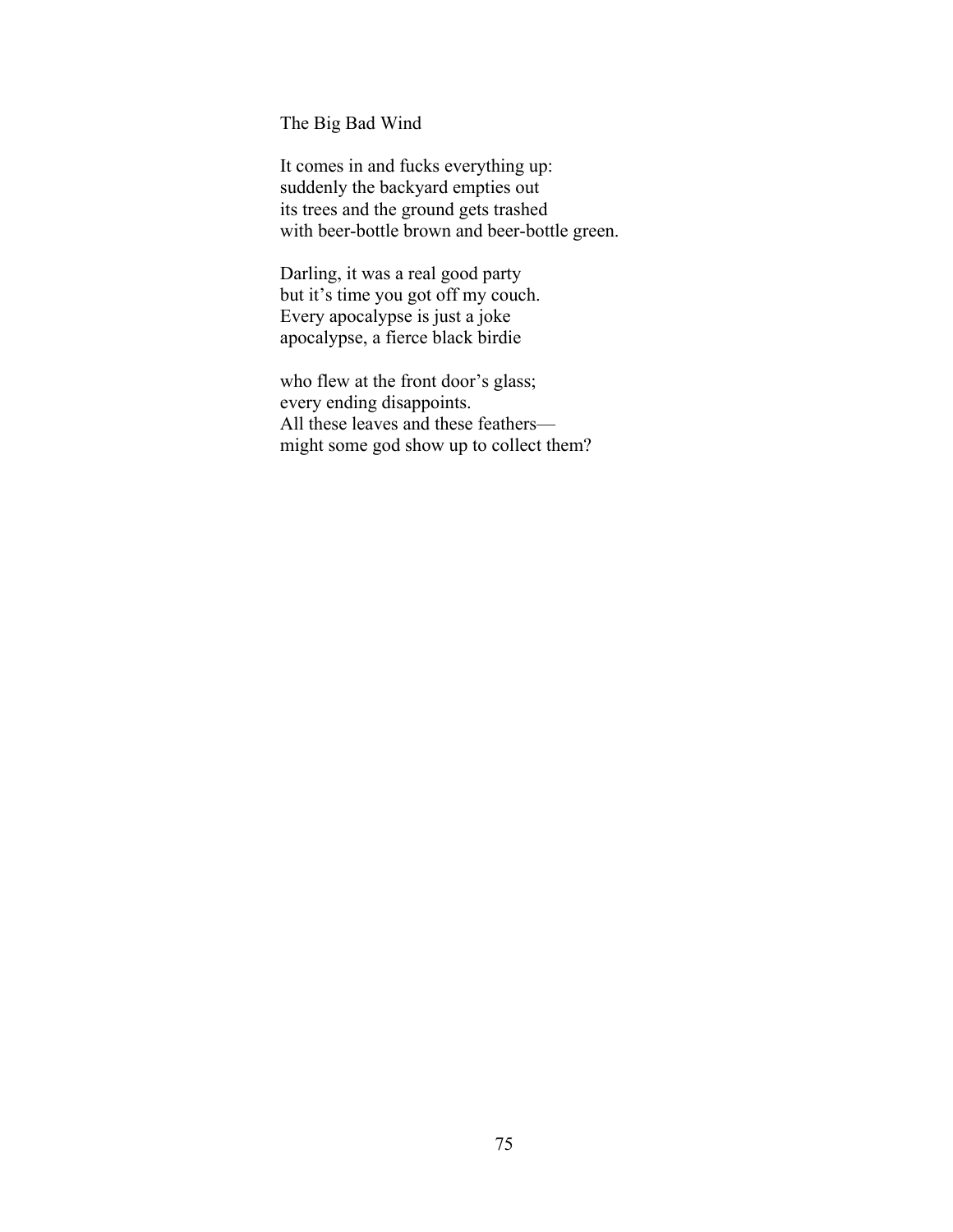Po-mo Ode

Invoke the autumn. The leaves grind down in concentrated golden powders exhaled windily onto fluorescent light. None of us is ever going to die.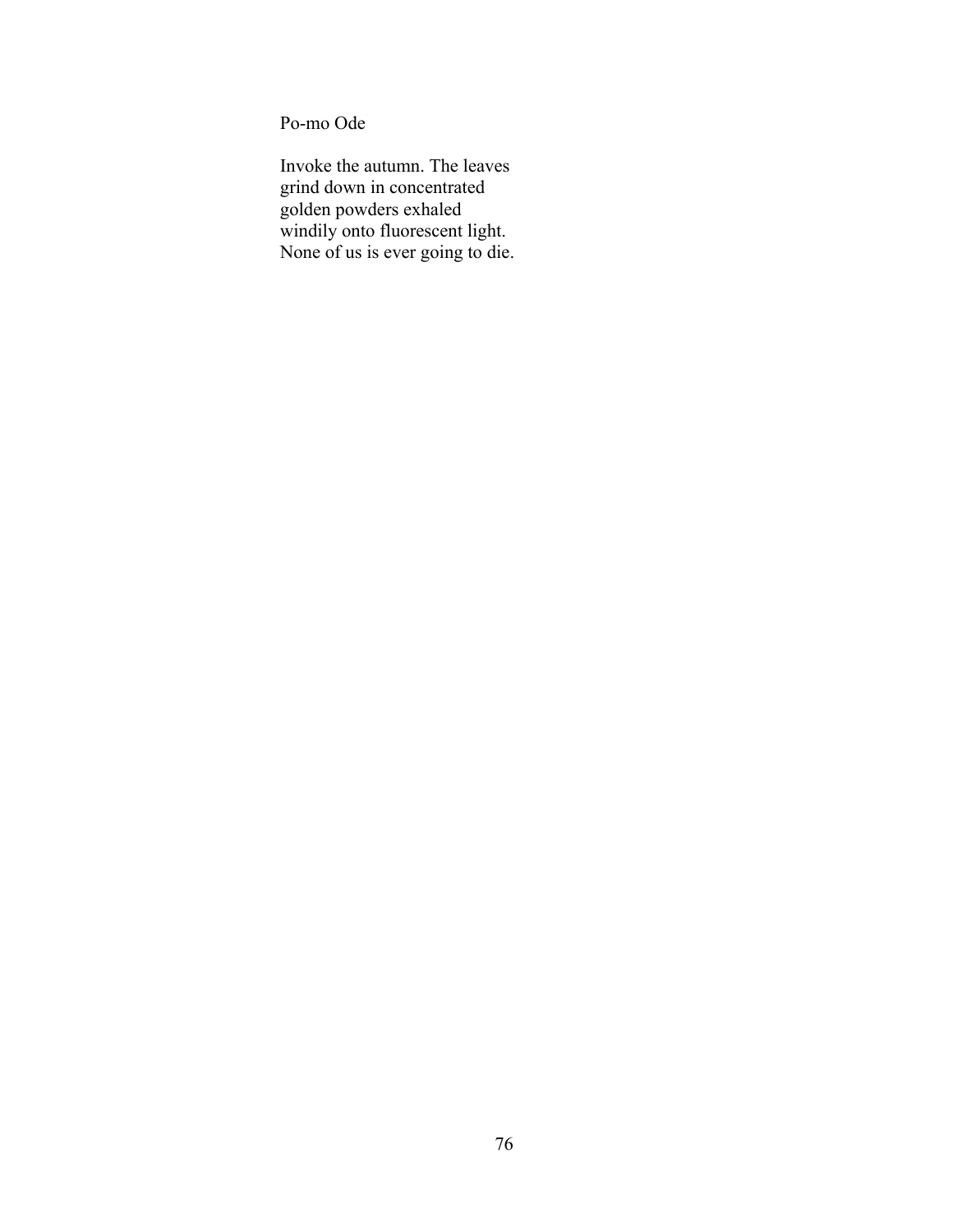Bird Lawn

Though leaves collect their yellow tongues to strop the thousand blades of sky and make them cut out pain, someone is forever coming up the garden with a palette and a brush demanding an exact location for the light that dazzles. An aesthetics of injury is easy enough. Grass nubs itself down to the quick. Even the birds silence themselves, refusing, with judicial vigor, the longing to rise.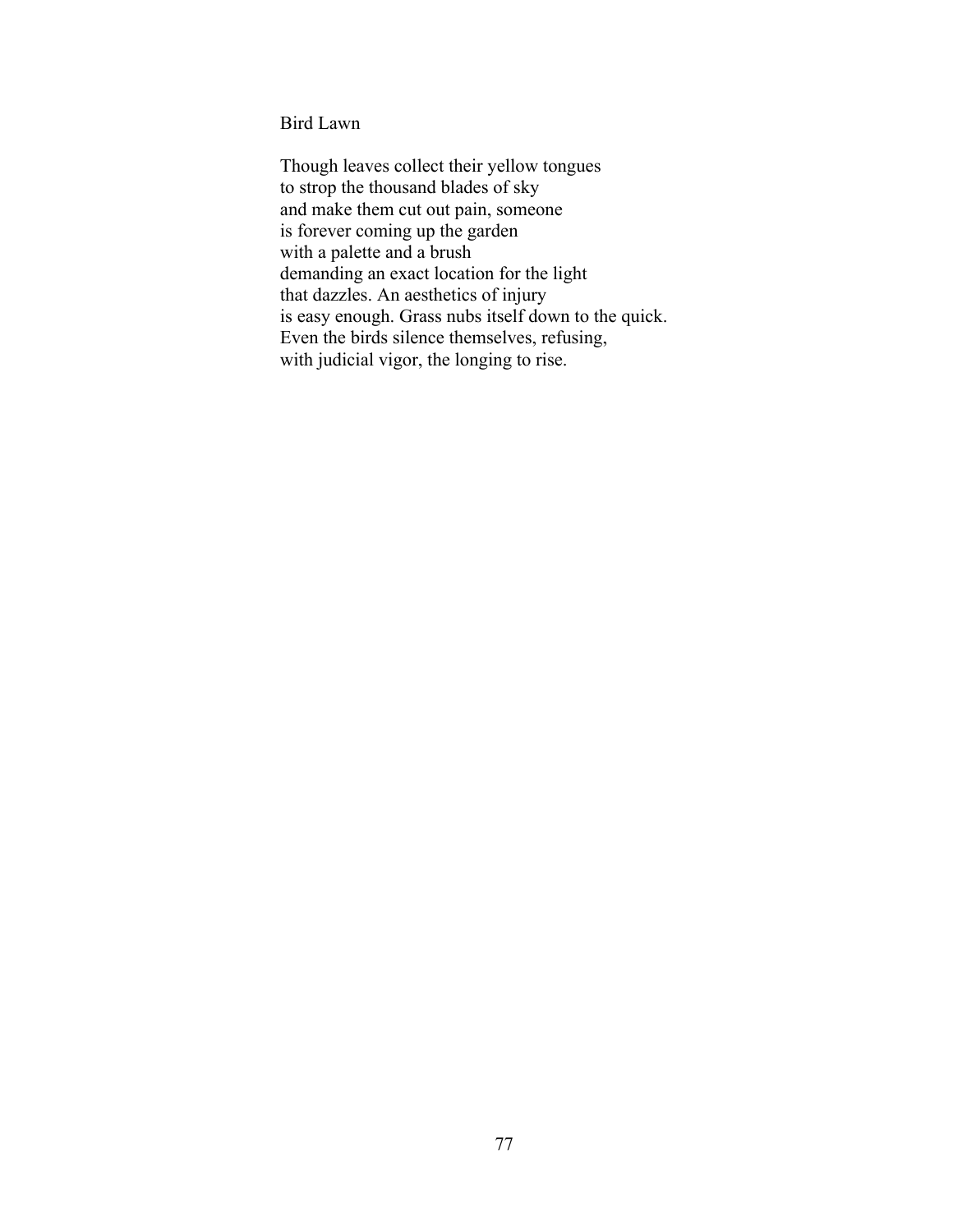The Golden School

Yellow tones to mustard, goes gold and then horizon-lines itself with white, blues off into a distance he's hung at the foot of his bed. I know

there's no landscape like this one, not even in memory, not in mine. I try and it's always the nineteenth century: on the edge of Lake Como an ersatz

ex-pat on a faux palazzo patio with yes, a mountain, the open air, cold coffee in an enamel cup—and here's the soul and its parse, its partition, its part

with the body, ascend as a bird beyond the eye whose sentimental lens sees nothing real. The young lady is inevitably sketching, says James.

Gold, gold, goes the Rothko; gold, and no evading metaphor, no local color. I know. But I'd have a night, an evening, an afternoon he told me as a series

of summers, sun down like nothing I know of the sunset, sun down in a room they broke into, abandoned, the 80s, the college girls gone home, acid and sun

ever more acidic, orange and red and flame-out against the glass I could not have brought myself to break, I who make longing a professional career.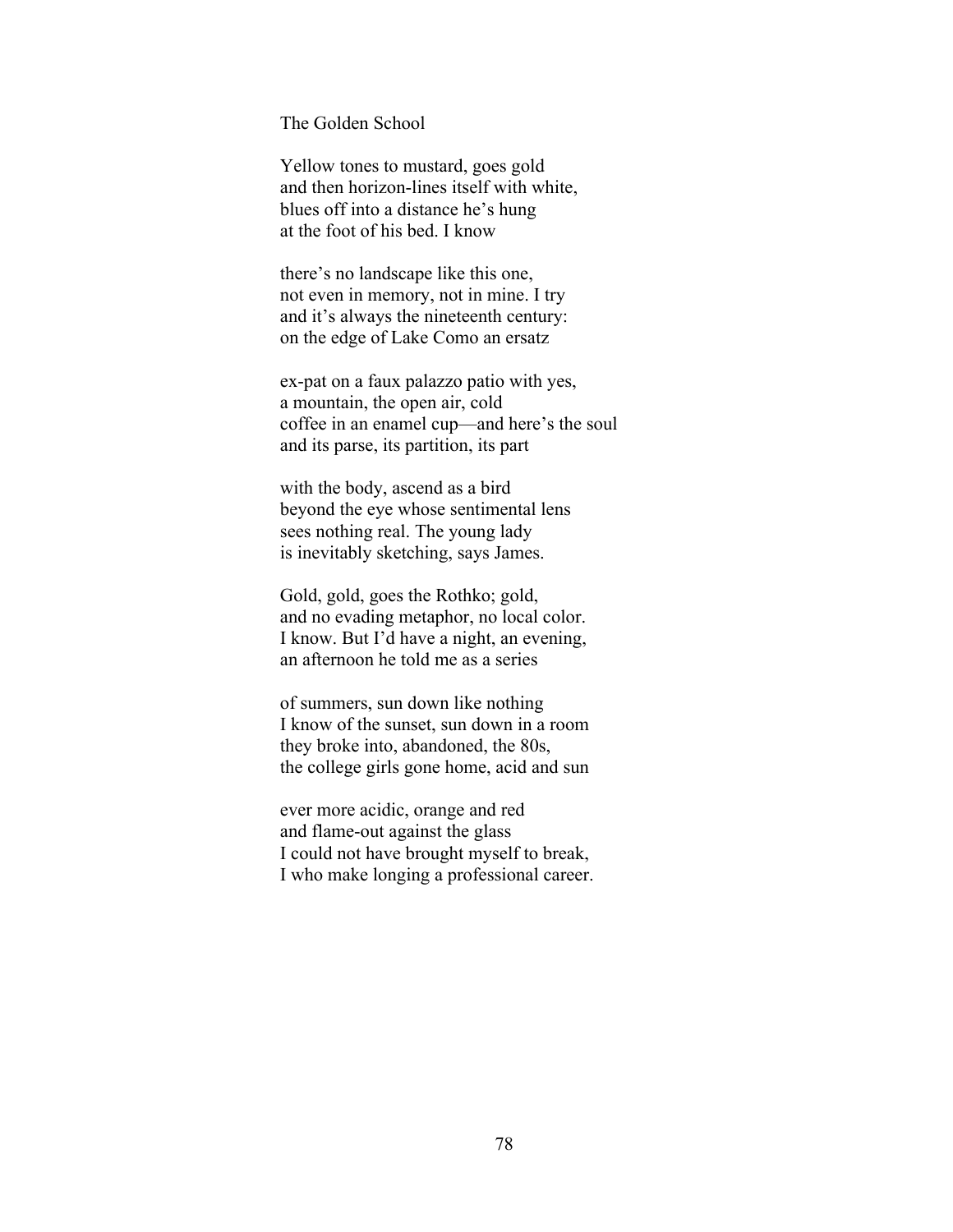More Light

Such spectacle as sun makes, rising, makes the eye that sees grotesque the show: the world will take its turn, in white, as abrasive powder dropped (to what effect, the artificer of the drama doesn't say) on stage. If the boards laid edge to edge weren't groaning like a body that would break if it knew how to best display violence for delight, if light would wear a costume other than the heart's, or move more softly, a ghost in a fantastic snow but for what other audience than this, that can drop the curtain if it wish, shall I have sun put on an awful conscious grace?